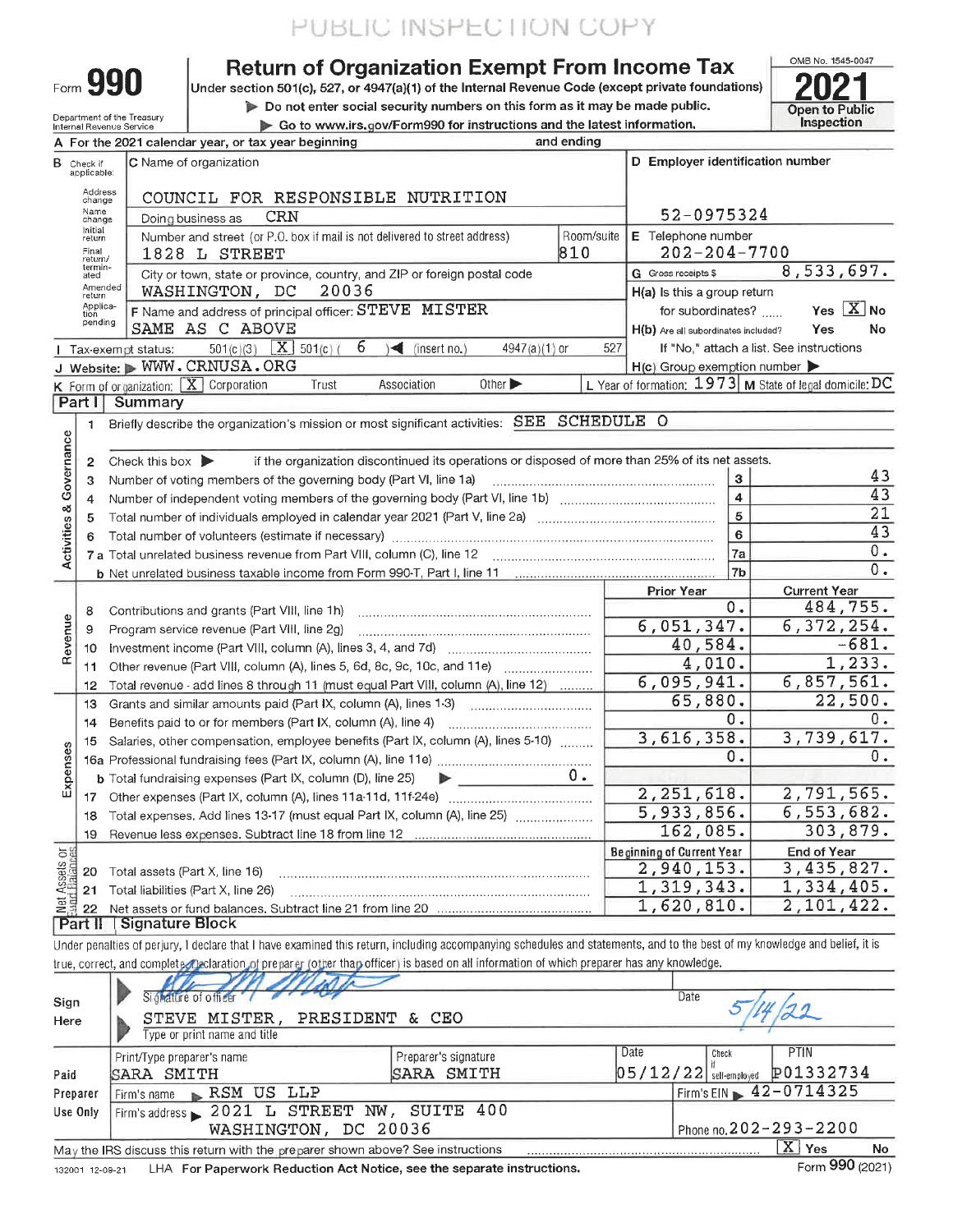|                                                                                                                                  |                                                                             |                                      | PUBLIC INSPECTION COPY                                                                                                                                                     |            |                                                     |                                                           |  |  |  |  |  |
|----------------------------------------------------------------------------------------------------------------------------------|-----------------------------------------------------------------------------|--------------------------------------|----------------------------------------------------------------------------------------------------------------------------------------------------------------------------|------------|-----------------------------------------------------|-----------------------------------------------------------|--|--|--|--|--|
|                                                                                                                                  |                                                                             |                                      | <b>Return of Organization Exempt From Income Tax</b>                                                                                                                       |            |                                                     | OMB No. 1545-0047                                         |  |  |  |  |  |
|                                                                                                                                  |                                                                             | Form 990                             | Under section 501(c), 527, or 4947(a)(1) of the Internal Revenue Code (except private foundations)                                                                         |            |                                                     |                                                           |  |  |  |  |  |
|                                                                                                                                  | Do not enter social security numbers on this form as it may be made public. |                                      |                                                                                                                                                                            |            |                                                     |                                                           |  |  |  |  |  |
| Department of the Treasury<br>Go to www.irs.gov/Form990 for instructions and the latest information.<br>Internal Revenue Service |                                                                             |                                      |                                                                                                                                                                            |            |                                                     |                                                           |  |  |  |  |  |
|                                                                                                                                  |                                                                             |                                      | A For the 2021 calendar year, or tax year beginning<br>and ending                                                                                                          |            |                                                     |                                                           |  |  |  |  |  |
|                                                                                                                                  | <b>B</b> Check if<br>applicable:                                            |                                      | <b>C</b> Name of organization                                                                                                                                              |            | D Employer identification number                    |                                                           |  |  |  |  |  |
|                                                                                                                                  | Address<br>change                                                           |                                      | COUNCIL FOR RESPONSIBLE NUTRITION                                                                                                                                          |            |                                                     |                                                           |  |  |  |  |  |
|                                                                                                                                  | Name<br>change                                                              |                                      | CRN<br>Doing business as                                                                                                                                                   |            | 52-0975324                                          |                                                           |  |  |  |  |  |
|                                                                                                                                  | Initial<br>return                                                           |                                      | Number and street (or P.O. box if mail is not delivered to street address)                                                                                                 | Room/suite | E Telephone number                                  |                                                           |  |  |  |  |  |
|                                                                                                                                  | Final<br>return/<br>termin-                                                 |                                      | 810<br>1828 L STREET                                                                                                                                                       |            | $202 - 204 - 7700$                                  |                                                           |  |  |  |  |  |
|                                                                                                                                  | ated<br>Amended                                                             |                                      | City or town, state or province, country, and ZIP or foreign postal code                                                                                                   |            | G Gross receipts \$                                 | $\overline{8,533,697}$ .                                  |  |  |  |  |  |
|                                                                                                                                  | return<br>Applica-                                                          |                                      | 20036<br>WASHINGTON, DC                                                                                                                                                    |            | H(a) Is this a group return                         |                                                           |  |  |  |  |  |
|                                                                                                                                  | tion<br>pending                                                             |                                      | F Name and address of principal officer: STEVE MISTER                                                                                                                      |            | for subordinates?                                   | Yes $X$ No                                                |  |  |  |  |  |
|                                                                                                                                  |                                                                             |                                      | SAME AS C ABOVE<br>6                                                                                                                                                       |            | H(b) Are all subordinates included?                 | Yes<br>No                                                 |  |  |  |  |  |
|                                                                                                                                  |                                                                             | <b>I</b> Tax-exempt status:          | 501(c)(3) $X$ 501(c)(<br>$\sqrt{\frac{1}{1}}$ (insert no.)<br>4947(a)(1) or<br>J Website: WWW.CRNUSA.ORG                                                                   | 527        |                                                     | If "No," attach a list. See instructions                  |  |  |  |  |  |
|                                                                                                                                  |                                                                             |                                      | K Form of organization:   X Corporation<br>Trust<br>Association<br>Other $\blacktriangleright$                                                                             |            | $H(c)$ Group exemption number $\blacktriangleright$ | L Year of formation: $1973$ M State of legal domicile: DC |  |  |  |  |  |
|                                                                                                                                  | Part I                                                                      | <b>Summary</b>                       |                                                                                                                                                                            |            |                                                     |                                                           |  |  |  |  |  |
|                                                                                                                                  | 1                                                                           |                                      | Briefly describe the organization's mission or most significant activities: SEE SCHEDULE O                                                                                 |            |                                                     |                                                           |  |  |  |  |  |
|                                                                                                                                  |                                                                             |                                      |                                                                                                                                                                            |            |                                                     |                                                           |  |  |  |  |  |
|                                                                                                                                  | $\mathbf{2}$                                                                | Check this box $\blacktriangleright$ | if the organization discontinued its operations or disposed of more than 25% of its net assets.                                                                            |            |                                                     |                                                           |  |  |  |  |  |
|                                                                                                                                  | 3                                                                           |                                      | Number of voting members of the governing body (Part VI, line 1a)                                                                                                          |            | 3                                                   | 43                                                        |  |  |  |  |  |
|                                                                                                                                  | 4                                                                           |                                      |                                                                                                                                                                            |            | $\overline{\mathbf{4}}$                             | 43                                                        |  |  |  |  |  |
|                                                                                                                                  | 5                                                                           |                                      | $\overline{21}$                                                                                                                                                            |            |                                                     |                                                           |  |  |  |  |  |
|                                                                                                                                  | 6                                                                           |                                      | Total number of volunteers (estimate if necessary)                                                                                                                         |            | $\bf 6$                                             | $\overline{43}$<br>0.                                     |  |  |  |  |  |
| Activities & Governance                                                                                                          |                                                                             |                                      | 7a<br>7 a Total unrelated business revenue from Part VIII, column (C), line 12                                                                                             |            |                                                     |                                                           |  |  |  |  |  |
|                                                                                                                                  |                                                                             |                                      |                                                                                                                                                                            |            | 7 <sub>b</sub>                                      | $\overline{0}$ .                                          |  |  |  |  |  |
|                                                                                                                                  |                                                                             |                                      |                                                                                                                                                                            |            | <b>Prior Year</b>                                   | <b>Current Year</b>                                       |  |  |  |  |  |
|                                                                                                                                  | 8                                                                           |                                      |                                                                                                                                                                            |            | 0.                                                  | 484,755.                                                  |  |  |  |  |  |
| Revenue                                                                                                                          | 9                                                                           |                                      | Program service revenue (Part VIII, line 2g)                                                                                                                               |            | 6,051,347.                                          | 6,372,254.                                                |  |  |  |  |  |
|                                                                                                                                  | 10                                                                          |                                      |                                                                                                                                                                            |            | 40,584.<br>$\overline{4}$ , 010.                    | $-681.$<br>1,233.                                         |  |  |  |  |  |
|                                                                                                                                  | 11                                                                          |                                      | Other revenue (Part VIII, column (A), lines 5, 6d, 8c, 9c, 10c, and 11e)                                                                                                   |            | 6,095,941.                                          | 6,857,561.                                                |  |  |  |  |  |
|                                                                                                                                  | 12<br>13                                                                    |                                      | Total revenue - add lines 8 through 11 (must equal Part VIII, column (A), line 12)                                                                                         |            | 65,880.                                             | $\overline{22}$ , 500.                                    |  |  |  |  |  |
|                                                                                                                                  | 14                                                                          |                                      | Grants and similar amounts paid (Part IX, column (A), lines 1-3)<br>Benefits paid to or for members (Part IX, column (A), line 4)                                          |            | 0.                                                  | $0$ .                                                     |  |  |  |  |  |
|                                                                                                                                  | 15                                                                          |                                      | Salaries, other compensation, employee benefits (Part IX, column (A), lines 5-10)                                                                                          |            | 3,616,358.                                          | 3,739,617.                                                |  |  |  |  |  |
| Expenses                                                                                                                         |                                                                             |                                      |                                                                                                                                                                            |            | 0.                                                  | 0.                                                        |  |  |  |  |  |
|                                                                                                                                  |                                                                             |                                      | υ.<br><b>b</b> Total fundraising expenses (Part IX, column (D), line 25)                                                                                                   |            |                                                     |                                                           |  |  |  |  |  |
|                                                                                                                                  | 17                                                                          |                                      |                                                                                                                                                                            |            | 2, 251, 618.                                        | 2,791,565.                                                |  |  |  |  |  |
|                                                                                                                                  | 18                                                                          |                                      | Total expenses. Add lines 13-17 (must equal Part IX, column (A), line 25)                                                                                                  |            | $\overline{5,933,856}$ .                            | 6, 553, 682.                                              |  |  |  |  |  |
|                                                                                                                                  | 19                                                                          |                                      |                                                                                                                                                                            |            | 162,085.                                            | 303,879.                                                  |  |  |  |  |  |
|                                                                                                                                  |                                                                             |                                      |                                                                                                                                                                            |            | <b>Beginning of Current Year</b>                    | <b>End of Year</b>                                        |  |  |  |  |  |
| t Assets or<br>d Balances                                                                                                        | 20                                                                          | Total assets (Part X, line 16)       |                                                                                                                                                                            |            | 2,940,153.                                          | 3,435,827.                                                |  |  |  |  |  |
|                                                                                                                                  | 21                                                                          |                                      | Total liabilities (Part X, line 26)                                                                                                                                        |            | $\overline{1,319}$ , 343.                           | 1,334,405.                                                |  |  |  |  |  |
| 형                                                                                                                                | 22                                                                          |                                      |                                                                                                                                                                            |            | 1,620,810.                                          | 2,101,422.                                                |  |  |  |  |  |
|                                                                                                                                  | Part II                                                                     | <b>Signature Block</b>               |                                                                                                                                                                            |            |                                                     |                                                           |  |  |  |  |  |
|                                                                                                                                  |                                                                             |                                      | Under penalties of perjury, I declare that I have examined this return, including accompanying schedules and statements, and to the best of my knowledge and belief, it is |            |                                                     |                                                           |  |  |  |  |  |

true, correct, and complete. Declaration of preparer (other than officer) is based on all information of which preparer has any knowledge.

| Sign<br>Here     | Signature of officer<br>STEVE MISTER, PRESIDENT & CEO<br>Type or print name and title                                                                                                                                       | Date                               |                              |                                   |                                                                         |  |  |  |  |  |  |
|------------------|-----------------------------------------------------------------------------------------------------------------------------------------------------------------------------------------------------------------------------|------------------------------------|------------------------------|-----------------------------------|-------------------------------------------------------------------------|--|--|--|--|--|--|
| Paid<br>Preparer | Print/Type preparer's name<br>SARA SMITH<br>RSM US LLP<br>Firm's name $\blacktriangleright$                                                                                                                                 | Preparer's signature<br>SARA SMITH | Date                         | Check<br>$05/12/22$ self-employed | <b>PTIN</b><br>P01332734<br>Firm's EIN $\blacktriangleright$ 42-0714325 |  |  |  |  |  |  |
| Use Only         | Firm's address 2021 L STREET NW, SUITE 400<br>WASHINGTON, DC 20036                                                                                                                                                          |                                    | Phone no. $202 - 293 - 2200$ |                                   |                                                                         |  |  |  |  |  |  |
|                  | $\overline{X}$ Yes<br>No<br>May the IRS discuss this return with the preparer shown above? See instructions<br>Form 990 (2021)<br>LHA For Paperwork Reduction Act Notice, see the separate instructions.<br>132001 12-09-21 |                                    |                              |                                   |                                                                         |  |  |  |  |  |  |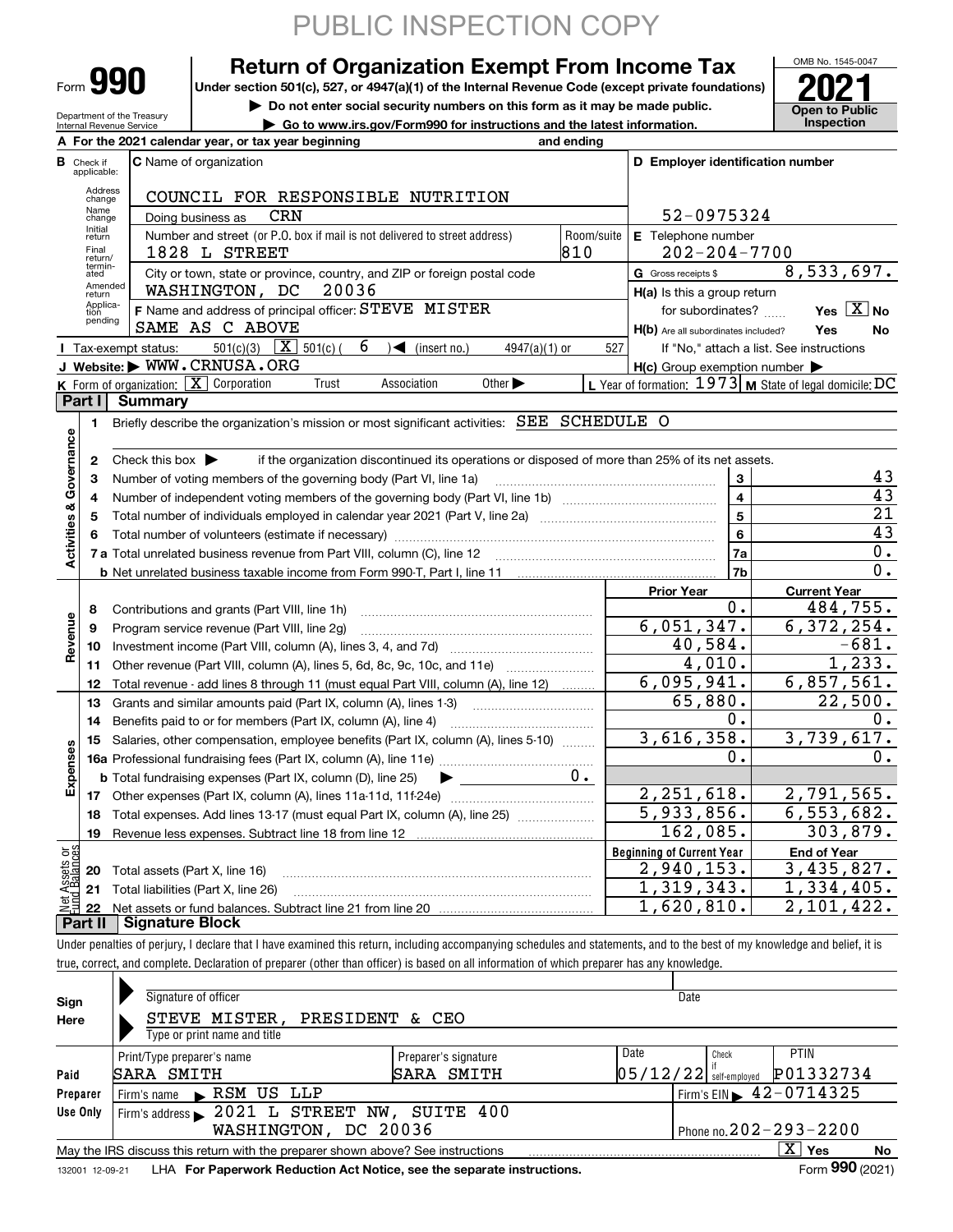|              | PUBLIC INSPECTION COPY                                                                                                                                                           |
|--------------|----------------------------------------------------------------------------------------------------------------------------------------------------------------------------------|
|              | 52-0975324<br>COUNCIL FOR RESPONSIBLE NUTRITION<br>Page 2                                                                                                                        |
|              | Form 990 (2021)<br><b>Statement of Program Service Accomplishments</b><br>Part III                                                                                               |
|              |                                                                                                                                                                                  |
| 1            | Briefly describe the organization's mission:                                                                                                                                     |
|              | TO SUSTAIN AND ENHANCE A CLIMATE FOR OUR MEMBERS TO RESPONSIBLY                                                                                                                  |
|              | DEVELOP, MANUFACTURE AND MARKET DIETARY SUPPLEMENTS,<br>FUNCTIONAL FOOD                                                                                                          |
|              | AND THEIR NUTRITIONAL INGREDIENTS.                                                                                                                                               |
|              |                                                                                                                                                                                  |
| $\mathbf{2}$ | Did the organization undertake any significant program services during the year which were not listed on the<br>$\sqrt{}$ Yes $\sqrt{}$ X $\sqrt{}$ No                           |
|              | If "Yes," describe these new services on Schedule O.                                                                                                                             |
| 3            | $\sqrt{}$ Yes $\sqrt{}$ X $\sqrt{}$ No<br>Did the organization cease conducting, or make significant changes in how it conducts, any program services?                           |
|              | If "Yes," describe these changes on Schedule O.                                                                                                                                  |
| 4            | Describe the organization's program service accomplishments for each of its three largest program services, as measured by expenses.                                             |
|              | Section 501(c)(3) and 501(c)(4) organizations are required to report the amount of grants and allocations to others, the total expenses, and                                     |
|              | revenue, if any, for each program service reported.                                                                                                                              |
| 4а           | $\left(\text{Code:}\right.\qquad\qquad\qquad\qquad\qquad\qquad\qquad\left(\text{Expenses $}\right.\mathbb{S}\qquad\qquad\qquad\qquad$<br>including grants of \$<br>) (Revenue \$ |
|              | COMMUNICATIONS - PROMOTES THE GOALS OF CRN TO<br>NON-GOVERNMENT DECISION                                                                                                         |
|              | MAKERS, THOUGHT LEADERS AND CONSUMERS THROUGH CONVENTIONAL, ELECTRONIC                                                                                                           |
|              | AND SOCIAL MEDIA.                                                                                                                                                                |
|              |                                                                                                                                                                                  |
|              |                                                                                                                                                                                  |
|              |                                                                                                                                                                                  |
|              |                                                                                                                                                                                  |
|              |                                                                                                                                                                                  |
|              |                                                                                                                                                                                  |
|              |                                                                                                                                                                                  |
|              |                                                                                                                                                                                  |
| 4b           | $\left(\text{Code:}\right)$<br>) (Expenses \$<br>) (Revenue \$<br>including grants of \$                                                                                         |
|              | SCIENCE & REGULATORY AFFAIRS - INTERPRETS AND PROMOTES AN APPROPRIATE                                                                                                            |
|              | SCIENTIFIC BASIS FOR EVALUATING THE QUALITY, SAFETY & BENEFITS OF                                                                                                                |
|              | DIETARY SUPPLEMENTS.<br>FUNCTIONAL FOOD AND NUTRITIONAL INGREDIENTS.                                                                                                             |
|              |                                                                                                                                                                                  |
|              |                                                                                                                                                                                  |
|              |                                                                                                                                                                                  |
|              |                                                                                                                                                                                  |
|              |                                                                                                                                                                                  |
|              |                                                                                                                                                                                  |
|              |                                                                                                                                                                                  |
|              |                                                                                                                                                                                  |
| 4c           | ) (Expenses \$<br>including grants of \$<br>) (Revenue \$<br>(Code:                                                                                                              |
|              | GOVERNMENT RELATIONS - ADVOCATES FOR APPROPRIATE REGULATION OF DIETARY                                                                                                           |
|              | SUPPLEMENTS AND FUNCTIONAL FOOD WHICH INCLUDES ADDRESSING FEDERAL AND                                                                                                            |
|              | STATE LEGISLATIVE PROPOSALS THAT WOULD AFFECT THE INDUSTRY.                                                                                                                      |
|              |                                                                                                                                                                                  |
|              |                                                                                                                                                                                  |
|              |                                                                                                                                                                                  |
|              |                                                                                                                                                                                  |
|              |                                                                                                                                                                                  |
|              |                                                                                                                                                                                  |
|              |                                                                                                                                                                                  |
|              |                                                                                                                                                                                  |
|              |                                                                                                                                                                                  |
|              | 4d Other program services (Describe on Schedule O.)                                                                                                                              |
|              | (Expenses \$<br>including grants of \$<br>(Revenue \$<br>4e Total program service expenses                                                                                       |
|              | ההה                                                                                                                                                                              |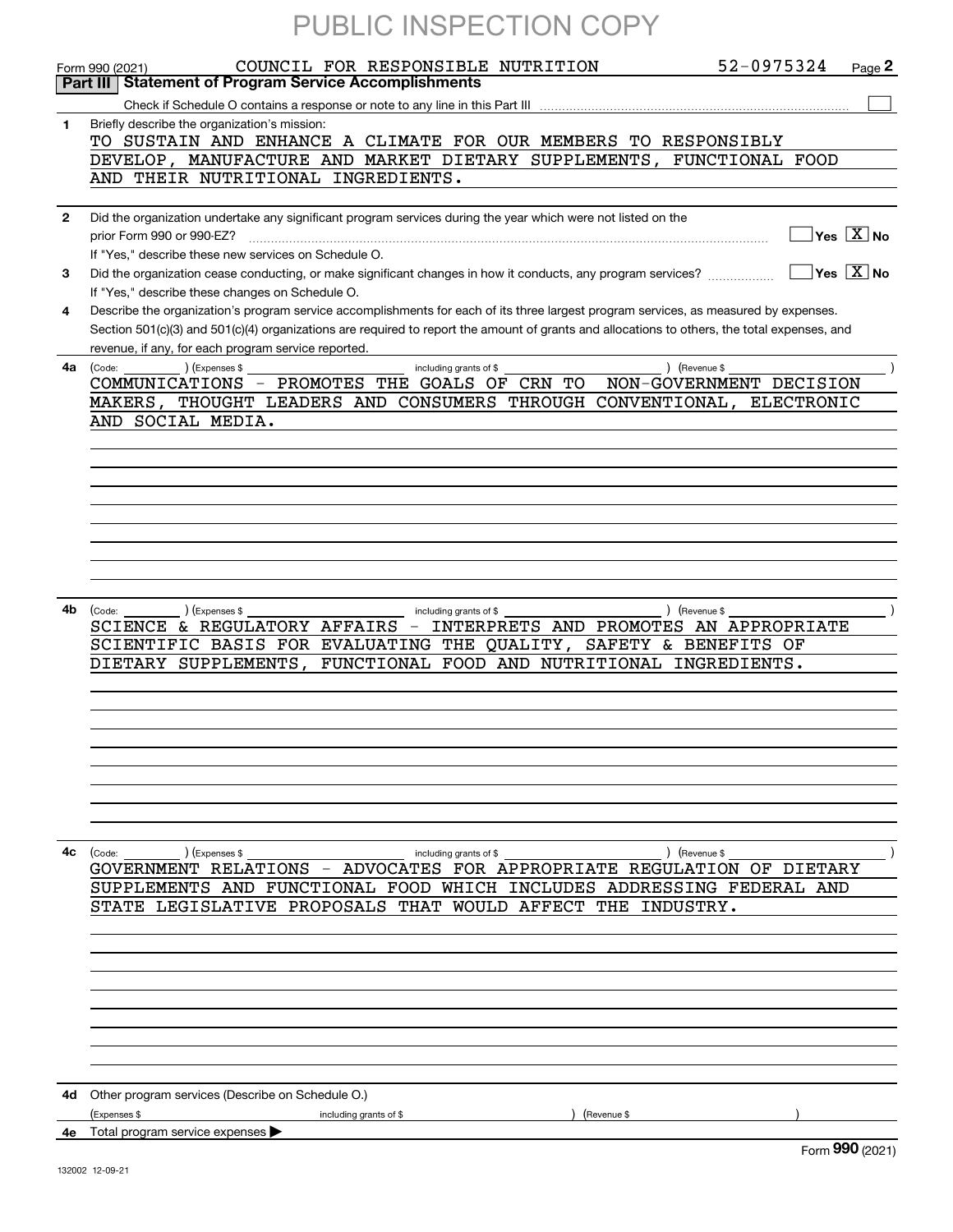## Form 990 (2021) COUNCIL FOR RESPONSIBLE NUTRITION 52-0975324 <sub>Page</sub> 3<br>**Part IV | Checklist of Required Schedules**

|     |                                                                                                                                       |                 | Yes         | No     |
|-----|---------------------------------------------------------------------------------------------------------------------------------------|-----------------|-------------|--------|
| 1.  | Is the organization described in section $501(c)(3)$ or $4947(a)(1)$ (other than a private foundation)?                               |                 |             |        |
|     |                                                                                                                                       | 1.              |             | x      |
| 2   |                                                                                                                                       | $\mathbf{2}$    | $\mathbf X$ |        |
| 3   | Did the organization engage in direct or indirect political campaign activities on behalf of or in opposition to candidates for       |                 |             |        |
|     |                                                                                                                                       | 3               | X           |        |
| 4   | Section 501(c)(3) organizations. Did the organization engage in lobbying activities, or have a section 501(h) election in effect      |                 |             |        |
|     |                                                                                                                                       | 4               |             |        |
| 5   | Is the organization a section 501(c)(4), 501(c)(5), or 501(c)(6) organization that receives membership dues, assessments, or          |                 |             |        |
|     |                                                                                                                                       | 5               | X           |        |
| 6   | Did the organization maintain any donor advised funds or any similar funds or accounts for which donors have the right to             |                 |             |        |
|     | provide advice on the distribution or investment of amounts in such funds or accounts? If "Yes," complete Schedule D, Part I          | 6               |             | x      |
| 7   | Did the organization receive or hold a conservation easement, including easements to preserve open space,                             |                 |             |        |
|     |                                                                                                                                       | $\overline{7}$  |             | x      |
| 8   | Did the organization maintain collections of works of art, historical treasures, or other similar assets? If "Yes," complete          |                 |             |        |
|     |                                                                                                                                       | 8               |             | x      |
| 9   | Did the organization report an amount in Part X, line 21, for escrow or custodial account liability, serve as a custodian for         |                 |             |        |
|     | amounts not listed in Part X; or provide credit counseling, debt management, credit repair, or debt negotiation services?             |                 |             |        |
|     |                                                                                                                                       | 9               |             | x      |
| 10  | Did the organization, directly or through a related organization, hold assets in donor-restricted endowments                          |                 |             |        |
|     |                                                                                                                                       | 10              |             | x      |
| 11  | If the organization's answer to any of the following questions is "Yes," then complete Schedule D, Parts VI, VII, VIII, IX, or X,     |                 |             |        |
|     | as applicable.                                                                                                                        |                 |             |        |
|     | a Did the organization report an amount for land, buildings, and equipment in Part X, line 10? If "Yes," complete Schedule D,         |                 |             |        |
|     |                                                                                                                                       | 11a             | X           |        |
|     | <b>b</b> Did the organization report an amount for investments - other securities in Part X, line 12, that is 5% or more of its total |                 |             |        |
|     |                                                                                                                                       | 11b             |             | х      |
|     | c Did the organization report an amount for investments - program related in Part X, line 13, that is 5% or more of its total         |                 |             |        |
|     |                                                                                                                                       | 11c             |             | x      |
|     | d Did the organization report an amount for other assets in Part X, line 15, that is 5% or more of its total assets reported in       |                 |             |        |
|     |                                                                                                                                       | 11d             | X           |        |
|     | e Did the organization report an amount for other liabilities in Part X, line 25? If "Yes," complete Schedule D, Part X               | 11e             | $\mathbf X$ |        |
| f   | Did the organization's separate or consolidated financial statements for the tax year include a footnote that addresses               |                 |             |        |
|     | the organization's liability for uncertain tax positions under FIN 48 (ASC 740)? If "Yes," complete Schedule D, Part X                | 11f             | х           |        |
|     | 12a Did the organization obtain separate, independent audited financial statements for the tax year? If "Yes," complete               |                 |             |        |
|     |                                                                                                                                       | 12a             |             | x      |
|     | b Was the organization included in consolidated, independent audited financial statements for the tax year?                           |                 |             |        |
|     | If "Yes," and if the organization answered "No" to line 12a, then completing Schedule D, Parts XI and XII is optional                 | 12b             | X           |        |
| 13  |                                                                                                                                       | 13              |             | X<br>X |
| 14a | Did the organization maintain an office, employees, or agents outside of the United States?                                           | 14a             |             |        |
|     | <b>b</b> Did the organization have aggregate revenues or expenses of more than \$10,000 from grantmaking, fundraising, business,      |                 |             |        |
|     | investment, and program service activities outside the United States, or aggregate foreign investments valued at \$100,000            |                 |             |        |
|     |                                                                                                                                       | 14b             |             | x      |
| 15  | Did the organization report on Part IX, column (A), line 3, more than \$5,000 of grants or other assistance to or for any             |                 | х           |        |
|     |                                                                                                                                       | 15              |             |        |
| 16  | Did the organization report on Part IX, column (A), line 3, more than \$5,000 of aggregate grants or other assistance to              |                 |             |        |
|     |                                                                                                                                       | 16              |             | x      |
| 17  | Did the organization report a total of more than \$15,000 of expenses for professional fundraising services on Part IX,               |                 |             | x      |
|     |                                                                                                                                       | 17              |             |        |
| 18  | Did the organization report more than \$15,000 total of fundraising event gross income and contributions on Part VIII, lines          |                 |             | x      |
|     |                                                                                                                                       | 18              |             |        |
| 19  | Did the organization report more than \$15,000 of gross income from gaming activities on Part VIII, line 9a? If "Yes."                |                 |             |        |
|     |                                                                                                                                       | 19              |             | x<br>X |
|     |                                                                                                                                       | 20a             |             |        |
|     | b If "Yes" to line 20a, did the organization attach a copy of its audited financial statements to this return?                        | 20 <sub>b</sub> |             |        |
| 21  | Did the organization report more than \$5,000 of grants or other assistance to any domestic organization or                           |                 |             |        |
|     |                                                                                                                                       | 21              |             | x      |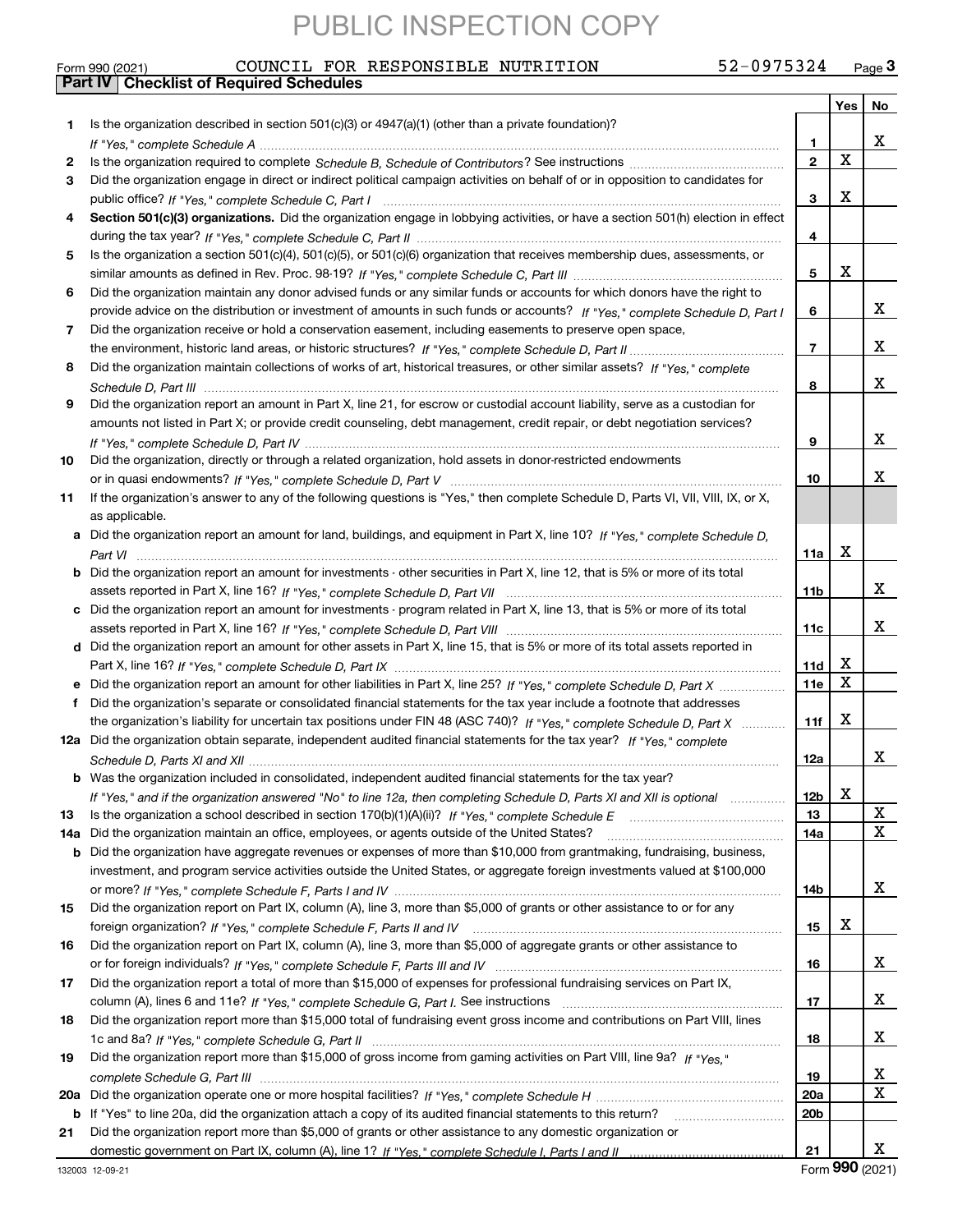|        | 52-0975324<br>COUNCIL FOR RESPONSIBLE NUTRITION<br>Form 990 (2021)                                                           |                 |     | Page 4      |
|--------|------------------------------------------------------------------------------------------------------------------------------|-----------------|-----|-------------|
|        | <b>Checklist of Required Schedules (continued)</b><br>  Part IV                                                              |                 |     |             |
|        |                                                                                                                              |                 | Yes | No          |
| 22     | Did the organization report more than \$5,000 of grants or other assistance to or for domestic individuals on                |                 |     |             |
|        |                                                                                                                              | 22              |     | x           |
| 23     | Did the organization answer "Yes" to Part VII, Section A, line 3, 4, or 5, about compensation of the organization's current  |                 |     |             |
|        | and former officers, directors, trustees, key employees, and highest compensated employees? If "Yes," complete               |                 |     |             |
|        |                                                                                                                              | 23              | х   |             |
|        | 24a Did the organization have a tax-exempt bond issue with an outstanding principal amount of more than \$100,000 as of the  |                 |     |             |
|        | last day of the year, that was issued after December 31, 2002? If "Yes," answer lines 24b through 24d and complete           |                 |     |             |
|        |                                                                                                                              | 24a             |     | x           |
|        |                                                                                                                              | 24 <sub>b</sub> |     |             |
|        |                                                                                                                              |                 |     |             |
|        | c Did the organization maintain an escrow account other than a refunding escrow at any time during the year to defease       |                 |     |             |
|        |                                                                                                                              | 24c             |     |             |
|        |                                                                                                                              | 24d             |     |             |
|        | 25a Section 501(c)(3), 501(c)(4), and 501(c)(29) organizations. Did the organization engage in an excess benefit             |                 |     |             |
|        |                                                                                                                              | 25a             |     |             |
|        | b Is the organization aware that it engaged in an excess benefit transaction with a disqualified person in a prior year, and |                 |     |             |
|        | that the transaction has not been reported on any of the organization's prior Forms 990 or 990-EZ? If "Yes," complete        |                 |     |             |
|        | Schedule L, Part I                                                                                                           | 25b             |     |             |
| 26     | Did the organization report any amount on Part X, line 5 or 22, for receivables from or payables to any current              |                 |     |             |
|        | or former officer, director, trustee, key employee, creator or founder, substantial contributor, or 35%                      |                 |     |             |
|        | controlled entity or family member of any of these persons? If "Yes," complete Schedule L, Part II                           | 26              |     | x           |
| 27     | Did the organization provide a grant or other assistance to any current or former officer, director, trustee, key employee,  |                 |     |             |
|        | creator or founder, substantial contributor or employee thereof, a grant selection committee member, or to a 35% controlled  |                 |     |             |
|        | entity (including an employee thereof) or family member of any of these persons? If "Yes," complete Schedule L, Part III     | 27              |     | x           |
|        |                                                                                                                              |                 |     |             |
| 28     | Was the organization a party to a business transaction with one of the following parties (see the Schedule L, Part IV,       |                 |     |             |
|        | instructions for applicable filing thresholds, conditions, and exceptions):                                                  |                 |     |             |
|        | a A current or former officer, director, trustee, key employee, creator or founder, or substantial contributor? If           |                 |     |             |
|        |                                                                                                                              | 28a             |     | x           |
|        |                                                                                                                              | 28b             |     | X           |
|        | c A 35% controlled entity of one or more individuals and/or organizations described in line 28a or 28b? If                   |                 |     |             |
|        |                                                                                                                              | 28c             |     | х           |
| 29     |                                                                                                                              | 29              |     | $\mathbf X$ |
| 30     | Did the organization receive contributions of art, historical treasures, or other similar assets, or qualified conservation  |                 |     |             |
|        |                                                                                                                              | 30              |     | х           |
| 31     | Did the organization liquidate, terminate, or dissolve and cease operations? If "Yes," complete Schedule N, Part I           | 31              |     | X           |
| 32     | Did the organization sell, exchange, dispose of, or transfer more than 25% of its net assets? If "Yes," complete             |                 |     |             |
|        |                                                                                                                              | 32              |     | х           |
| 33     | Did the organization own 100% of an entity disregarded as separate from the organization under Regulations                   |                 |     |             |
|        |                                                                                                                              | 33              |     | x           |
| 34     | Was the organization related to any tax-exempt or taxable entity? If "Yes," complete Schedule R, Part II, III, or IV, and    |                 |     |             |
|        |                                                                                                                              | 34              | х   |             |
|        | 35a Did the organization have a controlled entity within the meaning of section 512(b)(13)?                                  | 35a             |     | X           |
|        |                                                                                                                              |                 |     |             |
|        | b If "Yes" to line 35a, did the organization receive any payment from or engage in any transaction with a controlled entity  |                 |     |             |
|        |                                                                                                                              | 35 <sub>b</sub> |     |             |
| 36     | Section 501(c)(3) organizations. Did the organization make any transfers to an exempt non-charitable related organization?   |                 |     |             |
|        |                                                                                                                              | 36              |     |             |
| 37     | Did the organization conduct more than 5% of its activities through an entity that is not a related organization             |                 |     |             |
|        |                                                                                                                              | 37              |     | x           |
| 38     | Did the organization complete Schedule O and provide explanations on Schedule O for Part VI, lines 11b and 19?               |                 |     |             |
|        | Note: All Form 990 filers are required to complete Schedule O                                                                | 38              | х   |             |
| Part V | <b>Statements Regarding Other IRS Filings and Tax Compliance</b>                                                             |                 |     |             |
|        | Check if Schedule O contains a response or note to any line in this Part V                                                   |                 |     |             |
|        |                                                                                                                              |                 | Yes | No          |
|        | 22<br>1a Enter the number reported in box 3 of Form 1096. Enter -0- if not applicable<br>1a                                  |                 |     |             |
| b      | 0<br>Enter the number of Forms W-2G included on line 1a. Enter -0- if not applicable<br>1b                                   |                 |     |             |
|        | Did the organization comply with backup withholding rules for reportable payments to vendors and reportable gaming           |                 |     |             |
|        |                                                                                                                              | 1c              | X   |             |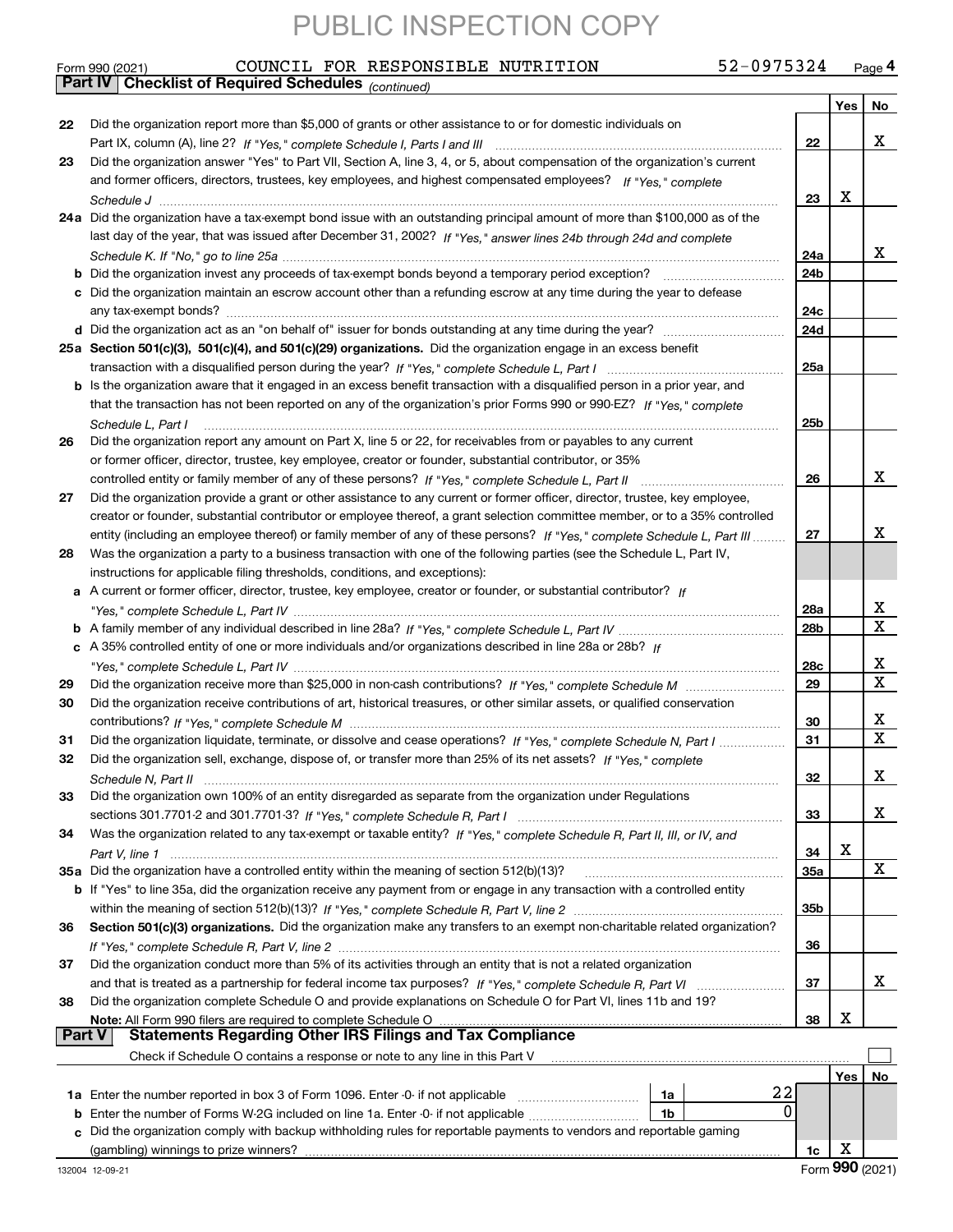|               | 52-0975324<br>COUNCIL FOR RESPONSIBLE NUTRITION<br>Form 990 (2021)                                                                                                                                                                    |                |   | <u>Page 5</u> |
|---------------|---------------------------------------------------------------------------------------------------------------------------------------------------------------------------------------------------------------------------------------|----------------|---|---------------|
| <b>Part V</b> | Statements Regarding Other IRS Filings and Tax Compliance (continued)                                                                                                                                                                 |                |   |               |
|               |                                                                                                                                                                                                                                       |                |   | Yes   No      |
|               | 2a Enter the number of employees reported on Form W-3, Transmittal of Wage and Tax Statements,                                                                                                                                        |                |   |               |
|               | 21<br>filed for the calendar year ending with or within the year covered by this return<br>2a                                                                                                                                         |                |   |               |
|               |                                                                                                                                                                                                                                       | 2 <sub>b</sub> | х |               |
|               |                                                                                                                                                                                                                                       |                |   |               |
|               | 3a Did the organization have unrelated business gross income of \$1,000 or more during the year?                                                                                                                                      | 3a             |   | х             |
|               |                                                                                                                                                                                                                                       | 3b             |   |               |
|               | 4a At any time during the calendar year, did the organization have an interest in, or a signature or other authority over, a                                                                                                          |                |   |               |
|               |                                                                                                                                                                                                                                       | 4a             |   | х             |
|               | <b>b</b> If "Yes," enter the name of the foreign country $\blacktriangleright$                                                                                                                                                        |                |   |               |
|               | See instructions for filing requirements for FinCEN Form 114, Report of Foreign Bank and Financial Accounts (FBAR).                                                                                                                   |                |   |               |
| 5a            | Was the organization a party to a prohibited tax shelter transaction at any time during the tax year?                                                                                                                                 | 5a             |   | х             |
| b             |                                                                                                                                                                                                                                       | 5b             |   | х             |
| с             |                                                                                                                                                                                                                                       | 5c             |   |               |
| 6а            | Does the organization have annual gross receipts that are normally greater than \$100,000, and did the organization solicit                                                                                                           |                |   |               |
|               | any contributions that were not tax deductible as charitable contributions?                                                                                                                                                           | 6a             | х |               |
|               | b If "Yes," did the organization include with every solicitation an express statement that such contributions or gifts                                                                                                                |                |   |               |
|               | were not tax deductible?                                                                                                                                                                                                              | 6b             | х |               |
|               | Organizations that may receive deductible contributions under section 170(c).                                                                                                                                                         |                |   |               |
| 7             |                                                                                                                                                                                                                                       |                |   |               |
| a             | Did the organization receive a payment in excess of \$75 made partly as a contribution and partly for goods and services provided to the payor?                                                                                       | 7a             |   |               |
| b             | If "Yes," did the organization notify the donor of the value of the goods or services provided?                                                                                                                                       | 7b             |   |               |
|               | Did the organization sell, exchange, or otherwise dispose of tangible personal property for which it was required                                                                                                                     |                |   |               |
|               |                                                                                                                                                                                                                                       | 7c             |   |               |
| d             | 7d                                                                                                                                                                                                                                    |                |   |               |
| е             | Did the organization receive any funds, directly or indirectly, to pay premiums on a personal benefit contract?                                                                                                                       | 7e             |   |               |
| f             | Did the organization, during the year, pay premiums, directly or indirectly, on a personal benefit contract?                                                                                                                          | 7f             |   |               |
| g             | If the organization received a contribution of qualified intellectual property, did the organization file Form 8899 as required?                                                                                                      | 7g             |   |               |
| h.            | If the organization received a contribution of cars, boats, airplanes, or other vehicles, did the organization file a Form 1098-C?                                                                                                    | 7h             |   |               |
| 8             | Sponsoring organizations maintaining donor advised funds. Did a donor advised fund maintained by the                                                                                                                                  |                |   |               |
|               | sponsoring organization have excess business holdings at any time during the year?                                                                                                                                                    | 8              |   |               |
| 9             | Sponsoring organizations maintaining donor advised funds.                                                                                                                                                                             |                |   |               |
| a             | Did the sponsoring organization make any taxable distributions under section 4966?                                                                                                                                                    | 9а             |   |               |
| b             | Did the sponsoring organization make a distribution to a donor, donor advisor, or related person?                                                                                                                                     | 9b             |   |               |
| 10            | Section 501(c)(7) organizations. Enter:                                                                                                                                                                                               |                |   |               |
|               | 10a<br>a Initiation fees and capital contributions included on Part VIII, line 12 [111] [11] [12] [11] [12] [11] [12] [11] [12] [11] [12] [11] [12] [11] [12] [11] [12] [11] [12] [11] [12] [11] [12] [11] [12] [11] [12] [11] [12] [ |                |   |               |
|               | 10 <sub>b</sub><br>Gross receipts, included on Form 990, Part VIII, line 12, for public use of club facilities                                                                                                                        |                |   |               |
| 11            | Section 501(c)(12) organizations. Enter:                                                                                                                                                                                              |                |   |               |
| a             | 11a<br>Gross income from members or shareholders                                                                                                                                                                                      |                |   |               |
|               | b Gross income from other sources. (Do not net amounts due or paid to other sources against                                                                                                                                           |                |   |               |
|               | 11b                                                                                                                                                                                                                                   |                |   |               |
|               | 12a Section 4947(a)(1) non-exempt charitable trusts. Is the organization filing Form 990 in lieu of Form 1041?                                                                                                                        | 12a            |   |               |
|               | 12b<br><b>b</b> If "Yes," enter the amount of tax-exempt interest received or accrued during the year                                                                                                                                 |                |   |               |
| 13            | Section 501(c)(29) qualified nonprofit health insurance issuers.                                                                                                                                                                      |                |   |               |
|               | a Is the organization licensed to issue qualified health plans in more than one state?                                                                                                                                                | 13a            |   |               |
|               | Note: See the instructions for additional information the organization must report on Schedule O.                                                                                                                                     |                |   |               |
|               | <b>b</b> Enter the amount of reserves the organization is required to maintain by the states in which the                                                                                                                             |                |   |               |
|               | 13b                                                                                                                                                                                                                                   |                |   |               |
|               | 13с                                                                                                                                                                                                                                   |                |   |               |
| 14a           | Did the organization receive any payments for indoor tanning services during the tax year?                                                                                                                                            | 14a            |   | x             |
|               | <b>b</b> If "Yes," has it filed a Form 720 to report these payments? If "No," provide an explanation on Schedule O                                                                                                                    | 14b            |   |               |
| 15            | Is the organization subject to the section 4960 tax on payment(s) of more than \$1,000,000 in remuneration or                                                                                                                         |                |   |               |
|               |                                                                                                                                                                                                                                       | 15             |   | х             |
|               | If "Yes," see the instructions and file Form 4720, Schedule N.                                                                                                                                                                        |                |   |               |
| 16            | Is the organization an educational institution subject to the section 4968 excise tax on net investment income?                                                                                                                       | 16             |   | х             |
|               | If "Yes," complete Form 4720, Schedule O.                                                                                                                                                                                             |                |   |               |
| 17            | Section 501(c)(21) organizations. Did the trust, any disqualified person, or mine operator engage in any                                                                                                                              |                |   |               |
|               | activities that would result in the imposition of an excise tax under section 4951, 4952 or 4953?                                                                                                                                     | 17             |   |               |
|               | If "Yes," complete Form 6069.                                                                                                                                                                                                         |                |   |               |
|               |                                                                                                                                                                                                                                       |                |   |               |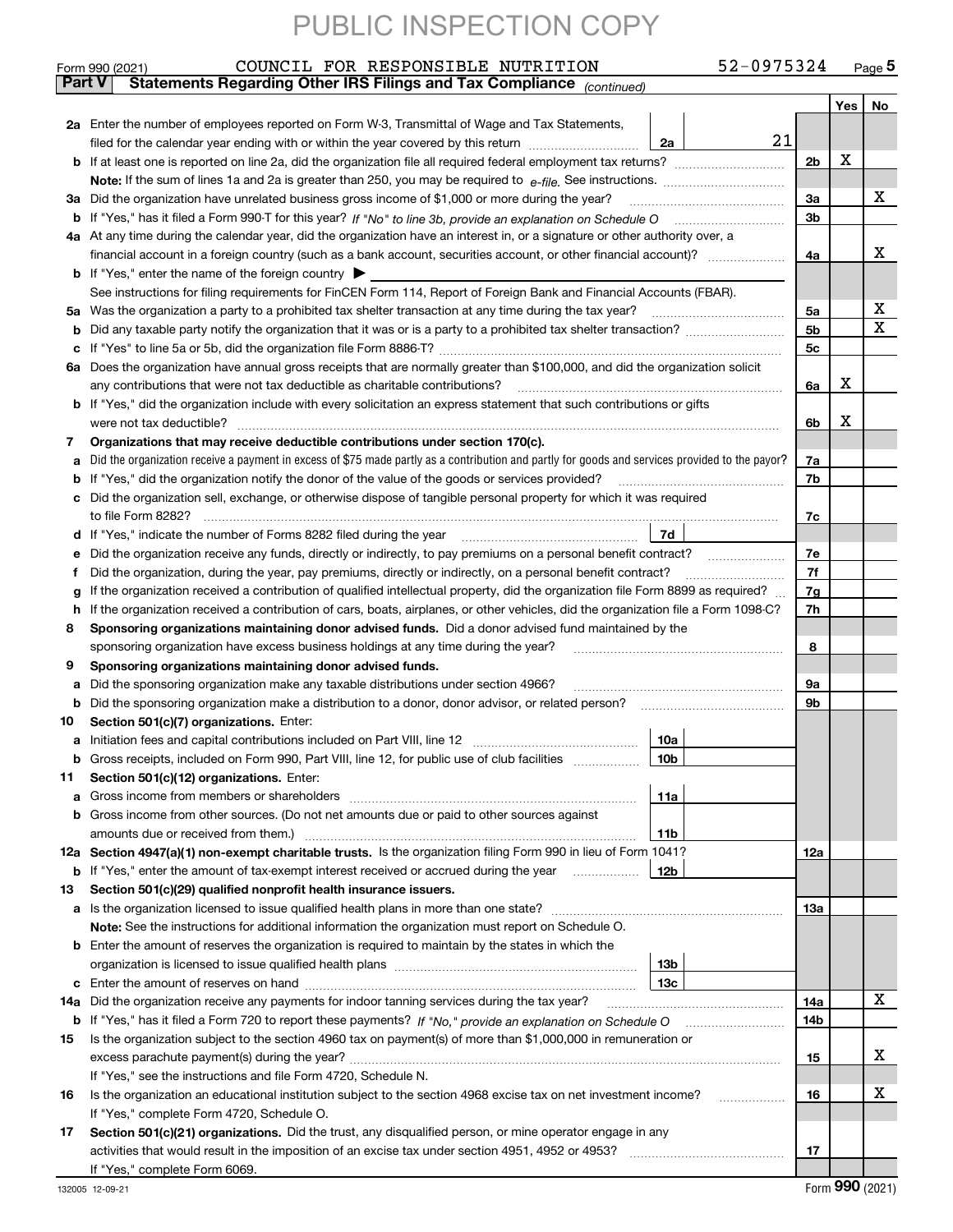|          | COUNCIL FOR RESPONSIBLE NUTRITION<br>52-0975324<br>Form 990 (2021)                                                                                                    |                 |     | Page 6                  |
|----------|-----------------------------------------------------------------------------------------------------------------------------------------------------------------------|-----------------|-----|-------------------------|
|          | Governance, Management, and Disclosure. For each "Yes" response to lines 2 through 7b below, and for a "No" response<br>Part VI                                       |                 |     |                         |
|          | to line 8a, 8b, or 10b below, describe the circumstances, processes, or changes on Schedule O. See instructions.                                                      |                 |     |                         |
|          | Check if Schedule O contains a response or note to any line in this Part VI [11] [12] Check if Schedule O contains a response or note to any line in this Part VI     |                 |     | $\overline{\mathbf{x}}$ |
|          | <b>Section A. Governing Body and Management</b>                                                                                                                       |                 |     |                         |
|          |                                                                                                                                                                       |                 | Yes | No                      |
|          | 43<br><b>1a</b> Enter the number of voting members of the governing body at the end of the tax year<br>1a                                                             |                 |     |                         |
|          | If there are material differences in voting rights among members of the governing body, or if the governing                                                           |                 |     |                         |
|          | body delegated broad authority to an executive committee or similar committee, explain on Schedule O.                                                                 |                 |     |                         |
| b        | 43<br>Enter the number of voting members included on line 1a, above, who are independent<br>1b                                                                        |                 |     |                         |
| 2        | Did any officer, director, trustee, or key employee have a family relationship or a business relationship with any other                                              |                 |     |                         |
|          | officer, director, trustee, or key employee?                                                                                                                          | 2               |     | х                       |
| 3        | Did the organization delegate control over management duties customarily performed by or under the direct supervision                                                 |                 |     |                         |
|          | of officers, directors, trustees, or key employees to a management company or other person?                                                                           | 3               | X   | х                       |
| 4        | Did the organization make any significant changes to its governing documents since the prior Form 990 was filed?                                                      | 4               |     | X                       |
| 5        | Did the organization become aware during the year of a significant diversion of the organization's assets?                                                            | 5<br>6          | х   |                         |
| 6        | Did the organization have members or stockholders?                                                                                                                    |                 |     |                         |
| 7a       | Did the organization have members, stockholders, or other persons who had the power to elect or appoint one or<br>more members of the governing body?                 | 7a              | х   |                         |
|          | <b>b</b> Are any governance decisions of the organization reserved to (or subject to approval by) members, stockholders, or                                           |                 |     |                         |
|          | persons other than the governing body?                                                                                                                                | 7b              |     | х                       |
| 8        | Did the organization contemporaneously document the meetings held or written actions undertaken during the year by the following:                                     |                 |     |                         |
| a        |                                                                                                                                                                       | 8a              | х   |                         |
| b        | Each committee with authority to act on behalf of the governing body?                                                                                                 | 8b              | x   |                         |
| 9        | Is there any officer, director, trustee, or key employee listed in Part VII, Section A, who cannot be reached at the                                                  |                 |     |                         |
|          |                                                                                                                                                                       | 9               |     | x                       |
|          | Section B. Policies <sub>(This Section B requests information about policies not required by the Internal Revenue Code.)</sub>                                        |                 |     |                         |
|          |                                                                                                                                                                       |                 | Yes | No                      |
|          |                                                                                                                                                                       | 10a             |     | x                       |
|          | b If "Yes," did the organization have written policies and procedures governing the activities of such chapters, affiliates,                                          |                 |     |                         |
|          | and branches to ensure their operations are consistent with the organization's exempt purposes?                                                                       | 10 <sub>b</sub> |     |                         |
|          | 11a Has the organization provided a complete copy of this Form 990 to all members of its governing body before filing the form?                                       | 11a             | х   |                         |
| b        | Describe on Schedule O the process, if any, used by the organization to review this Form 990.                                                                         |                 |     |                         |
|          |                                                                                                                                                                       | 12a             | x   |                         |
| b        | Were officers, directors, or trustees, and key employees required to disclose annually interests that could give rise to conflicts?                                   | 12 <sub>b</sub> | x   |                         |
| с        | Did the organization regularly and consistently monitor and enforce compliance with the policy? If "Yes." describe                                                    |                 | х   |                         |
|          | Did the organization have a written whistleblower policy?                                                                                                             | 12c             | x   |                         |
| 13<br>14 | Did the organization have a written document retention and destruction policy?                                                                                        | 13<br>14        | х   |                         |
| 15       | Did the process for determining compensation of the following persons include a review and approval by independent                                                    |                 |     |                         |
|          | persons, comparability data, and contemporaneous substantiation of the deliberation and decision?                                                                     |                 |     |                         |
| а        | The organization's CEO, Executive Director, or top management official manufactured content of the organization's CEO, Executive Director, or top management official | 15a             | х   |                         |
| b        |                                                                                                                                                                       | 15 <sub>b</sub> | х   |                         |
|          | If "Yes" to line 15a or 15b, describe the process on Schedule O. See instructions.                                                                                    |                 |     |                         |
|          | 16a Did the organization invest in, contribute assets to, or participate in a joint venture or similar arrangement with a                                             |                 |     |                         |
|          | taxable entity during the year?                                                                                                                                       | 16a             |     | х                       |
|          | <b>b</b> If "Yes," did the organization follow a written policy or procedure requiring the organization to evaluate its participation                                 |                 |     |                         |
|          | in joint venture arrangements under applicable federal tax law, and take steps to safeguard the organization's                                                        |                 |     |                         |
|          |                                                                                                                                                                       | <b>16b</b>      |     |                         |
|          | Section C. Disclosure                                                                                                                                                 |                 |     |                         |
| 17       | List the states with which a copy of this Form 990 is required to be filed $\blacktriangleright DC$                                                                   |                 |     |                         |
| 18       | Section 6104 requires an organization to make its Forms 1023 (1024 or 1024-A, if applicable), 990, and 990-T (section 501(c)(3)s only) available                      |                 |     |                         |
|          | for public inspection. Indicate how you made these available. Check all that apply.                                                                                   |                 |     |                         |
|          | $X$ Upon request<br>Own website<br>Another's website<br>Other (explain on Schedule O)                                                                                 |                 |     |                         |
| 19       | Describe on Schedule O whether (and if so, how) the organization made its governing documents, conflict of interest policy, and financial                             |                 |     |                         |
|          | statements available to the public during the tax year.                                                                                                               |                 |     |                         |
| 20       | State the name, address, and telephone number of the person who possesses the organization's books and records                                                        |                 |     |                         |
|          | STEVE MISTER - 202-204-7700<br>20036<br>1828 L STREET, 810, WASHINGTON, DC                                                                                            |                 |     |                         |
|          |                                                                                                                                                                       |                 |     |                         |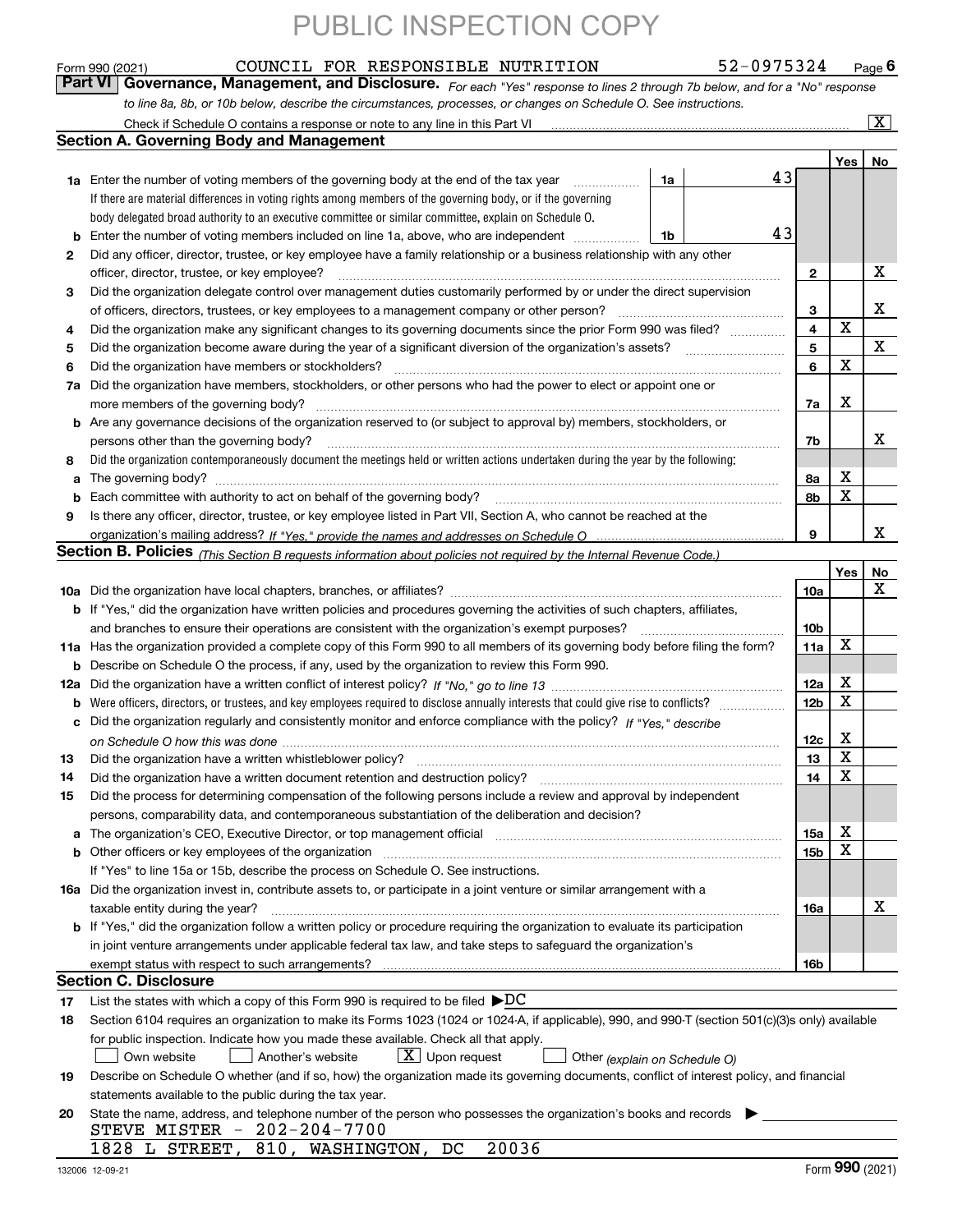Form 990 (2021) COUNCIL FOR RESPONSIBLE NUTRITION 52-0975324 Page **7Part VII Compensation of Officers, Directors, Trustees, Key Employees, Highest Compensated**

### **Employees, and Independent Contractors**

Check if Schedule O contains a response or note to any line in this Part VII

**Section A. Officers, Directors, Trustees, Key Employees, and Highest Compensated Employees**

**1a**  Complete this table for all persons required to be listed. Report compensation for the calendar year ending with or within the organization's tax year. **•** List all of the organization's current officers, directors, trustees (whether individuals or organizations), regardless of amount of compensation.

Enter -0- in columns (D), (E), and (F) if no compensation was paid.

 $\bullet$  List all of the organization's  $\sf current$  key employees, if any. See the instructions for definition of "key employee."

• List the organization's five current highest compensated employees (other than an officer, director, trustee, or key employee) who received report-■ List the organization's five current highest compensated employees (other than an officer, director, trustee, or key employee) who received report-<br>able compensation (box 5 of Form W-2, Form 1099-MISC, and/or box 1 of F

**•** List all of the organization's former officers, key employees, and highest compensated employees who received more than \$100,000 of reportable compensation from the organization and any related organizations.

**former directors or trustees**  ¥ List all of the organization's that received, in the capacity as a former director or trustee of the organization, more than \$10,000 of reportable compensation from the organization and any related organizations.

See the instructions for the order in which to list the persons above.

Check this box if neither the organization nor any related organization compensated any current officer, director, or trustee.  $\mathcal{L}^{\text{max}}$ 

| (A)                           | (B)                  | (C)                                                              |                      | (D)                     | (E)                     | (F)                              |        |                                 |                              |                          |
|-------------------------------|----------------------|------------------------------------------------------------------|----------------------|-------------------------|-------------------------|----------------------------------|--------|---------------------------------|------------------------------|--------------------------|
| Name and title                | Average              | Position<br>(do not check more than one                          |                      |                         |                         |                                  |        | Reportable                      | Reportable                   | Estimated                |
|                               | hours per            | box, unless person is both an<br>officer and a director/trustee) |                      |                         |                         |                                  |        | compensation                    | compensation                 | amount of                |
|                               | week                 |                                                                  |                      |                         |                         |                                  |        | from                            | from related                 | other                    |
|                               | (list any            |                                                                  |                      |                         |                         |                                  |        | the                             | organizations                | compensation             |
|                               | hours for<br>related |                                                                  |                      |                         |                         |                                  |        | organization<br>(W-2/1099-MISC/ | (W-2/1099-MISC/<br>1099-NEC) | from the<br>organization |
|                               | organizations        |                                                                  |                      |                         |                         |                                  |        | 1099-NEC)                       |                              | and related              |
|                               | below                |                                                                  |                      |                         |                         |                                  |        |                                 |                              | organizations            |
|                               | line)                | ndividual trustee or director                                    | nstitutional trustee | Officer                 | Key employee            | Highest compensated<br> employee | Former |                                 |                              |                          |
| (1)<br>STEVEN MISTER          | 40.00                |                                                                  |                      |                         |                         |                                  |        |                                 |                              |                          |
| PRESIDENT & CEO               | 5.00                 |                                                                  |                      | $\mathbf X$             |                         |                                  |        | 524,770.                        | 0.                           | 89,664.                  |
| (2)<br>JOEL BRIAN WOMMACK     | 40.00                |                                                                  |                      |                         |                         |                                  |        |                                 |                              |                          |
| SR VP COMMUNICATIONS          | 5.00                 |                                                                  |                      |                         | X                       |                                  |        | 227,889.                        | $\mathbf 0$ .                | 61,660.                  |
| (3)<br><b>JAMES GRIFFITHS</b> | 40.00                |                                                                  |                      |                         |                         |                                  |        |                                 |                              |                          |
| SR VP SCIENCE & INTERNATIO    | 5.00                 |                                                                  |                      |                         | X                       |                                  |        | 236,113.                        | $\mathbf 0$ .                | 55,070.                  |
| ANDREA WONG<br>(4)            | 40.00                |                                                                  |                      |                         |                         |                                  |        |                                 |                              |                          |
| SR VP SCIENCE & REGULATORY    |                      |                                                                  |                      |                         | $\overline{\textbf{X}}$ |                                  |        | 209,575.                        | $\mathbf 0$ .                | 55, 296.                 |
| (5) LUKE HUBER                | 40.00                |                                                                  |                      |                         |                         |                                  |        |                                 |                              |                          |
| VP SCIENCE & REGULATORY       |                      |                                                                  |                      |                         |                         | X                                |        | 201,793.                        | $\mathbf 0$ .                | 51, 183.                 |
| <b>JULIA GUSTAFSON</b><br>(6) | 40.00                |                                                                  |                      |                         |                         |                                  |        |                                 |                              |                          |
| VP GOVERNMENT RELATIONS       |                      |                                                                  |                      |                         | $\overline{\text{X}}$   |                                  |        | 200,521.                        | $\mathbf{0}$ .               | 45,314.                  |
| (7)<br>MEGAN OLSEN            | 40.00                |                                                                  |                      |                         |                         |                                  |        |                                 |                              |                          |
| VP & ASSOCIATE GENERAL COU    |                      |                                                                  |                      |                         |                         | X                                |        | 176,738.                        | 0.                           | 32,972.                  |
| SANDRA KHOURI<br>(8)          | 40.00                |                                                                  |                      |                         |                         |                                  |        |                                 |                              |                          |
| SR VP FINANCE & ADMINISTRA    |                      |                                                                  |                      |                         |                         | X                                |        | 147,670.                        | 0.                           | 48,599.                  |
| CARL HYLAND<br>(9)            | 40.00                |                                                                  |                      |                         |                         |                                  |        |                                 |                              |                          |
| VP MEMBERSHIP                 |                      |                                                                  |                      |                         |                         | X                                |        | 124,404.                        | $\mathbf 0$ .                | 51, 126.                 |
| (10) KENDALL C RIDLEY         | 40.00                |                                                                  |                      |                         |                         |                                  |        |                                 |                              |                          |
| SR DIRECTOR, COMMS            |                      |                                                                  |                      |                         |                         | X                                |        | 118,664.                        | $\mathbf 0$ .                | 12,492.                  |
| (11) DAVID CAMPBELL           | 2.00                 |                                                                  |                      |                         |                         |                                  |        |                                 |                              |                          |
| IMMEDIATE PAST CHAIR          | 0.50                 | $\mathbf{x}$                                                     |                      | $\mathbf X$             |                         |                                  |        | 0.                              | $\mathbf 0$ .                | 0.                       |
| (12) BARRY RITZ               | 2.00                 |                                                                  |                      |                         |                         |                                  |        |                                 |                              |                          |
| <b>CHAIR</b>                  | 0.50                 | $\mathbf X$                                                      |                      | $\mathbf X$             |                         |                                  |        | 0.                              | $\mathbf 0$ .                | 0.                       |
| (13) HARVEY KAMIL             | $\overline{2.00}$    |                                                                  |                      |                         |                         |                                  |        |                                 |                              |                          |
| CHAIR EMERITUS                |                      | $\mathbf X$                                                      |                      | $\mathbf X$             |                         |                                  |        | 0.                              | $\mathbf 0$ .                | 0.                       |
| (14) LAURA HARKNESS           | 2.00                 |                                                                  |                      |                         |                         |                                  |        |                                 |                              |                          |
| <b>TREASURER</b>              |                      | $\overline{\text{X}}$                                            |                      | $\overline{\mathbf{X}}$ |                         |                                  |        | 0.                              | $\mathbf 0$ .                | $\mathbf 0$ .            |
| (15) AARON BARTZ              | 2.00                 |                                                                  |                      |                         |                         |                                  |        |                                 |                              |                          |
| <b>DIRECTOR</b>               |                      | $\mathbf X$                                                      |                      |                         |                         |                                  |        | 0.                              | $\mathbf 0$ .                | 0.                       |
| (16) KYLE BLACKBURN           | 2.00                 |                                                                  |                      |                         |                         |                                  |        |                                 |                              |                          |
| <b>DIRECTOR</b>               |                      | $\overline{\mathbf{X}}$                                          |                      |                         |                         |                                  |        | 0.                              | $\mathbf 0$ .                | 0.                       |
| (17) KRISTEN BLANCHARD        | 2.00                 |                                                                  |                      |                         |                         |                                  |        |                                 |                              |                          |
| <b>DIRECTOR</b>               |                      | $\mathbf X$                                                      |                      |                         |                         |                                  |        | 0.                              | $\mathbf 0$ .                | 0.                       |

 $\mathcal{L}^{\text{max}}$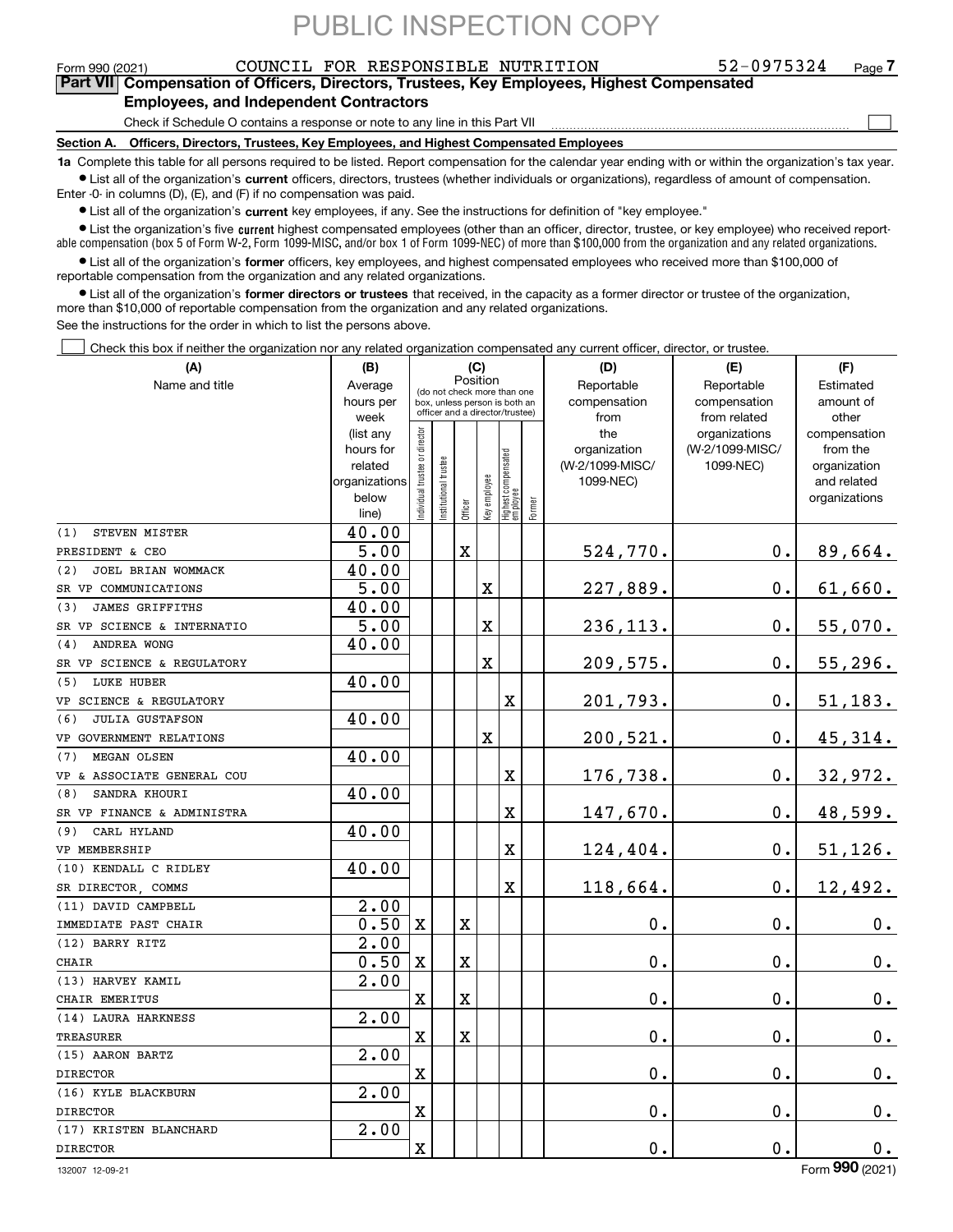| Form 990 (2021)<br><b>Part VII</b>                                                                                                           | COUNCIL FOR RESPONSIBLE NUTRITION |                                                              |                               |         |              |                                   |        |                         | 52-0975324             |                        | Page 8 |
|----------------------------------------------------------------------------------------------------------------------------------------------|-----------------------------------|--------------------------------------------------------------|-------------------------------|---------|--------------|-----------------------------------|--------|-------------------------|------------------------|------------------------|--------|
| Section A. Officers, Directors, Trustees, Key Employees, and Highest Compensated Employees (continued)                                       |                                   |                                                              |                               |         |              |                                   |        |                         |                        |                        |        |
| (A)<br>Name and title                                                                                                                        | (B)<br>Average                    |                                                              | (C)<br>Position<br>Reportable |         |              |                                   |        | (D)                     | (E)<br>Reportable      | (F)<br>Estimated       |        |
|                                                                                                                                              | hours per                         | (do not check more than one<br>box, unless person is both an |                               |         |              |                                   |        | compensation            | compensation           | amount of              |        |
|                                                                                                                                              | week                              |                                                              |                               |         |              | officer and a director/trustee)   |        | from                    | from related           | other                  |        |
|                                                                                                                                              | (list any                         |                                                              |                               |         |              |                                   |        | the                     | organizations          | compensation           |        |
|                                                                                                                                              | hours for                         |                                                              |                               |         |              |                                   |        | organization            | (W-2/1099-MISC/        | from the               |        |
|                                                                                                                                              | related                           |                                                              |                               |         |              |                                   |        | (W-2/1099-MISC/         | 1099-NEC)              | organization           |        |
|                                                                                                                                              | organizations<br>below            |                                                              |                               |         |              |                                   |        | 1099-NEC)               |                        | and related            |        |
|                                                                                                                                              | line)                             | Individual trustee or director                               | Institutional trustee         | Officer | Key employee | Highest compensated<br>  employee | Former |                         |                        | organizations          |        |
| (18) PAUL BOLAR                                                                                                                              | 2.00                              |                                                              |                               |         |              |                                   |        |                         |                        |                        |        |
| <b>DIRECTOR</b>                                                                                                                              |                                   | X                                                            |                               |         |              |                                   |        | 0.                      | 0.                     |                        | $0$ .  |
| (19) FREDERIC BONED                                                                                                                          | 2.00                              |                                                              |                               |         |              |                                   |        |                         |                        |                        |        |
| <b>DIRECTOR</b>                                                                                                                              |                                   | X                                                            |                               |         |              |                                   |        | 0.                      | 0.                     |                        | 0.     |
| (20) BRUCE BROWN                                                                                                                             | 2.00                              |                                                              |                               |         |              |                                   |        |                         |                        |                        |        |
| <b>DIRECTOR</b>                                                                                                                              |                                   | X                                                            |                               |         |              |                                   |        | 0.                      | 0.                     |                        | 0.     |
| (21) GREG CHABIDON                                                                                                                           | 2.00                              |                                                              |                               |         |              |                                   |        |                         |                        |                        |        |
| <b>DIRECTOR</b>                                                                                                                              |                                   | X                                                            |                               |         |              |                                   |        | 0.                      | 0.                     |                        | 0.     |
| (22) SANDY CHIEN                                                                                                                             | 2.00                              |                                                              |                               |         |              |                                   |        |                         |                        |                        |        |
| <b>DIRECTOR</b>                                                                                                                              |                                   | X                                                            |                               |         |              |                                   |        | 0.                      | 0.                     |                        | 0.     |
| (23) KAREN TODD                                                                                                                              | 2.00                              |                                                              |                               |         |              |                                   |        |                         |                        |                        |        |
| <b>DIRECTOR</b>                                                                                                                              | 0.50                              | X                                                            |                               |         |              |                                   |        | 0.                      | 0.                     |                        | 0.     |
| (24) SHERRY DUFF                                                                                                                             | $\overline{2}$ .00                |                                                              |                               |         |              |                                   |        |                         |                        |                        |        |
| <b>DIRECTOR</b>                                                                                                                              |                                   | X                                                            |                               |         |              |                                   |        | 0.                      | 0.                     |                        | 0.     |
| (25) MIKE FINAMORE                                                                                                                           | 2.00                              |                                                              |                               |         |              |                                   |        |                         |                        |                        |        |
| <b>DIRECTOR</b>                                                                                                                              |                                   | X                                                            |                               |         |              |                                   |        | 0.                      | 0.                     |                        | 0.     |
| (26) BILL FRANKOS                                                                                                                            | 2.00                              |                                                              |                               |         |              |                                   |        |                         |                        |                        |        |
| <b>DIRECTOR</b>                                                                                                                              |                                   | $\mathbf x$                                                  |                               |         |              |                                   |        | 0.                      | 0.<br>$\overline{0}$ . |                        | 0.     |
|                                                                                                                                              |                                   |                                                              |                               |         |              |                                   | ▶      | 2,168,137.<br>0.        | $0$ .                  | 503, 376.              |        |
| c Total from continuation sheets to Part VII, Section A <b>Constant Contact Part</b>                                                         |                                   |                                                              |                               |         |              |                                   |        | 2,168,137.              | $\overline{0}$ .       | $\overline{503,376}$ . | 0.     |
|                                                                                                                                              |                                   |                                                              |                               |         |              |                                   |        |                         |                        |                        |        |
| Total number of individuals (including but not limited to those listed above) who received more than \$100,000 of reportable<br>$\mathbf{2}$ |                                   |                                                              |                               |         |              |                                   |        |                         |                        |                        | 12     |
| compensation from the organization $\blacktriangleright$                                                                                     |                                   |                                                              |                               |         |              |                                   |        |                         |                        | Yes                    | No     |
| 3<br>Did the organization list any former officer, director, trustee, key employee, or highest compensated employee on                       |                                   |                                                              |                               |         |              |                                   |        |                         |                        |                        |        |
| line 1a? If "Yes." complete Schedule J for such individual                                                                                   |                                   |                                                              |                               |         |              |                                   |        |                         |                        | 3                      | х      |
| For any individual listed on line 1a, is the sum of reportable compensation and other compensation from the organization<br>4                |                                   |                                                              |                               |         |              |                                   |        |                         |                        |                        |        |
|                                                                                                                                              |                                   |                                                              |                               |         |              |                                   |        |                         |                        | х<br>4                 |        |
| Did any person listed on line 1a receive or accrue compensation from any unrelated organization or individual for services<br>5              |                                   |                                                              |                               |         |              |                                   |        |                         |                        |                        |        |
|                                                                                                                                              |                                   |                                                              |                               |         |              |                                   |        |                         |                        | 5                      | X      |
| <b>Section B. Independent Contractors</b>                                                                                                    |                                   |                                                              |                               |         |              |                                   |        |                         |                        |                        |        |
| Complete this table for your five highest compensated independent contractors that received more than \$100,000 of compensation from<br>1    |                                   |                                                              |                               |         |              |                                   |        |                         |                        |                        |        |
| the organization. Report compensation for the calendar year ending with or within the organization's tax year.                               |                                   |                                                              |                               |         |              |                                   |        |                         |                        |                        |        |
| (A)                                                                                                                                          |                                   |                                                              |                               |         |              |                                   |        | (B)                     |                        | (C)                    |        |
| Name and business address                                                                                                                    |                                   |                                                              |                               |         |              |                                   |        | Description of services |                        | Compensation           |        |
| ALPINE GROUP, 500 NORTH CAPITOL ST., NW,                                                                                                     |                                   |                                                              |                               |         |              |                                   |        |                         |                        |                        |        |
| SUITE 210, WASHINGTON, DC 20001<br>RSM US LLP, 2021 L ST., NW, SUITE 400,                                                                    |                                   |                                                              |                               |         |              |                                   |        | LOBBYING                |                        | 194,000.               |        |
| WASHINGTON, DC 20036                                                                                                                         |                                   |                                                              |                               |         |              |                                   |        | ACCOUNTING              |                        | 168,990.               |        |
|                                                                                                                                              |                                   |                                                              |                               |         |              |                                   |        |                         |                        |                        |        |
|                                                                                                                                              |                                   |                                                              |                               |         |              |                                   |        |                         |                        |                        |        |
|                                                                                                                                              |                                   |                                                              |                               |         |              |                                   |        |                         |                        |                        |        |
|                                                                                                                                              |                                   |                                                              |                               |         |              |                                   |        |                         |                        |                        |        |
|                                                                                                                                              |                                   |                                                              |                               |         |              |                                   |        |                         |                        |                        |        |
|                                                                                                                                              |                                   |                                                              |                               |         |              |                                   |        |                         |                        |                        |        |

**2**Total number of independent contractors (including but not limited to those listed above) who received more than 2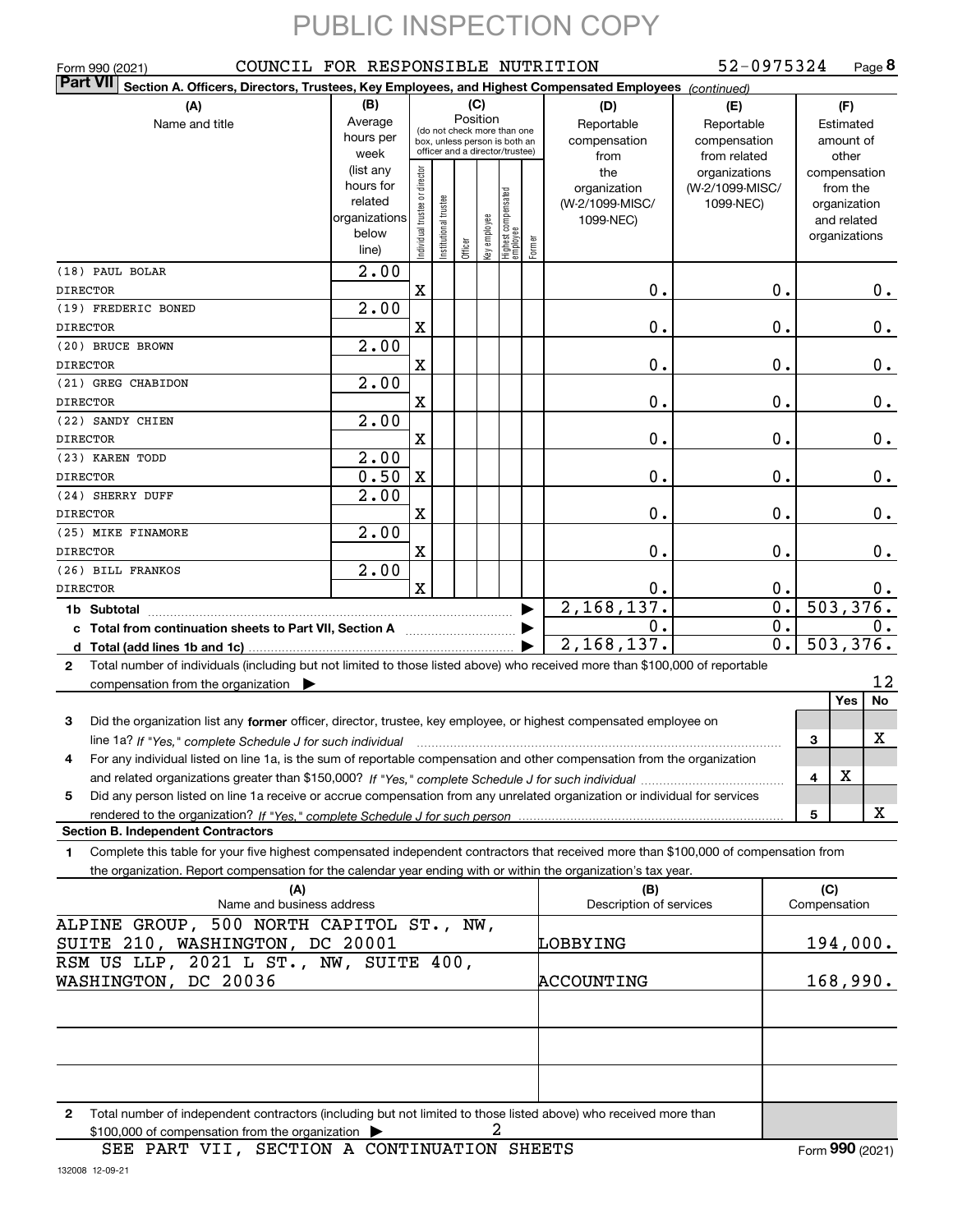| COUNCIL FOR RESPONSIBLE NUTRITION<br>Form 990                                                                                |                   |                                |                        |         |              |                              |        |                     | 52-0975324                       |                          |
|------------------------------------------------------------------------------------------------------------------------------|-------------------|--------------------------------|------------------------|---------|--------------|------------------------------|--------|---------------------|----------------------------------|--------------------------|
| <b>Part VII</b><br>Section A.<br>Officers, Directors, Trustees, Key Employees, and Highest Compensated Employees (continued) |                   |                                |                        |         |              |                              |        |                     |                                  |                          |
| (A)                                                                                                                          | (B)               |                                |                        |         | (C)          |                              |        | (D)                 | (E)                              | (F)                      |
| Name and title                                                                                                               | Average           |                                |                        |         | Position     |                              |        | Reportable          | Reportable                       | Estimated                |
|                                                                                                                              | hours             |                                | (check all that apply) |         |              |                              |        | compensation        | compensation                     | amount of                |
|                                                                                                                              | per               |                                |                        |         |              |                              |        | from                | from related                     | other                    |
|                                                                                                                              | week<br>(list any |                                |                        |         |              |                              |        | the<br>organization | organizations<br>(W-2/1099-MISC) | compensation<br>from the |
|                                                                                                                              | hours for         |                                |                        |         |              |                              |        | (W-2/1099-MISC)     |                                  | organization             |
|                                                                                                                              | related           |                                |                        |         |              |                              |        |                     |                                  | and related              |
|                                                                                                                              | organizations     |                                |                        |         |              |                              |        |                     |                                  | organizations            |
|                                                                                                                              | below             | Individual trustee or director | Institutional trustee  | Officer | Key employee | Highest compensated employee | Former |                     |                                  |                          |
|                                                                                                                              | line)             |                                |                        |         |              |                              |        |                     |                                  |                          |
| (27) ROB FRIED<br><b>DIRECTOR</b>                                                                                            | $\overline{2.00}$ | $\mathbf X$                    |                        |         |              |                              |        | 0.                  | 0.                               | $0$ .                    |
| (28) JUSTIN GREEN                                                                                                            | 2.00              |                                |                        |         |              |                              |        |                     |                                  |                          |
| <b>DIRECTOR</b>                                                                                                              |                   | $\mathbf X$                    |                        |         |              |                              |        | 0.                  | $\mathbf 0$ .                    | $0_{.}$                  |
| (29) HOHN HELFRICK                                                                                                           | 2.00              |                                |                        |         |              |                              |        |                     |                                  |                          |
| <b>DIRECTOR</b>                                                                                                              |                   | $\mathbf X$                    |                        |         |              |                              |        | 0.                  | $\mathbf 0$ .                    | $\mathbf 0$ .            |
| (30) DAVID HILTON                                                                                                            | 2.00              |                                |                        |         |              |                              |        |                     |                                  |                          |
| <b>DIRECTOR</b>                                                                                                              |                   | $\mathbf X$                    |                        |         |              |                              |        | 0.                  | $\mathbf 0$ .                    | $0$ .                    |
| (31) MARK HORNICK                                                                                                            | 2.00              |                                |                        |         |              |                              |        |                     |                                  |                          |
| <b>DIRECTOR</b>                                                                                                              |                   | $\mathbf X$                    |                        |         |              |                              |        | 0.                  | $\mathbf 0$ .                    | $\mathbf 0$ .            |
| (32) KIRK JOWERS                                                                                                             | $\overline{2.00}$ |                                |                        |         |              |                              |        |                     |                                  |                          |
| <b>DIRECTOR</b>                                                                                                              |                   | $\mathbf X$                    |                        |         |              |                              |        | $0$ .               | $\mathbf 0$ .                    | $\mathbf 0$ .            |
| (33) JAMES KOMOROWSKI                                                                                                        | 2.00              |                                |                        |         |              |                              |        |                     |                                  |                          |
| <b>DIRECTOR</b>                                                                                                              |                   | $\mathbf X$                    |                        |         |              |                              |        | 0.                  | $\mathbf 0$ .                    | $\mathbf 0$ .            |
| (34) MANDY KRAYNIK                                                                                                           | $\overline{2.00}$ |                                |                        |         |              |                              |        |                     |                                  |                          |
| <b>DIRECTOR</b>                                                                                                              |                   | $\mathbf X$                    |                        |         |              |                              |        | 0.                  | $\mathbf 0$ .                    | $\mathbf 0$ .            |
| (35) DOUGLAS MACKAY                                                                                                          | $\overline{2.00}$ |                                |                        |         |              |                              |        |                     |                                  |                          |
| <b>DIRECTOR</b>                                                                                                              |                   | $\mathbf X$                    |                        |         |              |                              |        | 0.                  | $\mathbf 0$ .                    | $0_{.}$                  |
| (36) TARA MARTIN                                                                                                             | $\overline{2.00}$ |                                |                        |         |              |                              |        |                     |                                  |                          |
| CHAIR ELECT                                                                                                                  |                   | $\mathbf X$                    |                        | X       |              |                              |        | 0.                  | $\mathbf 0$ .                    | 0.                       |
| (37) DIANA MORGAN                                                                                                            | $\overline{2.00}$ |                                |                        |         |              |                              |        |                     |                                  |                          |
| <b>DIRECTOR</b>                                                                                                              |                   | $\mathbf X$                    |                        |         |              |                              |        | 0.                  | $\mathbf 0$ .                    | $0$ .                    |
| (38) KEN MEYERS                                                                                                              | 2.00              |                                |                        |         |              |                              |        |                     |                                  |                          |
| <b>DIRECTOR</b>                                                                                                              |                   | $\mathbf X$                    |                        |         |              |                              |        | 0.                  | $\mathbf 0$ .                    | $0_{.}$                  |
| (39) LISA PANKIEWICZ                                                                                                         | 2.00              |                                |                        |         |              |                              |        |                     |                                  |                          |
| <b>DIRECTOR</b><br>(40) CHRIS REID                                                                                           |                   | x                              |                        |         |              |                              |        | $\mathbf 0$ .       | $\mathbf 0$ .                    | 0.                       |
| <b>DIRECTOR</b>                                                                                                              | 2.00              | $\mathbf X$                    |                        |         |              |                              |        | $\mathbf 0$ .       | $\mathbf 0$ .                    | $0_{.}$                  |
| (41) OLIVER SANDERS                                                                                                          | 2.00              |                                |                        |         |              |                              |        |                     |                                  |                          |
| <b>DIRECTOR</b>                                                                                                              |                   | $\mathbf X$                    |                        |         |              |                              |        | $\mathbf 0$ .       | $\mathbf 0$ .                    | $0_{.}$                  |
| (42) GRAIG SHEEHAN                                                                                                           | 2.00              |                                |                        |         |              |                              |        |                     |                                  |                          |
| <b>DIRECTOR</b>                                                                                                              |                   | $\mathbf X$                    |                        |         |              |                              |        | $\mathbf 0$ .       | $\mathbf 0$ .                    | $0\cdot$                 |
| (43) LYNNE SZCZEPANIAK                                                                                                       | 2.00              |                                |                        |         |              |                              |        |                     |                                  |                          |
| <b>DIRECTOR</b>                                                                                                              |                   | $\mathbf X$                    |                        |         |              |                              |        | $\mathbf 0$ .       | $\mathbf 0$ .                    | $0_{.}$                  |
| (44) MICHELLE STOUT                                                                                                          | 2.00              |                                |                        |         |              |                              |        |                     |                                  |                          |
| <b>DIRECTOR</b>                                                                                                              | 2.00              | X                              |                        |         |              |                              |        | $\mathbf 0$ .       | $\mathbf 0$ .                    | $0_{.}$                  |
| (45) BEN TEICHER                                                                                                             | 2.00              |                                |                        |         |              |                              |        |                     |                                  |                          |
| <b>DIRECTOR</b>                                                                                                              |                   | $\mathbf X$                    |                        |         |              |                              |        | $\mathbf 0$ .       | $\mathbf 0$ .                    | $0_{.}$                  |
| (46) MARK WALSH                                                                                                              | 2.00              |                                |                        |         |              |                              |        |                     |                                  |                          |
| <b>DIRECTOR</b>                                                                                                              |                   | $\mathbf X$                    |                        |         |              |                              |        | $\mathbf 0$ .       | 0.                               | $0_{.}$                  |
|                                                                                                                              |                   |                                |                        |         |              |                              |        |                     |                                  |                          |
| Total to Part VII, Section A, line 1c                                                                                        |                   |                                |                        |         |              |                              |        |                     |                                  |                          |
|                                                                                                                              |                   |                                |                        |         |              |                              |        |                     |                                  |                          |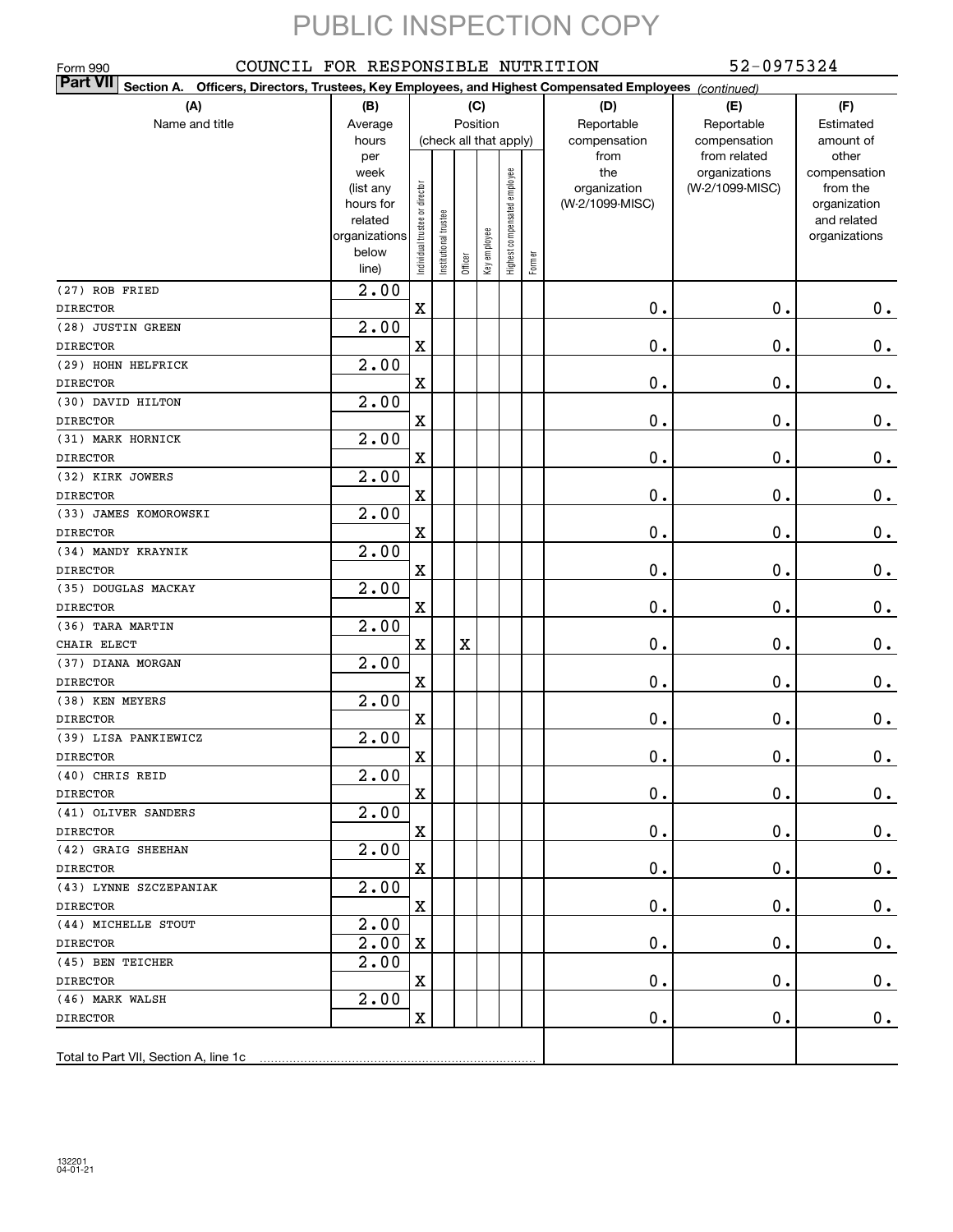| COUNCIL FOR RESPONSIBLE NUTRITION<br>Form 990                                                                                |                                                                                     |                                |                       |             |                 |                              |        | 52-0975324                                     |                                                   |                                                                                   |  |  |
|------------------------------------------------------------------------------------------------------------------------------|-------------------------------------------------------------------------------------|--------------------------------|-----------------------|-------------|-----------------|------------------------------|--------|------------------------------------------------|---------------------------------------------------|-----------------------------------------------------------------------------------|--|--|
| <b>Part VII</b><br>Section A.<br>Officers, Directors, Trustees, Key Employees, and Highest Compensated Employees (continued) |                                                                                     |                                |                       |             |                 |                              |        |                                                |                                                   |                                                                                   |  |  |
| (A)<br>Name and title                                                                                                        | (B)<br>Average<br>hours                                                             | (check all that apply)         |                       |             | (C)<br>Position |                              |        | (D)<br>Reportable<br>compensation              | (E)<br>Reportable<br>compensation<br>from related | (F)<br>Estimated<br>amount of                                                     |  |  |
|                                                                                                                              | per<br>week<br>(list any<br>hours for<br>related<br>organizations<br>below<br>line) | Individual trustee or director | Institutional trustee | Officer     | Key employee    | Highest compensated employee | Former | from<br>the<br>organization<br>(W-2/1099-MISC) | organizations<br>(W-2/1099-MISC)                  | other<br>compensation<br>from the<br>organization<br>and related<br>organizations |  |  |
| (47) JENIFER BONE<br><b>DIRECTOR</b>                                                                                         | $\overline{2.00}$                                                                   | $\rm X$                        |                       |             |                 |                              |        | 0.                                             | $\mathbf 0$ .                                     | 0.                                                                                |  |  |
| (48) JENNIFER HOLAHAN                                                                                                        | $\overline{2.00}$                                                                   |                                |                       |             |                 |                              |        |                                                |                                                   |                                                                                   |  |  |
| <b>DIRECTOR</b>                                                                                                              |                                                                                     | X                              |                       |             |                 |                              |        | $\mathbf 0$ .                                  | $\mathbf 0$ .                                     | 0.                                                                                |  |  |
| (49) SCOTT RAVECH                                                                                                            | $\overline{2.00}$                                                                   |                                |                       |             |                 |                              |        |                                                |                                                   |                                                                                   |  |  |
| <b>SECRETARY</b>                                                                                                             |                                                                                     | X                              |                       | $\mathbf X$ |                 |                              |        | $\mathbf 0$ .                                  | $\mathbf 0$ .                                     | 0.                                                                                |  |  |
| (50) JESSICA HEITZ                                                                                                           | 2.00                                                                                |                                |                       |             |                 |                              |        |                                                |                                                   |                                                                                   |  |  |
| <b>DIRECTOR</b>                                                                                                              |                                                                                     | X                              |                       |             |                 |                              |        | $\mathbf 0$ .                                  | $\mathbf 0$ .                                     | 0.                                                                                |  |  |
| (51) ADEL VILLALOBOS                                                                                                         | 2.00                                                                                |                                |                       |             |                 |                              |        |                                                |                                                   |                                                                                   |  |  |
| <b>DIRECTOR</b>                                                                                                              |                                                                                     | X                              |                       |             |                 |                              |        | $\mathbf 0$ .                                  | $\mathbf 0$ .                                     | 0.                                                                                |  |  |
| (52) RUTH WINKER                                                                                                             | $\overline{2.00}$                                                                   |                                |                       |             |                 |                              |        |                                                |                                                   |                                                                                   |  |  |
| <b>DIRECTOR</b><br>(53) AIMEE ZANA                                                                                           | $\overline{2.00}$                                                                   | $\mathbf X$                    |                       |             |                 |                              |        | 0.                                             | $\mathbf 0$ .                                     | 0.                                                                                |  |  |
| <b>DIRECTOR</b>                                                                                                              |                                                                                     | X                              |                       |             |                 |                              |        | 0.                                             | $\mathbf 0$ .                                     | 0.                                                                                |  |  |
|                                                                                                                              |                                                                                     |                                |                       |             |                 |                              |        |                                                |                                                   |                                                                                   |  |  |
|                                                                                                                              |                                                                                     |                                |                       |             |                 |                              |        |                                                |                                                   |                                                                                   |  |  |
|                                                                                                                              |                                                                                     |                                |                       |             |                 |                              |        |                                                |                                                   |                                                                                   |  |  |
|                                                                                                                              |                                                                                     |                                |                       |             |                 |                              |        |                                                |                                                   |                                                                                   |  |  |
|                                                                                                                              |                                                                                     |                                |                       |             |                 |                              |        |                                                |                                                   |                                                                                   |  |  |
|                                                                                                                              |                                                                                     |                                |                       |             |                 |                              |        |                                                |                                                   |                                                                                   |  |  |
|                                                                                                                              |                                                                                     |                                |                       |             |                 |                              |        |                                                |                                                   |                                                                                   |  |  |
|                                                                                                                              |                                                                                     |                                |                       |             |                 |                              |        |                                                |                                                   |                                                                                   |  |  |
|                                                                                                                              |                                                                                     |                                |                       |             |                 |                              |        |                                                |                                                   |                                                                                   |  |  |
|                                                                                                                              |                                                                                     |                                |                       |             |                 |                              |        |                                                |                                                   |                                                                                   |  |  |
|                                                                                                                              |                                                                                     |                                |                       |             |                 |                              |        |                                                |                                                   |                                                                                   |  |  |
|                                                                                                                              |                                                                                     |                                |                       |             |                 |                              |        |                                                |                                                   |                                                                                   |  |  |
|                                                                                                                              |                                                                                     |                                |                       |             |                 |                              |        |                                                |                                                   |                                                                                   |  |  |
| Total to Part VII, Section A, line 1c                                                                                        |                                                                                     |                                |                       |             |                 |                              |        |                                                |                                                   |                                                                                   |  |  |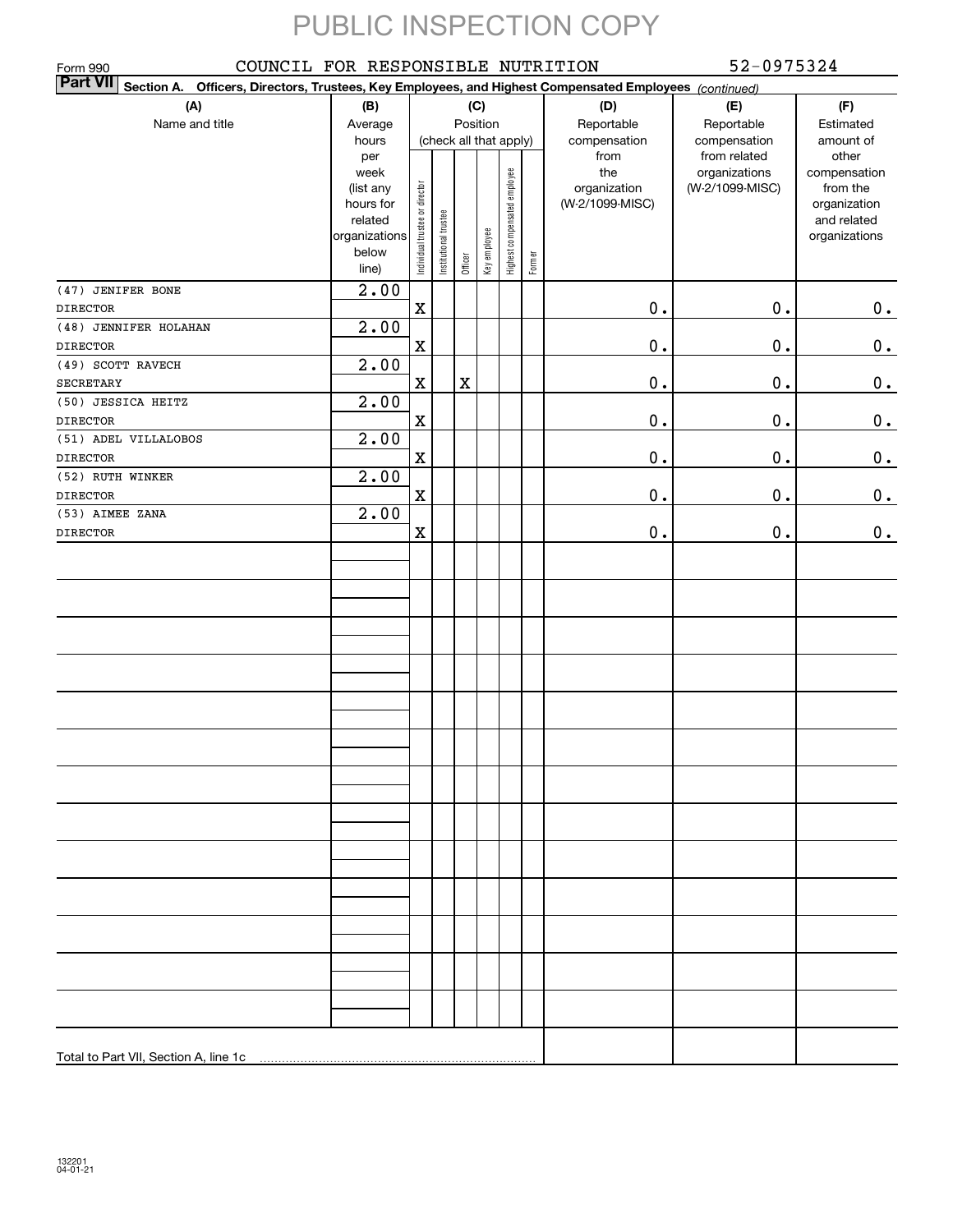|                                                           |             |     | COUNCIL FOR RESPONSIBLE NUTRITION<br>Form 990 (2021)                                                                                                                                                                                                                                                                                                                                                                                 |                                            |                        |                                              | 52-0975324                                       | Page 9                                                          |
|-----------------------------------------------------------|-------------|-----|--------------------------------------------------------------------------------------------------------------------------------------------------------------------------------------------------------------------------------------------------------------------------------------------------------------------------------------------------------------------------------------------------------------------------------------|--------------------------------------------|------------------------|----------------------------------------------|--------------------------------------------------|-----------------------------------------------------------------|
| <b>Part VIII</b>                                          |             |     | <b>Statement of Revenue</b>                                                                                                                                                                                                                                                                                                                                                                                                          |                                            |                        |                                              |                                                  |                                                                 |
|                                                           |             |     | Check if Schedule O contains a response or note to any line in this Part VIII                                                                                                                                                                                                                                                                                                                                                        |                                            | (A)<br>Total revenue   | (B)<br>Related or exempt<br>function revenue | $\overline{C}$<br>Unrelated<br>lbusiness revenue | (D)<br>Revenue excluded<br>from tax under<br>sections 512 - 514 |
| Contributions, Gifts, Grants<br>and Other Similar Amounts |             | 2 a | 1a<br><b>1 a</b> Federated campaigns<br>1 <sub>b</sub><br><b>b</b> Membership dues<br>$\ldots \ldots \ldots \ldots \ldots$<br>1c<br>c Fundraising events<br>1d<br>d Related organizations<br>.<br>e Government grants (contributions)<br>1e<br>f All other contributions, gifts, grants, and<br>similar amounts not included above<br>1f<br>$1g$ $\frac{1}{3}$<br>g Noncash contributions included in lines 1a-1f<br>MEMBERSHIP DUES | 484,755.<br><b>Business Code</b><br>900099 | 484,755.<br>5,752,251. | 5,752,251.                                   |                                                  |                                                                 |
| Program Service<br>Revenue                                |             | b   | ANNUAL CONFERENCE                                                                                                                                                                                                                                                                                                                                                                                                                    | 900099                                     | 549,478.               | 549,478.                                     |                                                  |                                                                 |
|                                                           |             | C.  | <b>SURVEYS</b>                                                                                                                                                                                                                                                                                                                                                                                                                       | 900099                                     | 56,500.                | 56,500.                                      |                                                  |                                                                 |
|                                                           |             | d   | WEBINARS AND OTHER CONFERENCES                                                                                                                                                                                                                                                                                                                                                                                                       | 900099                                     | 14,025.                | 14,025.                                      |                                                  |                                                                 |
|                                                           |             | е   |                                                                                                                                                                                                                                                                                                                                                                                                                                      |                                            |                        |                                              |                                                  |                                                                 |
|                                                           |             |     | f All other program service revenue                                                                                                                                                                                                                                                                                                                                                                                                  |                                            |                        |                                              |                                                  |                                                                 |
|                                                           |             | a   |                                                                                                                                                                                                                                                                                                                                                                                                                                      |                                            | 6, 372, 254.           |                                              |                                                  |                                                                 |
|                                                           | 3<br>4<br>5 |     | Investment income (including dividends, interest, and<br>Income from investment of tax-exempt bond proceeds                                                                                                                                                                                                                                                                                                                          | ▶                                          | 455.                   |                                              |                                                  | 455.                                                            |
|                                                           |             |     | (i) Real<br>6 a Gross rents<br>6a<br>6b<br><b>b</b> Less: rental expenses $\ldots$<br>c Rental income or (loss)<br>6с                                                                                                                                                                                                                                                                                                                | (ii) Personal                              |                        |                                              |                                                  |                                                                 |
|                                                           |             |     | d Net rental income or (loss)                                                                                                                                                                                                                                                                                                                                                                                                        |                                            |                        |                                              |                                                  |                                                                 |
|                                                           |             |     | (i) Securities<br>7 a Gross amount from sales of<br>1,675,000.<br>assets other than inventory<br>7a<br><b>b</b> Less: cost or other basis                                                                                                                                                                                                                                                                                            | (ii) Other                                 |                        |                                              |                                                  |                                                                 |
|                                                           |             |     | 1,676,136.<br>7 <sub>b</sub><br>and sales expenses                                                                                                                                                                                                                                                                                                                                                                                   |                                            |                        |                                              |                                                  |                                                                 |
| evenue                                                    |             |     | $-1, 136.$<br>7c<br>c Gain or (loss)                                                                                                                                                                                                                                                                                                                                                                                                 |                                            |                        |                                              |                                                  |                                                                 |
|                                                           |             |     |                                                                                                                                                                                                                                                                                                                                                                                                                                      |                                            | $-1, 136.$             |                                              |                                                  | $-1, 136.$                                                      |
| œ<br>Other                                                |             |     | 8 a Gross income from fundraising events (not<br>including \$<br>contributions reported on line 1c). See<br>  8a                                                                                                                                                                                                                                                                                                                     |                                            |                        |                                              |                                                  |                                                                 |
|                                                           |             |     | 8b                                                                                                                                                                                                                                                                                                                                                                                                                                   |                                            |                        |                                              |                                                  |                                                                 |
|                                                           |             |     | c Net income or (loss) from fundraising events                                                                                                                                                                                                                                                                                                                                                                                       |                                            |                        |                                              |                                                  |                                                                 |
|                                                           |             |     | 9 a Gross income from gaming activities. See                                                                                                                                                                                                                                                                                                                                                                                         |                                            |                        |                                              |                                                  |                                                                 |
|                                                           |             |     | 9a                                                                                                                                                                                                                                                                                                                                                                                                                                   |                                            |                        |                                              |                                                  |                                                                 |
|                                                           |             |     | 9b<br><b>b</b> Less: direct expenses <b>manually</b>                                                                                                                                                                                                                                                                                                                                                                                 |                                            |                        |                                              |                                                  |                                                                 |
|                                                           |             |     | c Net income or (loss) from gaming activities                                                                                                                                                                                                                                                                                                                                                                                        | .                                          |                        |                                              |                                                  |                                                                 |
|                                                           |             |     | 10 a Gross sales of inventory, less returns                                                                                                                                                                                                                                                                                                                                                                                          |                                            |                        |                                              |                                                  |                                                                 |
|                                                           |             |     | 10a                                                                                                                                                                                                                                                                                                                                                                                                                                  |                                            |                        |                                              |                                                  |                                                                 |
|                                                           |             |     | 10bl                                                                                                                                                                                                                                                                                                                                                                                                                                 |                                            |                        |                                              |                                                  |                                                                 |
|                                                           |             |     | <b>b</b> Less: cost of goods sold                                                                                                                                                                                                                                                                                                                                                                                                    |                                            |                        |                                              |                                                  |                                                                 |
|                                                           |             |     | <b>c</b> Net income or (loss) from sales of inventory                                                                                                                                                                                                                                                                                                                                                                                |                                            |                        |                                              |                                                  |                                                                 |
|                                                           |             |     |                                                                                                                                                                                                                                                                                                                                                                                                                                      | <b>Business Code</b>                       |                        |                                              |                                                  |                                                                 |
| Miscellaneous<br>Revenue                                  |             |     | 11 a OTHER REVENUE                                                                                                                                                                                                                                                                                                                                                                                                                   | 900099                                     | 1,233.                 |                                              |                                                  | 1,233.                                                          |
|                                                           |             | b   |                                                                                                                                                                                                                                                                                                                                                                                                                                      |                                            |                        |                                              |                                                  |                                                                 |
|                                                           |             | с   | the control of the control of the control of the control of the control of                                                                                                                                                                                                                                                                                                                                                           |                                            |                        |                                              |                                                  |                                                                 |
|                                                           |             |     |                                                                                                                                                                                                                                                                                                                                                                                                                                      |                                            |                        |                                              |                                                  |                                                                 |
|                                                           |             |     |                                                                                                                                                                                                                                                                                                                                                                                                                                      | ▶                                          | 1,233.                 |                                              |                                                  |                                                                 |
|                                                           | 12          |     |                                                                                                                                                                                                                                                                                                                                                                                                                                      |                                            | 6,857,561.             | 6, 372, 254.                                 | 0.                                               | 552.                                                            |
| 132009 12-09-21                                           |             |     |                                                                                                                                                                                                                                                                                                                                                                                                                                      |                                            |                        |                                              |                                                  | Form 990 (2021)                                                 |
|                                                           |             |     |                                                                                                                                                                                                                                                                                                                                                                                                                                      |                                            |                        |                                              |                                                  |                                                                 |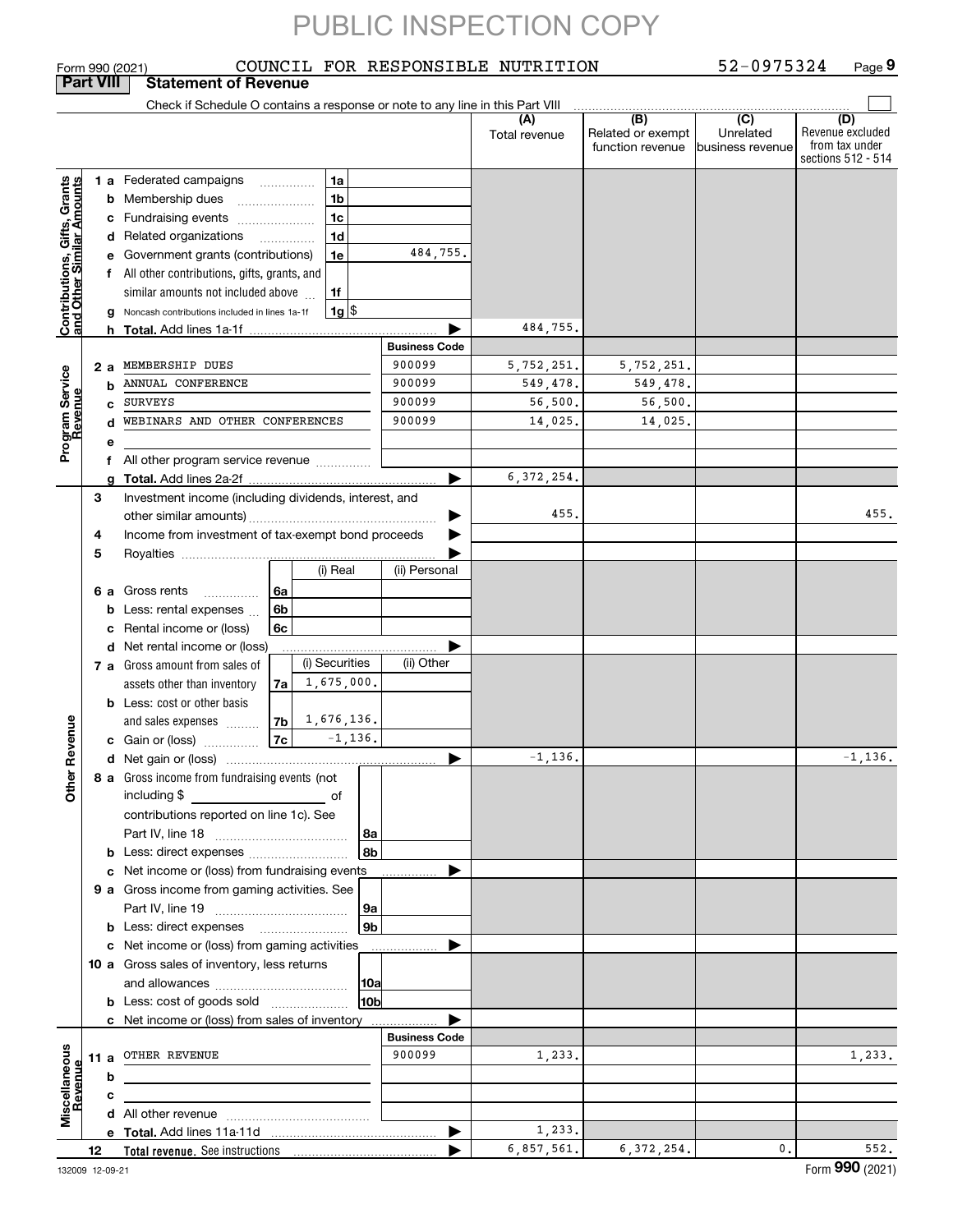#### **10** COUNCIL FOR RESPONSIBLE NUTRITION 52-0975324

### Form 990 (2021) Page **Part IX Statement of Functional Expenses**

*Section 501(c)(3) and 501(c)(4) organizations must complete all columns. All other organizations must complete column (A).*

|              | Do not include amounts reported on lines 6b,<br>7b, 8b, 9b, and 10b of Part VIII.                          | (A)<br>Total expenses  | $\overline{(B)}$<br>Program service<br>expenses | $\overline{C}$<br>Management and<br>general expenses | (D)<br>Fundraising<br>expenses |
|--------------|------------------------------------------------------------------------------------------------------------|------------------------|-------------------------------------------------|------------------------------------------------------|--------------------------------|
| 1.           | Grants and other assistance to domestic organizations                                                      |                        |                                                 |                                                      |                                |
|              | and domestic governments. See Part IV, line 21                                                             | 12,500.                |                                                 |                                                      |                                |
| $\mathbf{2}$ | Grants and other assistance to domestic                                                                    |                        |                                                 |                                                      |                                |
|              | individuals. See Part IV, line 22                                                                          |                        |                                                 |                                                      |                                |
| 3            | Grants and other assistance to foreign                                                                     |                        |                                                 |                                                      |                                |
|              | organizations, foreign governments, and foreign                                                            |                        |                                                 |                                                      |                                |
|              | individuals. See Part IV, lines 15 and 16                                                                  | 10,000.                |                                                 |                                                      |                                |
| 4            | Benefits paid to or for members                                                                            |                        |                                                 |                                                      |                                |
| 5            | Compensation of current officers, directors,                                                               |                        |                                                 |                                                      |                                |
|              |                                                                                                            | 1,723,721.             |                                                 |                                                      |                                |
| 6            | Compensation not included above to disqualified                                                            |                        |                                                 |                                                      |                                |
|              | persons (as defined under section $4958(f)(1)$ ) and                                                       |                        |                                                 |                                                      |                                |
|              | persons described in section 4958(c)(3)(B)                                                                 |                        |                                                 |                                                      |                                |
| 7            |                                                                                                            | 1,505,835.             |                                                 |                                                      |                                |
| 8            | Pension plan accruals and contributions (include                                                           | 137,261.               |                                                 |                                                      |                                |
|              | section 401(k) and 403(b) employer contributions)                                                          | 181,820.               |                                                 |                                                      |                                |
| 9<br>10      | Other employee benefits                                                                                    | 190,980.               |                                                 |                                                      |                                |
| 11           | Fees for services (nonemployees):                                                                          |                        |                                                 |                                                      |                                |
| а            |                                                                                                            |                        |                                                 |                                                      |                                |
| b            |                                                                                                            | 111,136.               |                                                 |                                                      |                                |
| c            |                                                                                                            | 151,052.               |                                                 |                                                      |                                |
| d            |                                                                                                            | 194,000.               |                                                 |                                                      |                                |
| е            | Professional fundraising services. See Part IV, line 17                                                    |                        |                                                 |                                                      |                                |
| f            | Investment management fees                                                                                 |                        |                                                 |                                                      |                                |
| g            | Other. (If line 11g amount exceeds 10% of line 25,                                                         |                        |                                                 |                                                      |                                |
|              | column (A), amount, list line 11g expenses on Sch O.)                                                      | 421, 161.              |                                                 |                                                      |                                |
| 12           |                                                                                                            | 109, 123.              |                                                 |                                                      |                                |
| 13           |                                                                                                            | 83,138.                |                                                 |                                                      |                                |
| 14           |                                                                                                            | $\overline{267,070}$ . |                                                 |                                                      |                                |
| 15           |                                                                                                            | 461,577.               |                                                 |                                                      |                                |
| 16           |                                                                                                            | 105,681.               |                                                 |                                                      |                                |
| 17           | Travel<br>Payments of travel or entertainment expenses                                                     |                        |                                                 |                                                      |                                |
| 18           | for any federal, state, or local public officials                                                          |                        |                                                 |                                                      |                                |
| 19           | Conferences, conventions, and meetings                                                                     | $\overline{584,032}$ . |                                                 |                                                      |                                |
| 20           | Interest                                                                                                   | $\overline{290}$ .     |                                                 |                                                      |                                |
| 21           |                                                                                                            |                        |                                                 |                                                      |                                |
| 22           | Depreciation, depletion, and amortization                                                                  | 45,597.                |                                                 |                                                      |                                |
| 23           | Insurance                                                                                                  | 16, 236.               |                                                 |                                                      |                                |
| 24           | Other expenses. Itemize expenses not covered                                                               |                        |                                                 |                                                      |                                |
|              | above. (List miscellaneous expenses on line 24e. If<br>line 24e amount exceeds 10% of line 25, column (A), |                        |                                                 |                                                      |                                |
|              | amount, list line 24e expenses on Schedule O.)                                                             |                        |                                                 |                                                      |                                |
| a            | DUES AND SUBSCRIPTIONS                                                                                     | 121,564.               |                                                 |                                                      |                                |
| b            | <b>SURVEYS</b>                                                                                             | 58,500.                |                                                 |                                                      |                                |
| c            | TRAINING AND DEVELOPMEN                                                                                    | 17,844.<br>16,660.     |                                                 |                                                      |                                |
| d            | PAYROLL/ADMINISTRATION                                                                                     | 26,904.                |                                                 |                                                      |                                |
| е<br>25      | All other expenses<br>Total functional expenses. Add lines 1 through 24e                                   | 6,553,682.             |                                                 |                                                      |                                |
| 26           | <b>Joint costs.</b> Complete this line only if the organization                                            |                        |                                                 |                                                      |                                |
|              | reported in column (B) joint costs from a combined                                                         |                        |                                                 |                                                      |                                |
|              | educational campaign and fundraising solicitation.                                                         |                        |                                                 |                                                      |                                |
|              | Check here $\blacktriangleright$<br>if following SOP 98-2 (ASC 958-720)                                    |                        |                                                 |                                                      |                                |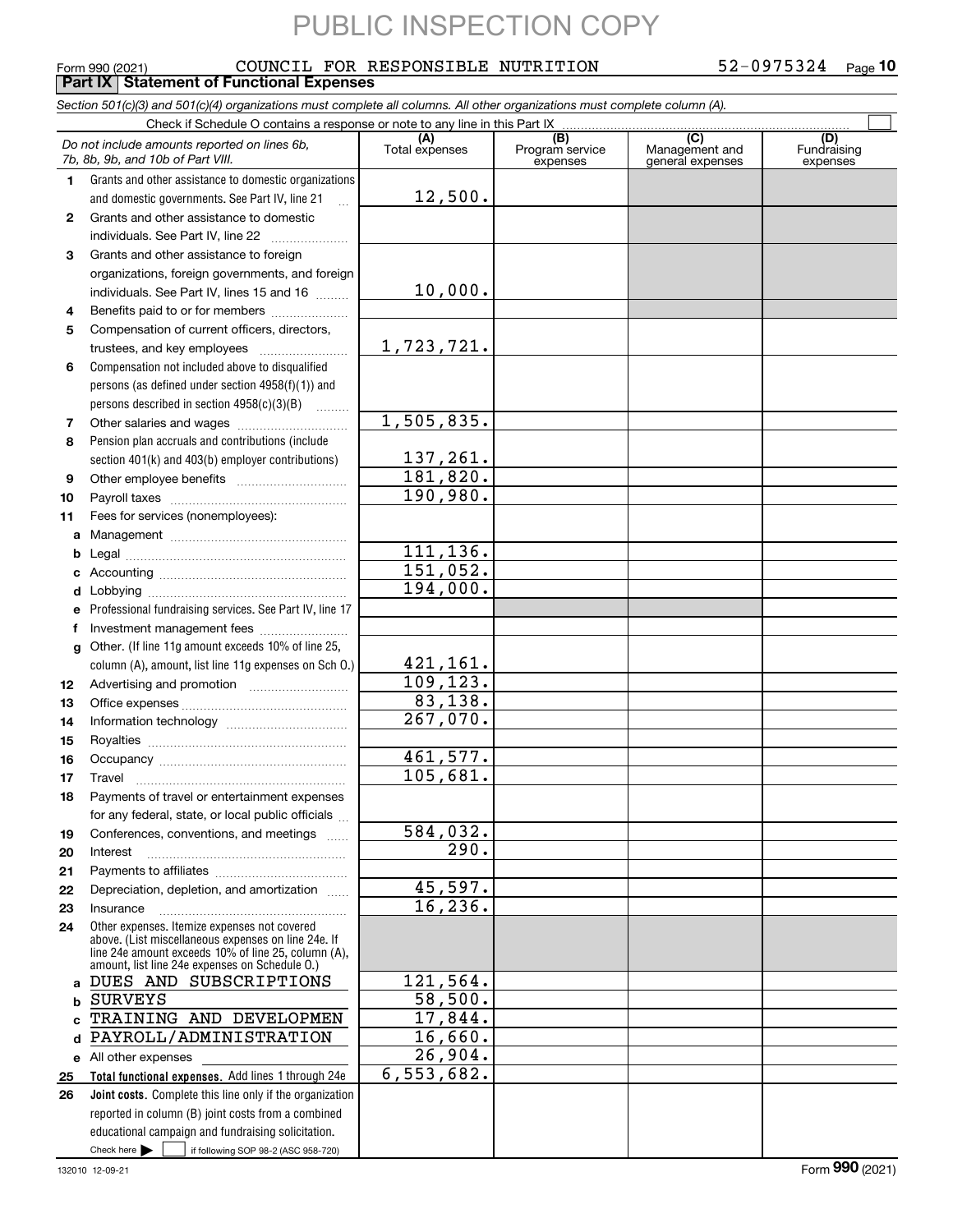### Form 990 (2021) Page COUNCIL FOR RESPONSIBLE NUTRITION 52-0975324

### **11**

|                             | Form 990 (2021) | COUNCIL FOR RESPONSIBLE NUTRITION                                                                                                                                                                                              |                                                                                                                                                         |                             |                           |                 | 52-0975324<br>$Page$ 11  |  |
|-----------------------------|-----------------|--------------------------------------------------------------------------------------------------------------------------------------------------------------------------------------------------------------------------------|---------------------------------------------------------------------------------------------------------------------------------------------------------|-----------------------------|---------------------------|-----------------|--------------------------|--|
|                             | Part X          | <b>Balance Sheet</b>                                                                                                                                                                                                           |                                                                                                                                                         |                             |                           |                 |                          |  |
|                             |                 |                                                                                                                                                                                                                                |                                                                                                                                                         |                             |                           |                 |                          |  |
|                             |                 |                                                                                                                                                                                                                                |                                                                                                                                                         |                             | (A)<br>Beginning of year  |                 | (B)<br>End of year       |  |
|                             | 1.              |                                                                                                                                                                                                                                |                                                                                                                                                         |                             | 167,170.                  | $\mathbf{1}$    | 678, 439.                |  |
|                             | 2               |                                                                                                                                                                                                                                | 2,032,939.                                                                                                                                              | $\mathbf{2}$                | 2,031,803.                |                 |                          |  |
|                             | з               |                                                                                                                                                                                                                                |                                                                                                                                                         |                             |                           | 3               |                          |  |
|                             | 4               |                                                                                                                                                                                                                                | 100, 283.                                                                                                                                               | $\overline{\mathbf{4}}$     | 80, 833.                  |                 |                          |  |
|                             | 5               |                                                                                                                                                                                                                                |                                                                                                                                                         |                             |                           |                 |                          |  |
|                             |                 |                                                                                                                                                                                                                                | Loans and other receivables from any current or former officer, director,<br>trustee, key employee, creator or founder, substantial contributor, or 35% |                             |                           |                 |                          |  |
|                             |                 | controlled entity or family member of any of these persons                                                                                                                                                                     |                                                                                                                                                         |                             |                           | 5               |                          |  |
|                             | 6               | Loans and other receivables from other disqualified persons (as defined                                                                                                                                                        |                                                                                                                                                         |                             |                           |                 |                          |  |
|                             |                 | under section $4958(f)(1)$ , and persons described in section $4958(c)(3)(B)$                                                                                                                                                  |                                                                                                                                                         |                             |                           | 6               |                          |  |
|                             | $\overline{7}$  |                                                                                                                                                                                                                                |                                                                                                                                                         |                             |                           | $\overline{7}$  |                          |  |
| Assets                      | 8               |                                                                                                                                                                                                                                |                                                                                                                                                         |                             |                           | 8               |                          |  |
|                             | 9               | Prepaid expenses and deferred charges                                                                                                                                                                                          |                                                                                                                                                         |                             | 136,705.                  | $\mathbf{9}$    | 174,092.                 |  |
|                             |                 | <b>10a</b> Land, buildings, and equipment: cost or other                                                                                                                                                                       |                                                                                                                                                         |                             |                           |                 |                          |  |
|                             |                 | basis. Complete Part VI of Schedule D  10a                                                                                                                                                                                     |                                                                                                                                                         |                             |                           |                 |                          |  |
|                             |                 | 10b<br><b>b</b> Less: accumulated depreciation                                                                                                                                                                                 |                                                                                                                                                         | $\frac{631,133.}{338,383.}$ | 330,857.                  | 10 <sub>c</sub> | 292,750.                 |  |
|                             | 11              |                                                                                                                                                                                                                                |                                                                                                                                                         |                             |                           | 11              |                          |  |
|                             | 12              |                                                                                                                                                                                                                                |                                                                                                                                                         |                             |                           | 12              |                          |  |
|                             | 13              |                                                                                                                                                                                                                                |                                                                                                                                                         |                             | 13                        |                 |                          |  |
|                             | 14              |                                                                                                                                                                                                                                |                                                                                                                                                         |                             | 14                        |                 |                          |  |
|                             | 15              |                                                                                                                                                                                                                                | <u> 172,199.</u>                                                                                                                                        | 15                          | 177,910.                  |                 |                          |  |
|                             | 16              |                                                                                                                                                                                                                                |                                                                                                                                                         |                             | 2,940,153.                | 16              | $\overline{3,435,827}$ . |  |
|                             | 17              |                                                                                                                                                                                                                                |                                                                                                                                                         |                             | 457,340.                  | 17              | 459,475.                 |  |
|                             | 18              |                                                                                                                                                                                                                                |                                                                                                                                                         | 18                          |                           |                 |                          |  |
|                             | 19              | Deferred revenue material contracts and a contract of the contract of the contract of the contract of the contract of the contract of the contract of the contract of the contract of the contract of the contract of the cont |                                                                                                                                                         |                             | 48,922.                   | 19              | 79,800.                  |  |
|                             | 20              |                                                                                                                                                                                                                                |                                                                                                                                                         |                             |                           | 20              |                          |  |
|                             | 21              | Escrow or custodial account liability. Complete Part IV of Schedule D                                                                                                                                                          |                                                                                                                                                         | 1.1.1.1.1.1.1.1.1           |                           | 21              |                          |  |
|                             | 22              | Loans and other payables to any current or former officer, director,                                                                                                                                                           |                                                                                                                                                         |                             |                           |                 |                          |  |
| Liabilities                 |                 | trustee, key employee, creator or founder, substantial contributor, or 35%                                                                                                                                                     |                                                                                                                                                         |                             |                           |                 |                          |  |
|                             |                 | controlled entity or family member of any of these persons                                                                                                                                                                     |                                                                                                                                                         |                             |                           | 22              |                          |  |
|                             | 23              |                                                                                                                                                                                                                                |                                                                                                                                                         |                             |                           | 23              |                          |  |
|                             | 24              |                                                                                                                                                                                                                                |                                                                                                                                                         |                             |                           | 24              |                          |  |
|                             | 25              | Other liabilities (including federal income tax, payables to related third                                                                                                                                                     |                                                                                                                                                         |                             |                           |                 |                          |  |
|                             |                 | parties, and other liabilities not included on lines 17-24). Complete Part X                                                                                                                                                   |                                                                                                                                                         |                             |                           |                 |                          |  |
|                             |                 | of Schedule D                                                                                                                                                                                                                  |                                                                                                                                                         |                             | 813,081.                  | 25              | <u>795,130.</u>          |  |
|                             | 26              | Total liabilities. Add lines 17 through 25                                                                                                                                                                                     |                                                                                                                                                         |                             | $\overline{1,319},343.$   | 26              | 1,334,405.               |  |
|                             |                 | Organizations that follow FASB ASC 958, check here $\blacktriangleright \boxed{X}$                                                                                                                                             |                                                                                                                                                         |                             |                           |                 |                          |  |
|                             |                 | and complete lines 27, 28, 32, and 33.                                                                                                                                                                                         |                                                                                                                                                         |                             |                           |                 |                          |  |
|                             | 27              | Net assets without donor restrictions                                                                                                                                                                                          |                                                                                                                                                         |                             | 1,620,810.                | 27              | 2,101,422.               |  |
|                             | 28              | Net assets with donor restrictions                                                                                                                                                                                             |                                                                                                                                                         |                             |                           | 28              |                          |  |
|                             |                 | Organizations that do not follow FASB ASC 958, check here $\blacktriangleright$                                                                                                                                                |                                                                                                                                                         |                             |                           |                 |                          |  |
|                             |                 | and complete lines 29 through 33.                                                                                                                                                                                              |                                                                                                                                                         |                             |                           |                 |                          |  |
|                             | 29              |                                                                                                                                                                                                                                |                                                                                                                                                         |                             |                           | 29              |                          |  |
|                             | 30              | Paid-in or capital surplus, or land, building, or equipment fund                                                                                                                                                               |                                                                                                                                                         |                             |                           | 30              |                          |  |
|                             | 31              | Retained earnings, endowment, accumulated income, or other funds                                                                                                                                                               |                                                                                                                                                         |                             |                           | 31              |                          |  |
| Net Assets or Fund Balances | 32              | Total net assets or fund balances                                                                                                                                                                                              |                                                                                                                                                         |                             | 1,620,810.                | 32              | 2,101,422.               |  |
|                             | 33              | Total liabilities and net assets/fund balances                                                                                                                                                                                 |                                                                                                                                                         |                             | $\overline{2,940}$ , 153. | 33              | $\overline{3,435,827}$ . |  |
|                             |                 |                                                                                                                                                                                                                                |                                                                                                                                                         |                             |                           |                 | Form 990 (2021)          |  |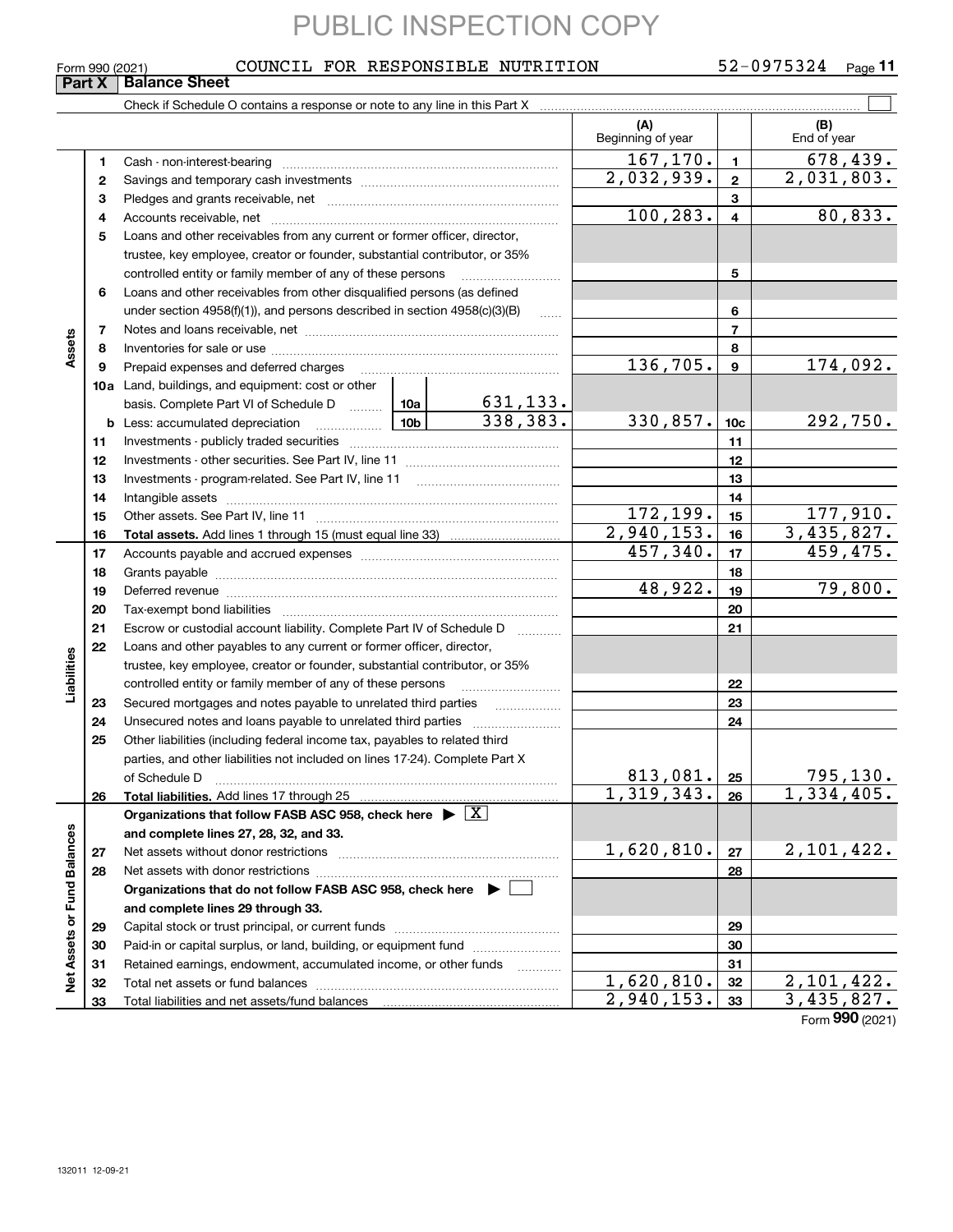|    | COUNCIL FOR RESPONSIBLE NUTRITION<br>Form 990 (2021)                                                                            | 52-0975324     |                |     | $Page$ 12               |  |  |  |  |
|----|---------------------------------------------------------------------------------------------------------------------------------|----------------|----------------|-----|-------------------------|--|--|--|--|
|    | Part XI<br><b>Reconciliation of Net Assets</b>                                                                                  |                |                |     |                         |  |  |  |  |
|    |                                                                                                                                 |                |                |     | $\overline{\mathbf{x}}$ |  |  |  |  |
| 1  | 6,857,561.<br>$\mathbf{1}$<br>Total revenue (must equal Part VIII, column (A), line 12)<br>$\overline{\mathbf{c}}$              |                |                |     |                         |  |  |  |  |
| 2  | Total expenses (must equal Part IX, column (A), line 25)                                                                        |                | 6,553,682.     |     |                         |  |  |  |  |
| з  | Revenue less expenses. Subtract line 2 from line 1                                                                              | 3              |                |     | 303,879.                |  |  |  |  |
| 4  |                                                                                                                                 | $\overline{4}$ | 1,620,810.     |     |                         |  |  |  |  |
| 5  |                                                                                                                                 | 5              |                |     |                         |  |  |  |  |
| 6  |                                                                                                                                 | 6              |                |     |                         |  |  |  |  |
| 7  | Investment expenses www.communication.com/www.communication.com/www.communication.com/www.com                                   | $\overline{7}$ |                |     |                         |  |  |  |  |
| 8  | Prior period adjustments                                                                                                        | 8              |                |     |                         |  |  |  |  |
| 9  | Other changes in net assets or fund balances (explain on Schedule O)                                                            | 9              |                |     | 176, 733.               |  |  |  |  |
| 10 | Net assets or fund balances at end of year. Combine lines 3 through 9 (must equal Part X, line 32,<br>column (B))               | 10             | 2,101,422.     |     |                         |  |  |  |  |
|    | Part XII Financial Statements and Reporting                                                                                     |                |                |     |                         |  |  |  |  |
|    |                                                                                                                                 |                |                |     | X                       |  |  |  |  |
|    |                                                                                                                                 |                |                | Yes | <b>No</b>               |  |  |  |  |
| 1. | $\boxed{\mathbf{X}}$ Accrual<br>Accounting method used to prepare the Form 990: <u>I</u> Cash<br>Other                          |                |                |     |                         |  |  |  |  |
|    | If the organization changed its method of accounting from a prior year or checked "Other," explain on Schedule O.               |                |                |     |                         |  |  |  |  |
|    | 2a Were the organization's financial statements compiled or reviewed by an independent accountant?                              |                | 2a             |     | x                       |  |  |  |  |
|    | If "Yes," check a box below to indicate whether the financial statements for the year were compiled or reviewed on a            |                |                |     |                         |  |  |  |  |
|    | separate basis, consolidated basis, or both:                                                                                    |                |                |     |                         |  |  |  |  |
|    | Separate basis<br><b>Consolidated basis</b><br>Both consolidated and separate basis                                             |                |                |     |                         |  |  |  |  |
| b  | Were the organization's financial statements audited by an independent accountant?                                              |                | 2 <sub>b</sub> | Х   |                         |  |  |  |  |
|    | If "Yes," check a box below to indicate whether the financial statements for the year were audited on a separate basis,         |                |                |     |                         |  |  |  |  |
|    | consolidated basis, or both:                                                                                                    |                |                |     |                         |  |  |  |  |
|    | $\boxed{\textbf{X}}$ Consolidated basis<br>Separate basis<br>Both consolidated and separate basis                               |                |                |     |                         |  |  |  |  |
| c  | If "Yes" to line 2a or 2b, does the organization have a committee that assumes responsibility for oversight of the audit,       |                |                |     |                         |  |  |  |  |
|    |                                                                                                                                 |                | 2c             | Х   |                         |  |  |  |  |
|    | If the organization changed either its oversight process or selection process during the tax year, explain on Schedule O.       |                |                |     |                         |  |  |  |  |
|    | 3a As a result of a federal award, was the organization required to undergo an audit or audits as set forth in the Single Audit |                |                |     |                         |  |  |  |  |
|    |                                                                                                                                 |                | Зa             |     | x                       |  |  |  |  |
|    | b If "Yes," did the organization undergo the required audit or audits? If the organization did not undergo the required audit   |                |                |     |                         |  |  |  |  |
|    |                                                                                                                                 |                | Зb             |     |                         |  |  |  |  |

Form (2021) **990**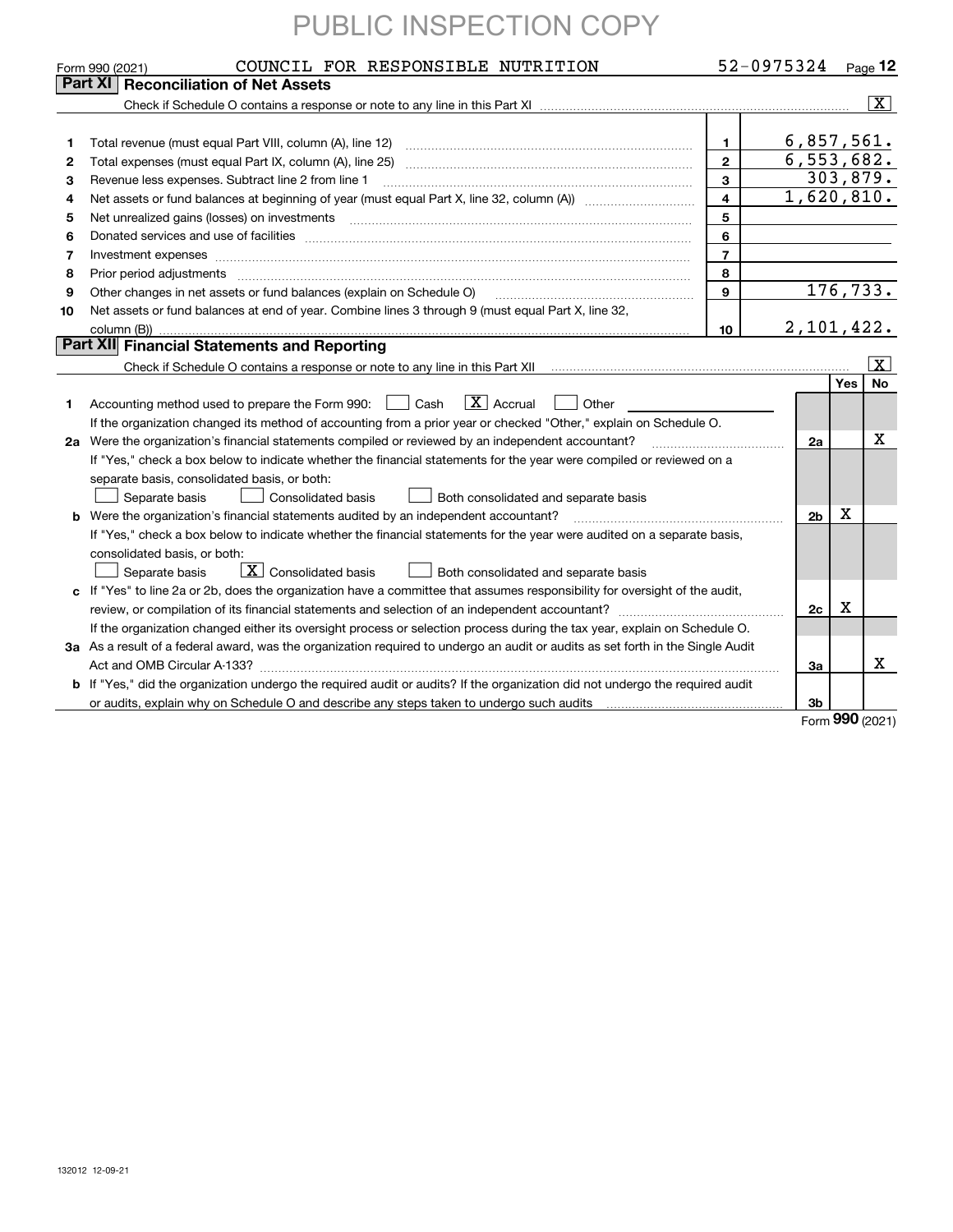Department of the Treasury Internal Revenue Service

Name of the organization

## PUBLIC INSPECTION COPY

### **Schedule B Schedule of Contributors**

**(Form 990) | Attach to Form 990 or Form 990-PF. | Go to www.irs.gov/Form990 for the latest information.** OMB No. 1545-0047

# **2021**

**Employer identification number**

|                                       |          | COUNCIL FOR RESPONSIBLE NUTRITION |  | 52-0975324 |
|---------------------------------------|----------|-----------------------------------|--|------------|
| <b>Organization type (check one):</b> |          |                                   |  |            |
| Filers of                             | Section. |                                   |  |            |

| Form 990 or 990-FZ | $\boxed{\mathbf{X}}$ 501(c)( 6) (enter number) organization                 |
|--------------------|-----------------------------------------------------------------------------|
|                    | $4947(a)(1)$ nonexempt charitable trust not treated as a private foundation |
|                    | 527 political organization                                                  |
| Form 990-PF        | 501(c)(3) exempt private foundation                                         |
|                    | 4947(a)(1) nonexempt charitable trust treated as a private foundation       |
|                    | 501(c)(3) taxable private foundation                                        |

Check if your organization is covered by the **General Rule** or a **Special Rule.**<br>Nota: Only a section 501(c)(7), (8), or (10) erganization can chock boxes for be **Note:**  Only a section 501(c)(7), (8), or (10) organization can check boxes for both the General Rule and a Special Rule. See instructions.

### **General Rule**

 $\boxed{\textbf{X}}$  For an organization filing Form 990, 990-EZ, or 990-PF that received, during the year, contributions totaling \$5,000 or more (in money or property) from any one contributor. Complete Parts I and II. See instructions for determining a contributor's total contributions.

### **Special Rules**

 $\Box$ 

| For an organization described in section 501(c)(3) filing Form 990 or 990-EZ that met the 33 1/3% support test of the regulations under       |
|-----------------------------------------------------------------------------------------------------------------------------------------------|
| sections 509(a)(1) and 170(b)(1)(A)(vi), that checked Schedule A (Form 990), Part II, line 13, 16a, or 16b, and that received from any one    |
| contributor, during the year, total contributions of the greater of (1) \$5,000; or (2) 2% of the amount on (i) Form 990, Part VIII, line 1h; |
| or (ii) Form 990-EZ, line 1. Complete Parts I and II.                                                                                         |

For an organization described in section 501(c)(7), (8), or (10) filing Form 990 or 990-EZ that received from any one contributor, during the year, total contributions of more than \$1,000 exclusively for religious, charitable, scientific, literary, or educational purposes, or for the prevention of cruelty to children or animals. Complete Parts I (entering "N/A" in column (b) instead of the contributor name and address), II, and III.  $\mathcal{L}^{\text{max}}$ 

purpose. Don't complete any of the parts unless the **General Rule** applies to this organization because it received *nonexclusively* year, contributions <sub>exclusively</sub> for religious, charitable, etc., purposes, but no such contributions totaled more than \$1,000. If this box is checked, enter here the total contributions that were received during the year for an  $\;$ exclusively religious, charitable, etc., For an organization described in section 501(c)(7), (8), or (10) filing Form 990 or 990-EZ that received from any one contributor, during the religious, charitable, etc., contributions totaling \$5,000 or more during the year  $\Box$ — $\Box$   $\Box$  $\mathcal{L}^{\text{max}}$ 

Caution: An organization that isn't covered by the General Rule and/or the Special Rules doesn't file Schedule B (Form 990), but it **must** answer "No" on Part IV, line 2, of its Form 990; or check the box on line H of its Form 990-EZ or on its Form 990-PF, Part I, line 2, to certify that it doesn't meet the filing requirements of Schedule B (Form 990).

LHA For Paperwork Reduction Act Notice, see the instructions for Form 990, 990-EZ, or 990-PF. **In the act and Schedule B** (Form 990) (2021)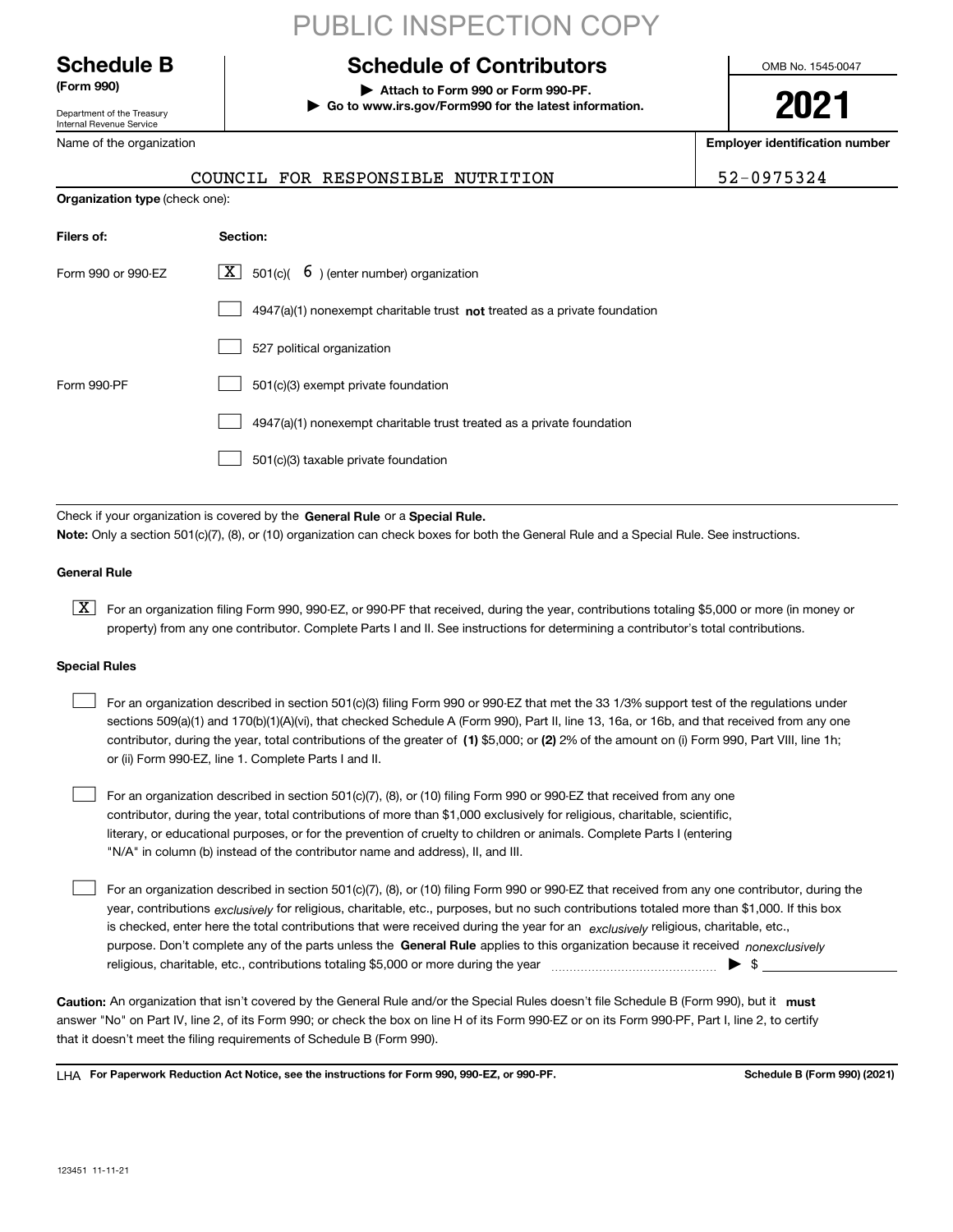Schedule B (Form 990) (2021) Page 2

Name of organization

**Employer identification number**

### COUNCIL FOR RESPONSIBLE NUTRITION 52-0975324

#### **(a)No.(b)Name, address, and ZIP + 4 (c)Total contributions (d)Type of contribution PersonPayrollNoncash(a)No.(b)Name, address, and ZIP + 4 (c)Total contributions (d)Type of contribution PersonPayrollNoncash(a)No.(b)Name, address, and ZIP + 4 (c)Total contributions (d)Type of contribution PersonPayrollNoncash(a) No.(b) Name, address, and ZIP + 4 (c) Total contributions (d) Type of contribution PersonPayrollNoncash(a) No.(b) Name, address, and ZIP + 4 (c) Total contributions (d) Type of contribution PersonPayrollNoncash(a) No.(b)Name, address, and ZIP + 4 (c) Total contributions (d) Type of contribution PersonPayrollNoncash**Contributors (see instructions). Use duplicate copies of Part I if additional space is needed. \$(Complete Part II for noncash contributions.) \$(Complete Part II for noncash contributions.) \$(Complete Part II for noncash contributions.) \$(Complete Part II for noncash contributions.) \$(Complete Part II for noncash contributions.) \$(Complete Part II for noncash contributions.) **2Page 2**<br>
Iame of organization<br> **200INCIL FOR RESPONSIBLE NUTRITION**<br> **Part I Contributors** (see instructions). Use duplicate copies of Part I if additional space is needed.  $1 \mid N/A$  Person  $\overline{X}$ 484,755. N/A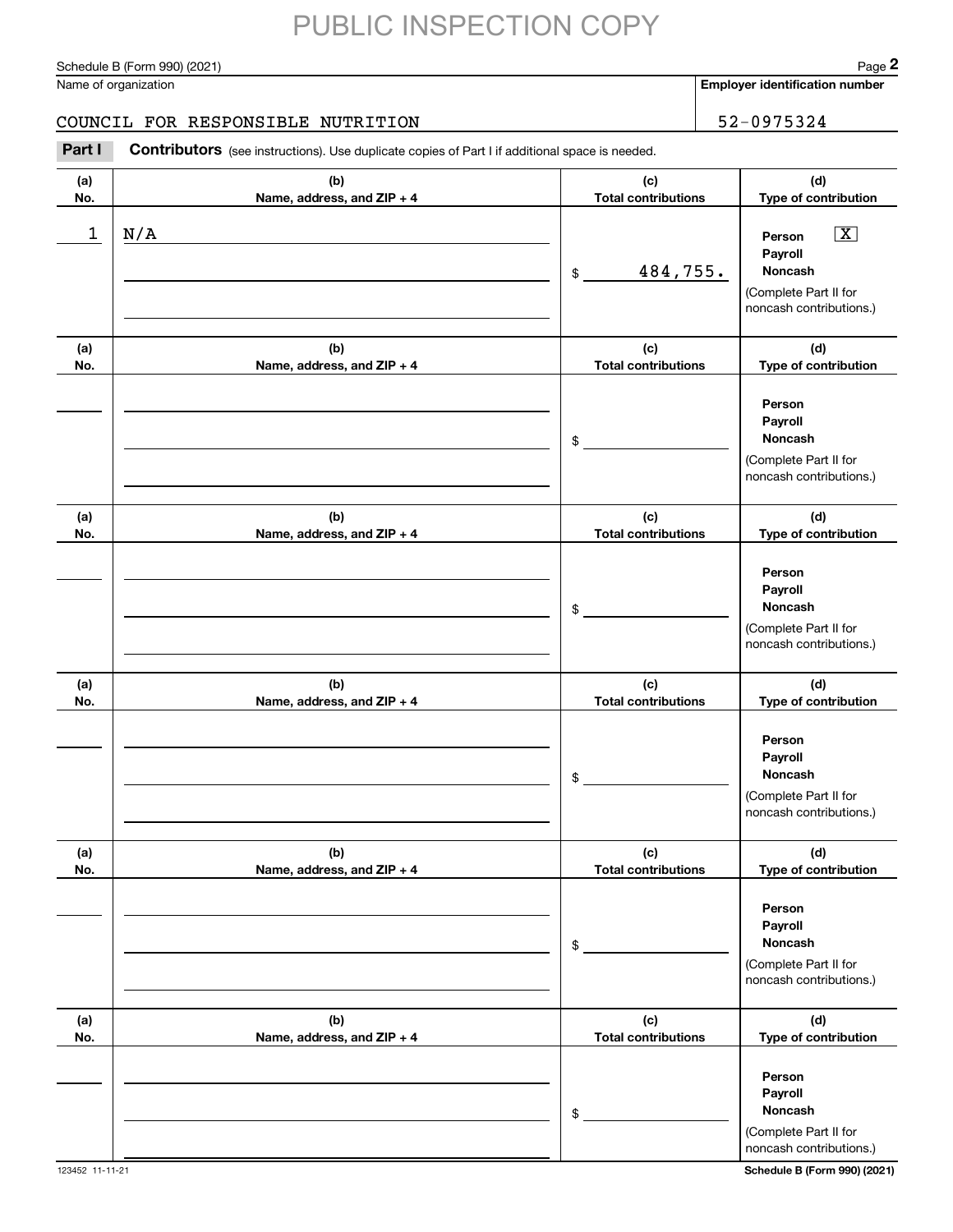Schedule B (Form 990) (2021) Page 3

### COUNCIL FOR RESPONSIBLE NUTRITION 52-0975324

|                              | Schedule B (Form 990) (2021)                                                                        |                                                 | Page 3                                |
|------------------------------|-----------------------------------------------------------------------------------------------------|-------------------------------------------------|---------------------------------------|
|                              | Name of organization                                                                                |                                                 | <b>Employer identification number</b> |
|                              | COUNCIL FOR RESPONSIBLE NUTRITION                                                                   |                                                 | 52-0975324                            |
| Part II                      | Noncash Property (see instructions). Use duplicate copies of Part II if additional space is needed. |                                                 |                                       |
| (a)<br>No.<br>from<br>Part I | (b)<br>Description of noncash property given                                                        | (c)<br>FMV (or estimate)<br>(See instructions.) | (d)<br>Date received                  |
|                              |                                                                                                     | \$                                              |                                       |
| (a)<br>No.<br>from<br>Part I | (b)<br>Description of noncash property given                                                        | (c)<br>FMV (or estimate)<br>(See instructions.) | (d)<br>Date received                  |
|                              |                                                                                                     | \$                                              |                                       |
| (a)<br>No.<br>from<br>Part I | (b)<br>Description of noncash property given                                                        | (c)<br>FMV (or estimate)<br>(See instructions.) | (d)<br>Date received                  |
|                              |                                                                                                     | \$                                              |                                       |
| (a)<br>No.<br>from<br>Part I | (b)<br>Description of noncash property given                                                        | (c)<br>FMV (or estimate)<br>(See instructions.) | (d)<br>Date received                  |
|                              |                                                                                                     | \$                                              |                                       |
| (a)<br>No.<br>from<br>Part I | (b)<br>Description of noncash property given                                                        | (c)<br>FMV (or estimate)<br>(See instructions.) | (d)<br>Date received                  |
|                              |                                                                                                     | \$                                              |                                       |
| (a)<br>No.<br>from<br>Part I | (b)<br>Description of noncash property given                                                        | (c)<br>FMV (or estimate)<br>(See instructions.) | (d)<br>Date received                  |
|                              |                                                                                                     | \$                                              |                                       |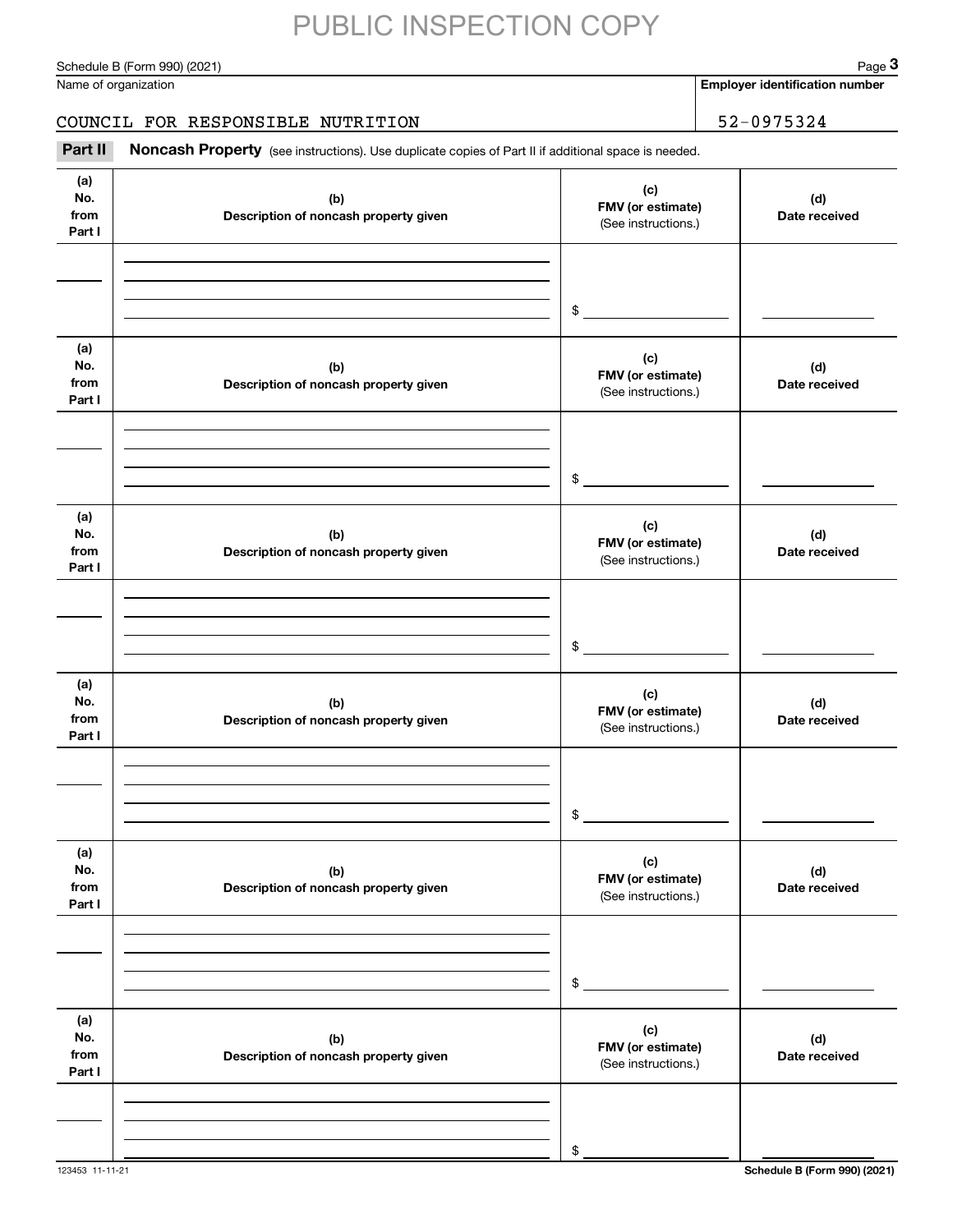Schedule B (Form 990) (2021) Page 4

|                           | Schedule B (Form 990) (2021)                                                                                                                                                                                                                         |                      | Page 4                                                                                                                                                         |  |  |  |  |  |
|---------------------------|------------------------------------------------------------------------------------------------------------------------------------------------------------------------------------------------------------------------------------------------------|----------------------|----------------------------------------------------------------------------------------------------------------------------------------------------------------|--|--|--|--|--|
| Name of organization      |                                                                                                                                                                                                                                                      |                      | <b>Employer identification number</b>                                                                                                                          |  |  |  |  |  |
|                           | COUNCIL FOR RESPONSIBLE NUTRITION                                                                                                                                                                                                                    |                      | 52-0975324                                                                                                                                                     |  |  |  |  |  |
| Part III                  | from any one contributor. Complete columns (a) through (e) and the following line entry. For organizations                                                                                                                                           |                      | Exclusively religious, charitable, etc., contributions to organizations described in section 501(c)(7), (8), or (10) that total more than \$1,000 for the year |  |  |  |  |  |
|                           | completing Part III, enter the total of exclusively religious, charitable, etc., contributions of \$1,000 or less for the year. (Enter this info. once.) $\blacktriangleright$ \$<br>Use duplicate copies of Part III if additional space is needed. |                      |                                                                                                                                                                |  |  |  |  |  |
| (a) No.                   |                                                                                                                                                                                                                                                      |                      |                                                                                                                                                                |  |  |  |  |  |
| from<br>Part I            | (b) Purpose of gift                                                                                                                                                                                                                                  | (c) Use of gift      | (d) Description of how gift is held                                                                                                                            |  |  |  |  |  |
|                           |                                                                                                                                                                                                                                                      |                      |                                                                                                                                                                |  |  |  |  |  |
|                           |                                                                                                                                                                                                                                                      |                      |                                                                                                                                                                |  |  |  |  |  |
|                           |                                                                                                                                                                                                                                                      |                      |                                                                                                                                                                |  |  |  |  |  |
|                           |                                                                                                                                                                                                                                                      | (e) Transfer of gift |                                                                                                                                                                |  |  |  |  |  |
|                           | Transferee's name, address, and ZIP + 4                                                                                                                                                                                                              |                      | Relationship of transferor to transferee                                                                                                                       |  |  |  |  |  |
|                           |                                                                                                                                                                                                                                                      |                      |                                                                                                                                                                |  |  |  |  |  |
|                           |                                                                                                                                                                                                                                                      |                      |                                                                                                                                                                |  |  |  |  |  |
|                           |                                                                                                                                                                                                                                                      |                      |                                                                                                                                                                |  |  |  |  |  |
| (a) No.<br>from<br>Part I | (b) Purpose of gift                                                                                                                                                                                                                                  | (c) Use of gift      | (d) Description of how gift is held                                                                                                                            |  |  |  |  |  |
|                           |                                                                                                                                                                                                                                                      |                      |                                                                                                                                                                |  |  |  |  |  |
|                           |                                                                                                                                                                                                                                                      |                      |                                                                                                                                                                |  |  |  |  |  |
|                           |                                                                                                                                                                                                                                                      |                      |                                                                                                                                                                |  |  |  |  |  |
|                           | (e) Transfer of gift                                                                                                                                                                                                                                 |                      |                                                                                                                                                                |  |  |  |  |  |
|                           | Transferee's name, address, and ZIP + 4                                                                                                                                                                                                              |                      | Relationship of transferor to transferee                                                                                                                       |  |  |  |  |  |
|                           |                                                                                                                                                                                                                                                      |                      |                                                                                                                                                                |  |  |  |  |  |
|                           |                                                                                                                                                                                                                                                      |                      |                                                                                                                                                                |  |  |  |  |  |
|                           |                                                                                                                                                                                                                                                      |                      |                                                                                                                                                                |  |  |  |  |  |
| (a) No.<br>from           | (b) Purpose of gift                                                                                                                                                                                                                                  | (c) Use of gift      | (d) Description of how gift is held                                                                                                                            |  |  |  |  |  |
| Part I                    |                                                                                                                                                                                                                                                      |                      |                                                                                                                                                                |  |  |  |  |  |
|                           |                                                                                                                                                                                                                                                      |                      |                                                                                                                                                                |  |  |  |  |  |
|                           |                                                                                                                                                                                                                                                      |                      |                                                                                                                                                                |  |  |  |  |  |
|                           |                                                                                                                                                                                                                                                      | (e) Transfer of gift |                                                                                                                                                                |  |  |  |  |  |
|                           | Transferee's name, address, and ZIP + 4                                                                                                                                                                                                              |                      | Relationship of transferor to transferee                                                                                                                       |  |  |  |  |  |
|                           |                                                                                                                                                                                                                                                      |                      |                                                                                                                                                                |  |  |  |  |  |
|                           |                                                                                                                                                                                                                                                      |                      |                                                                                                                                                                |  |  |  |  |  |
|                           |                                                                                                                                                                                                                                                      |                      |                                                                                                                                                                |  |  |  |  |  |
| (a) No.<br>from           | (b) Purpose of gift                                                                                                                                                                                                                                  | (c) Use of gift      | (d) Description of how gift is held                                                                                                                            |  |  |  |  |  |
| Part I                    |                                                                                                                                                                                                                                                      |                      |                                                                                                                                                                |  |  |  |  |  |
|                           |                                                                                                                                                                                                                                                      |                      |                                                                                                                                                                |  |  |  |  |  |
|                           |                                                                                                                                                                                                                                                      |                      |                                                                                                                                                                |  |  |  |  |  |
|                           |                                                                                                                                                                                                                                                      | (e) Transfer of gift |                                                                                                                                                                |  |  |  |  |  |
|                           |                                                                                                                                                                                                                                                      |                      |                                                                                                                                                                |  |  |  |  |  |
|                           | Transferee's name, address, and $ZIP + 4$                                                                                                                                                                                                            |                      | Relationship of transferor to transferee                                                                                                                       |  |  |  |  |  |
|                           |                                                                                                                                                                                                                                                      |                      |                                                                                                                                                                |  |  |  |  |  |
|                           |                                                                                                                                                                                                                                                      |                      |                                                                                                                                                                |  |  |  |  |  |
|                           |                                                                                                                                                                                                                                                      |                      |                                                                                                                                                                |  |  |  |  |  |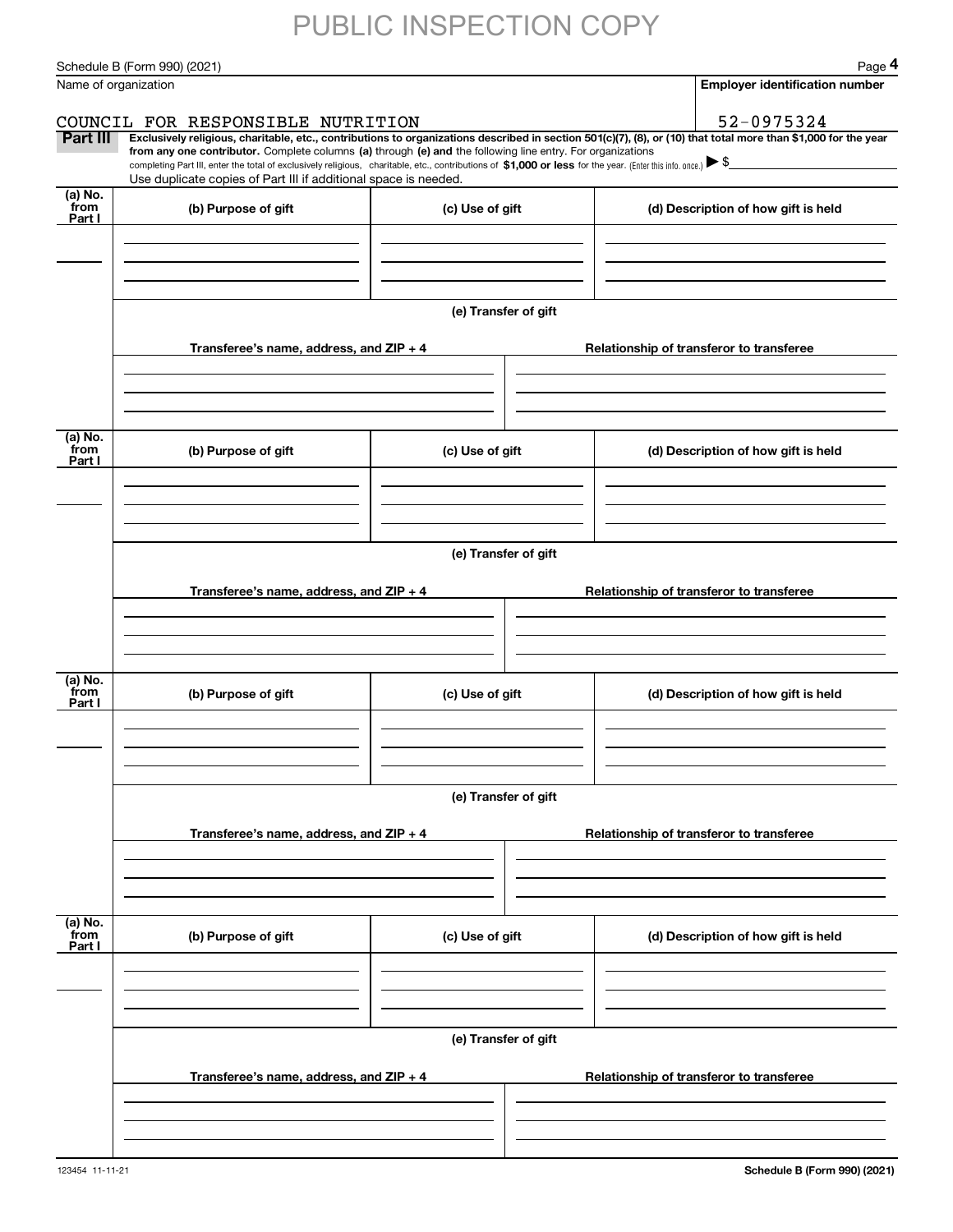|                                                      | PUBLIC INSPECTION COPY                                                                                                                                                                                                                                                                         |           |                            |                          |                                                  |
|------------------------------------------------------|------------------------------------------------------------------------------------------------------------------------------------------------------------------------------------------------------------------------------------------------------------------------------------------------|-----------|----------------------------|--------------------------|--------------------------------------------------|
| <b>SCHEDULE C</b>                                    | <b>Political Campaign and Lobbying Activities</b>                                                                                                                                                                                                                                              |           |                            |                          | OMB No. 1545-0047                                |
| (Form 990)                                           | For Organizations Exempt From Income Tax Under section 501(c) and section 527                                                                                                                                                                                                                  |           |                            |                          | 2021                                             |
| Department of the Treasury                           | Complete if the organization is described below. Attach to Form 990 or Form 990-EZ.<br>Go to www.irs.gov/Form990 for instructions and the latest information.                                                                                                                                  |           |                            |                          | <b>Open to Public</b>                            |
| Internal Revenue Service                             | <b>Inspection</b>                                                                                                                                                                                                                                                                              |           |                            |                          |                                                  |
|                                                      | If the organization answered "Yes," on Form 990, Part IV, line 3, or Form 990-EZ, Part V, line 46 (Political Campaign Activities), then<br>• Section 501(c)(3) organizations: Complete Parts I-A and B. Do not complete Part I-C.                                                              |           |                            |                          |                                                  |
|                                                      | • Section 501(c) (other than section 501(c)(3)) organizations: Complete Parts I-A and C below. Do not complete Part I-B.                                                                                                                                                                       |           |                            |                          |                                                  |
| • Section 527 organizations: Complete Part I-A only. |                                                                                                                                                                                                                                                                                                |           |                            |                          |                                                  |
|                                                      | If the organization answered "Yes," on Form 990, Part IV, line 4, or Form 990-EZ, Part VI, line 47 (Lobbying Activities), then                                                                                                                                                                 |           |                            |                          |                                                  |
|                                                      | ● Section 501(c)(3) organizations that have filed Form 5768 (election under section 501(h)): Complete Part II-A. Do not complete Part II-B.                                                                                                                                                    |           |                            |                          |                                                  |
|                                                      | • Section 501(c)(3) organizations that have NOT filed Form 5768 (election under section 501(h)): Complete Part II-B. Do not complete Part II-A.                                                                                                                                                |           |                            |                          |                                                  |
|                                                      | If the organization answered "Yes," on Form 990, Part IV, line 5 (Proxy Tax) (See separate instructions) or Form 990-EZ, Part V, line 35c (Proxy                                                                                                                                               |           |                            |                          |                                                  |
| Tax) (See separate instructions), then               |                                                                                                                                                                                                                                                                                                |           |                            |                          |                                                  |
|                                                      | • Section 501(c)(4), (5), or (6) organizations: Complete Part III.                                                                                                                                                                                                                             |           |                            |                          |                                                  |
| Name of organization                                 |                                                                                                                                                                                                                                                                                                |           |                            |                          | <b>Employer identification number</b>            |
|                                                      | COUNCIL FOR RESPONSIBLE NUTRITION                                                                                                                                                                                                                                                              |           |                            |                          | 52-0975324                                       |
| Part I-A                                             | Complete if the organization is exempt under section 501(c) or is a section 527 organization.                                                                                                                                                                                                  |           |                            |                          |                                                  |
|                                                      |                                                                                                                                                                                                                                                                                                |           |                            |                          |                                                  |
|                                                      | 1 Provide a description of the organization's direct and indirect political campaign activities in Part IV.                                                                                                                                                                                    |           |                            |                          |                                                  |
| Political campaign activity expenditures<br>2        |                                                                                                                                                                                                                                                                                                |           |                            |                          | $\triangleright$ \$                              |
|                                                      |                                                                                                                                                                                                                                                                                                |           |                            |                          |                                                  |
| Part I-B                                             | Complete if the organization is exempt under section 501(c)(3).                                                                                                                                                                                                                                |           |                            |                          |                                                  |
|                                                      | 1 Enter the amount of any excise tax incurred by the organization under section 4955                                                                                                                                                                                                           |           |                            |                          |                                                  |
| 2                                                    | Enter the amount of any excise tax incurred by organization managers under section 4955                                                                                                                                                                                                        |           |                            |                          |                                                  |
| 3                                                    |                                                                                                                                                                                                                                                                                                |           |                            |                          | Yes<br>No                                        |
|                                                      |                                                                                                                                                                                                                                                                                                |           |                            |                          | Yes<br>No                                        |
| <b>b</b> If "Yes," describe in Part IV.              |                                                                                                                                                                                                                                                                                                |           |                            |                          |                                                  |
| <b>Part I-C</b>                                      | Complete if the organization is exempt under section 501(c), except section 501(c)(3).                                                                                                                                                                                                         |           |                            |                          |                                                  |
|                                                      | 1 Enter the amount directly expended by the filing organization for section 527 exempt function activities                                                                                                                                                                                     |           |                            | $\blacktriangleright$ \$ |                                                  |
|                                                      | 2 Enter the amount of the filing organization's funds contributed to other organizations for section 527                                                                                                                                                                                       |           |                            |                          |                                                  |
| exempt function activities                           |                                                                                                                                                                                                                                                                                                |           |                            | $\triangleright$ \$      |                                                  |
|                                                      | 3 Total exempt function expenditures. Add lines 1 and 2. Enter here and on Form 1120-POL,                                                                                                                                                                                                      |           |                            |                          |                                                  |
| line 17b                                             |                                                                                                                                                                                                                                                                                                |           |                            | ▶ \$                     |                                                  |
| 4                                                    |                                                                                                                                                                                                                                                                                                |           |                            |                          | Yes<br>No                                        |
| 5.                                                   | Enter the names, addresses and employer identification number (EIN) of all section 527 political organizations to which the filing organization<br>made payments. For each organization listed, enter the amount paid from the filing organization's funds. Also enter the amount of political |           |                            |                          |                                                  |
|                                                      | contributions received that were promptly and directly delivered to a separate political organization, such as a separate segregated fund or a                                                                                                                                                 |           |                            |                          |                                                  |
|                                                      | political action committee (PAC). If additional space is needed, provide information in Part IV.                                                                                                                                                                                               |           |                            |                          |                                                  |
| (a) Name                                             | (b) Address                                                                                                                                                                                                                                                                                    | $(c)$ EIN | (d) Amount paid from       |                          | (e) Amount of political                          |
|                                                      |                                                                                                                                                                                                                                                                                                |           | filing organization's      |                          | contributions received and                       |
|                                                      |                                                                                                                                                                                                                                                                                                |           | funds. If none, enter -0-. |                          | promptly and directly<br>delivered to a separate |
|                                                      |                                                                                                                                                                                                                                                                                                |           |                            |                          | political organization.                          |
|                                                      |                                                                                                                                                                                                                                                                                                |           |                            |                          | If none, enter -0-.                              |
|                                                      | WASHINGTON, DC                                                                                                                                                                                                                                                                                 |           |                            |                          |                                                  |
| CRN PAC                                              | 20036                                                                                                                                                                                                                                                                                          |           |                            | 0.                       | 5,242.                                           |
|                                                      |                                                                                                                                                                                                                                                                                                |           |                            |                          |                                                  |
|                                                      |                                                                                                                                                                                                                                                                                                |           |                            |                          |                                                  |
|                                                      |                                                                                                                                                                                                                                                                                                |           |                            |                          |                                                  |
|                                                      |                                                                                                                                                                                                                                                                                                |           |                            |                          |                                                  |
|                                                      |                                                                                                                                                                                                                                                                                                |           |                            |                          |                                                  |
|                                                      |                                                                                                                                                                                                                                                                                                |           |                            |                          |                                                  |
|                                                      |                                                                                                                                                                                                                                                                                                |           |                            |                          |                                                  |
|                                                      |                                                                                                                                                                                                                                                                                                |           |                            |                          |                                                  |
|                                                      |                                                                                                                                                                                                                                                                                                |           |                            |                          |                                                  |
|                                                      | For Paperwork Reduction Act Notice, see the Instructions for Form 990 or 990-EZ.                                                                                                                                                                                                               |           |                            |                          | Schedule C (Form 990) 2021                       |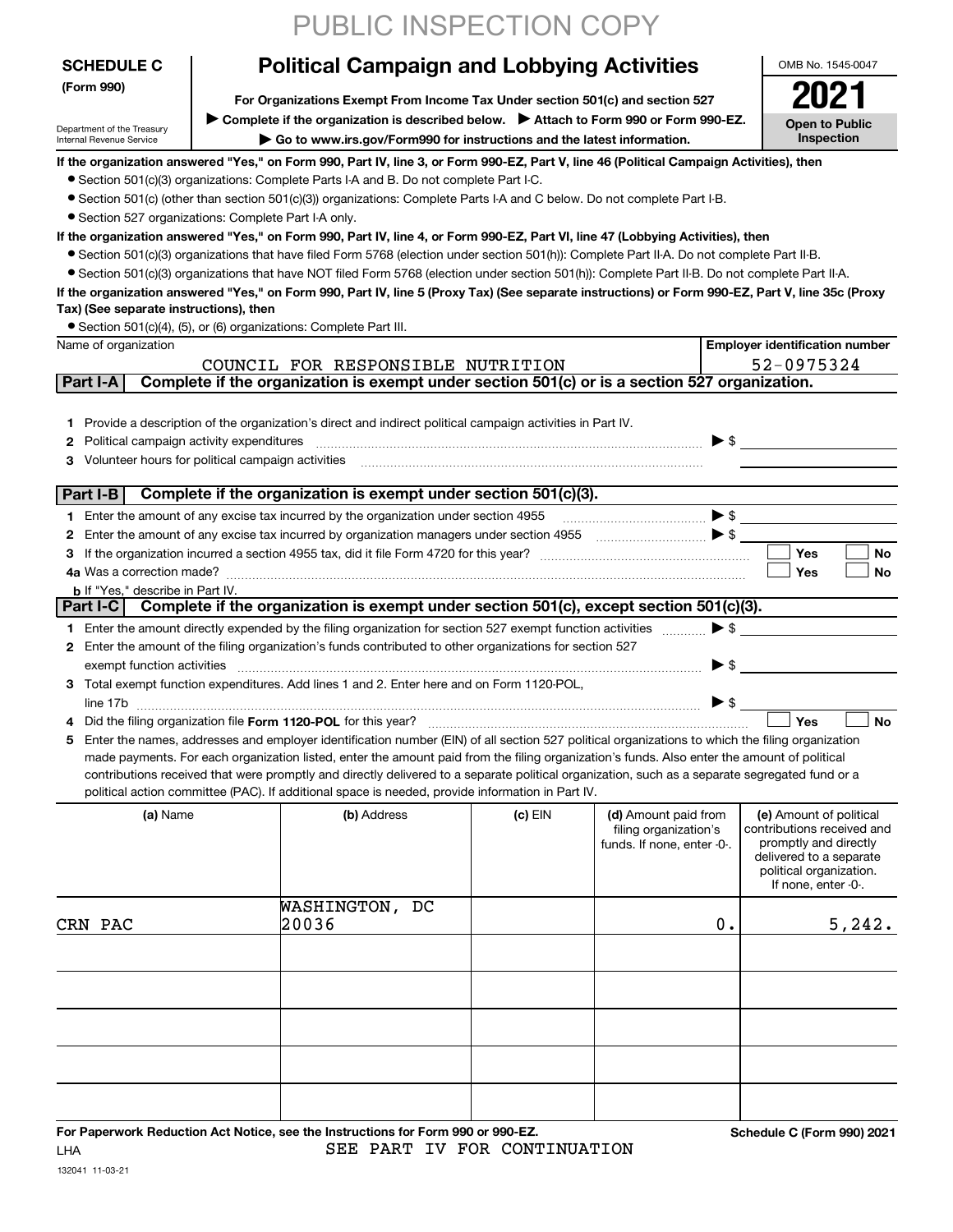| Schedule C (Form 990) 2021                                                                                      |                                        |                                                                                                                 | COUNCIL FOR RESPONSIBLE NUTRITION                                                                                                 |                                        | $52 - 0975324$ Page 2          |
|-----------------------------------------------------------------------------------------------------------------|----------------------------------------|-----------------------------------------------------------------------------------------------------------------|-----------------------------------------------------------------------------------------------------------------------------------|----------------------------------------|--------------------------------|
| Complete if the organization is exempt under section 501(c)(3) and filed Form 5768 (election under<br>Part II-A |                                        |                                                                                                                 |                                                                                                                                   |                                        |                                |
| section 501(h)).                                                                                                |                                        |                                                                                                                 |                                                                                                                                   |                                        |                                |
| A Check $\blacktriangleright$                                                                                   |                                        |                                                                                                                 | if the filing organization belongs to an affiliated group (and list in Part IV each affiliated group member's name, address, EIN, |                                        |                                |
| expenses, and share of excess lobbying expenditures).                                                           |                                        |                                                                                                                 |                                                                                                                                   |                                        |                                |
| <b>B</b> Check >                                                                                                |                                        | if the filing organization checked box A and "limited control" provisions apply.                                |                                                                                                                                   |                                        |                                |
|                                                                                                                 | <b>Limits on Lobbying Expenditures</b> | (The term "expenditures" means amounts paid or incurred.)                                                       |                                                                                                                                   | (a) Filing<br>organization's<br>totals | (b) Affiliated group<br>totals |
| 1a Total lobbying expenditures to influence public opinion (grassroots lobbying)                                |                                        |                                                                                                                 |                                                                                                                                   |                                        |                                |
| <b>b</b> Total lobbying expenditures to influence a legislative body (direct lobbying)                          |                                        |                                                                                                                 |                                                                                                                                   |                                        |                                |
|                                                                                                                 |                                        |                                                                                                                 |                                                                                                                                   |                                        |                                |
| <b>d</b> Other exempt purpose expenditures                                                                      |                                        |                                                                                                                 |                                                                                                                                   |                                        |                                |
| Total exempt purpose expenditures (add lines 1c and 1d)                                                         |                                        |                                                                                                                 |                                                                                                                                   |                                        |                                |
| f Lobbying nontaxable amount. Enter the amount from the following table in both columns.                        |                                        |                                                                                                                 |                                                                                                                                   |                                        |                                |
| If the amount on line 1e, column (a) or (b) is:                                                                 |                                        | The lobbying nontaxable amount is:                                                                              |                                                                                                                                   |                                        |                                |
| Not over \$500,000                                                                                              |                                        | 20% of the amount on line 1e.                                                                                   |                                                                                                                                   |                                        |                                |
| Over \$500,000 but not over \$1,000,000                                                                         |                                        | \$100,000 plus 15% of the excess over \$500,000.                                                                |                                                                                                                                   |                                        |                                |
| Over \$1,000,000 but not over \$1,500,000                                                                       |                                        | \$175,000 plus 10% of the excess over \$1,000,000.                                                              |                                                                                                                                   |                                        |                                |
| Over \$1,500,000 but not over \$17,000,000                                                                      |                                        | \$225,000 plus 5% of the excess over \$1,500,000.                                                               |                                                                                                                                   |                                        |                                |
| Over \$17,000,000                                                                                               | \$1,000,000.                           |                                                                                                                 |                                                                                                                                   |                                        |                                |
|                                                                                                                 |                                        |                                                                                                                 |                                                                                                                                   |                                        |                                |
| g Grassroots nontaxable amount (enter 25% of line 1f)                                                           |                                        |                                                                                                                 |                                                                                                                                   |                                        |                                |
| h Subtract line 1g from line 1a. If zero or less, enter -0-                                                     |                                        |                                                                                                                 |                                                                                                                                   |                                        |                                |
|                                                                                                                 |                                        |                                                                                                                 |                                                                                                                                   |                                        |                                |
|                                                                                                                 |                                        |                                                                                                                 |                                                                                                                                   |                                        |                                |
| If there is an amount other than zero on either line 1h or line 1i, did the organization file Form 4720         |                                        |                                                                                                                 |                                                                                                                                   |                                        |                                |
| reporting section 4911 tax for this year?                                                                       |                                        |                                                                                                                 |                                                                                                                                   |                                        | Yes<br>No                      |
| (Some organizations that made a section 501(h) election do not have to complete all of the five columns below.  |                                        | 4-Year Averaging Period Under Section 501(h)                                                                    |                                                                                                                                   |                                        |                                |
|                                                                                                                 |                                        | See the separate instructions for lines 2a through 2f.)<br>Lobbying Expenditures During 4-Year Averaging Period |                                                                                                                                   |                                        |                                |
|                                                                                                                 |                                        |                                                                                                                 |                                                                                                                                   |                                        |                                |
| Calendar year<br>(or fiscal year beginning in)                                                                  | (a) 2018                               | (b) 2019                                                                                                        | $(c)$ 2020                                                                                                                        | $(d)$ 2021                             | (e) Total                      |
| 2a Lobbying nontaxable amount                                                                                   |                                        |                                                                                                                 |                                                                                                                                   |                                        |                                |
| <b>b</b> Lobbying ceiling amount<br>(150% of line 2a, column(e))                                                |                                        |                                                                                                                 |                                                                                                                                   |                                        |                                |
| c Total lobbying expenditures                                                                                   |                                        |                                                                                                                 |                                                                                                                                   |                                        |                                |
| d Grassroots nontaxable amount                                                                                  |                                        |                                                                                                                 |                                                                                                                                   |                                        |                                |
| e Grassroots ceiling amount<br>(150% of line 2d, column (e))                                                    |                                        |                                                                                                                 |                                                                                                                                   |                                        |                                |
| f Grassroots lobbying expenditures                                                                              |                                        |                                                                                                                 |                                                                                                                                   |                                        | 0.001000                       |

**Schedule C (Form 990) 2021**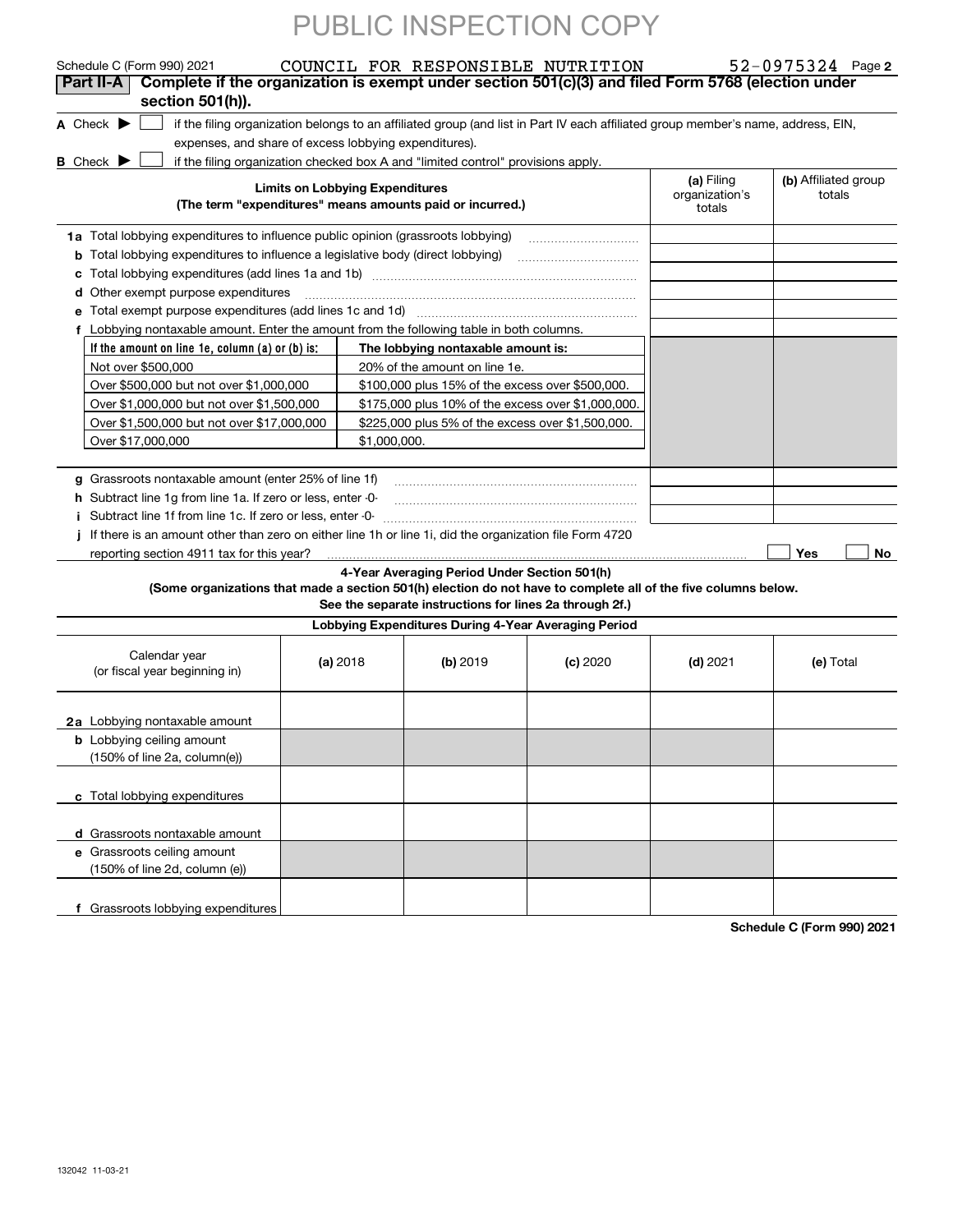**3**

#### Schedule C (Form 990) 2021 COUNCIL FOR RESPONSIBLE NUTRITION 52-0975324 Page **Part II-B Complete if the organization is exempt under section 501(c)(3) and has NOT filed Form 5768 (election under section 501(h)).** COUNCIL FOR RESPONSIBLE NUTRITION 52-0975324

| For each "Yes" response on lines 1a through 1i below, provide in Part IV a detailed description                                                                                                                                                                | (a) |                | (b)                        |             |  |
|----------------------------------------------------------------------------------------------------------------------------------------------------------------------------------------------------------------------------------------------------------------|-----|----------------|----------------------------|-------------|--|
| of the lobbying activity.                                                                                                                                                                                                                                      | Yes | No             | Amount                     |             |  |
| During the year, did the filing organization attempt to influence foreign, national, state, or<br>1.<br>local legislation, including any attempt to influence public opinion on a legislative matter<br>or referendum, through the use of:                     |     |                |                            |             |  |
| Paid staff or management (include compensation in expenses reported on lines 1c through 1i)?<br>$\sim$                                                                                                                                                         |     |                |                            |             |  |
|                                                                                                                                                                                                                                                                |     |                |                            |             |  |
|                                                                                                                                                                                                                                                                |     |                |                            |             |  |
| e Publications, or published or broadcast statements?                                                                                                                                                                                                          |     |                |                            |             |  |
| f Grants to other organizations for lobbying purposes?                                                                                                                                                                                                         |     |                |                            |             |  |
| g Direct contact with legislators, their staffs, government officials, or a legislative body?                                                                                                                                                                  |     |                |                            |             |  |
| h Rallies, demonstrations, seminars, conventions, speeches, lectures, or any similar means?                                                                                                                                                                    |     |                |                            |             |  |
| <i>i</i> Other activities?                                                                                                                                                                                                                                     |     |                |                            |             |  |
|                                                                                                                                                                                                                                                                |     |                |                            |             |  |
| 2a Did the activities in line 1 cause the organization to be not described in section 501(c)(3)?                                                                                                                                                               |     |                |                            |             |  |
| c If "Yes," enter the amount of any tax incurred by organization managers under section 4912                                                                                                                                                                   |     |                |                            |             |  |
| d If the filing organization incurred a section 4912 tax, did it file Form 4720 for this year?                                                                                                                                                                 |     |                |                            |             |  |
| Part III-A Complete if the organization is exempt under section $501(c)(4)$ , section $501(c)(5)$ , or section                                                                                                                                                 |     |                |                            |             |  |
| 501(c)(6).                                                                                                                                                                                                                                                     |     |                |                            |             |  |
|                                                                                                                                                                                                                                                                |     |                | Yes                        | No          |  |
| 1.                                                                                                                                                                                                                                                             |     | 1.             |                            | х           |  |
| 2                                                                                                                                                                                                                                                              |     | $\overline{2}$ |                            | х           |  |
| Did the organization agree to carry over lobbying and political campaign activity expenditures from the prior year?<br>З                                                                                                                                       |     | 3              | Χ                          |             |  |
| Part III-B Complete if the organization is exempt under section $501(c)(4)$ , section $501(c)(5)$ , or section                                                                                                                                                 |     |                |                            |             |  |
| 501(c)(6) and if either (a) BOTH Part III-A, lines 1 and 2, are answered "No" OR (b) Part III-A, line 3, is                                                                                                                                                    |     |                |                            |             |  |
| answered "Yes."                                                                                                                                                                                                                                                |     |                |                            |             |  |
| 1                                                                                                                                                                                                                                                              |     | $\mathbf{1}$   |                            | 5,752,251.  |  |
| Section 162(e) nondeductible lobbying and political expenditures (do not include amounts of political<br>2                                                                                                                                                     |     |                |                            |             |  |
| expenses for which the section 527(f) tax was paid).                                                                                                                                                                                                           |     |                |                            |             |  |
|                                                                                                                                                                                                                                                                |     | 2a             |                            | 841,606.    |  |
| b Carryover from last year manufactured and content to content the content of the content of the content of the content of the content of the content of the content of the content of the content of the content of the conte                                 |     | 2 <sub>b</sub> |                            | $-205,842.$ |  |
| с                                                                                                                                                                                                                                                              |     | 2c             |                            | 635,764.    |  |
| Aggregate amount reported in section 6033(e)(1)(A) notices of nondeductible section 162(e) dues                                                                                                                                                                |     | 3              |                            | 841,554.    |  |
| If notices were sent and the amount on line 2c exceeds the amount on line 3, what portion of the excess                                                                                                                                                        |     |                |                            |             |  |
| does the organization agree to carryover to the reasonable estimate of nondeductible lobbying and political                                                                                                                                                    |     |                |                            |             |  |
| expenditure next year?                                                                                                                                                                                                                                         |     | 4              |                            | $-205,790.$ |  |
| Taxable amount of lobbying and political expenditures. See instructions<br>5<br><b>Part IV</b><br><b>Supplemental Information</b>                                                                                                                              |     | 5              |                            |             |  |
|                                                                                                                                                                                                                                                                |     |                |                            |             |  |
| Provide the descriptions required for Part I-A, line 1; Part I-B, line 4; Part I-C, line 5; Part II-A (affiliated group list); Part II-A, lines 1 and 2 (See<br>instructions); and Part II-B, line 1. Also, complete this part for any additional information. |     |                |                            |             |  |
| PART I-A, LINE 1:                                                                                                                                                                                                                                              |     |                |                            |             |  |
|                                                                                                                                                                                                                                                                |     |                |                            |             |  |
| THE CRN POLITICAL ACTION COMMITTEE (PAC) IS A SEPARATELY SEGREGATED                                                                                                                                                                                            |     |                |                            |             |  |
| FUND ESTABLISHED BY CRN. CRN PAC IS OPERATED PRIMARILY FOR THE PURPOSE                                                                                                                                                                                         |     |                |                            |             |  |
| OF ACCEPTING CONTRIBUTIONS AND MAKING EXPENDITURES TO INFLUENCE THE                                                                                                                                                                                            |     |                |                            |             |  |
| SELECTION, NOMINATION, AND APPOINTMENT OF PUBLIC OFFICALS AND                                                                                                                                                                                                  |     |                |                            |             |  |
| CANDIDATES FOR PUBLIC OFFICE WITHOUT REGARD TO POLITICAL AFFILIATION,                                                                                                                                                                                          |     |                |                            |             |  |
|                                                                                                                                                                                                                                                                |     |                | Schedule C (Form 990) 2021 |             |  |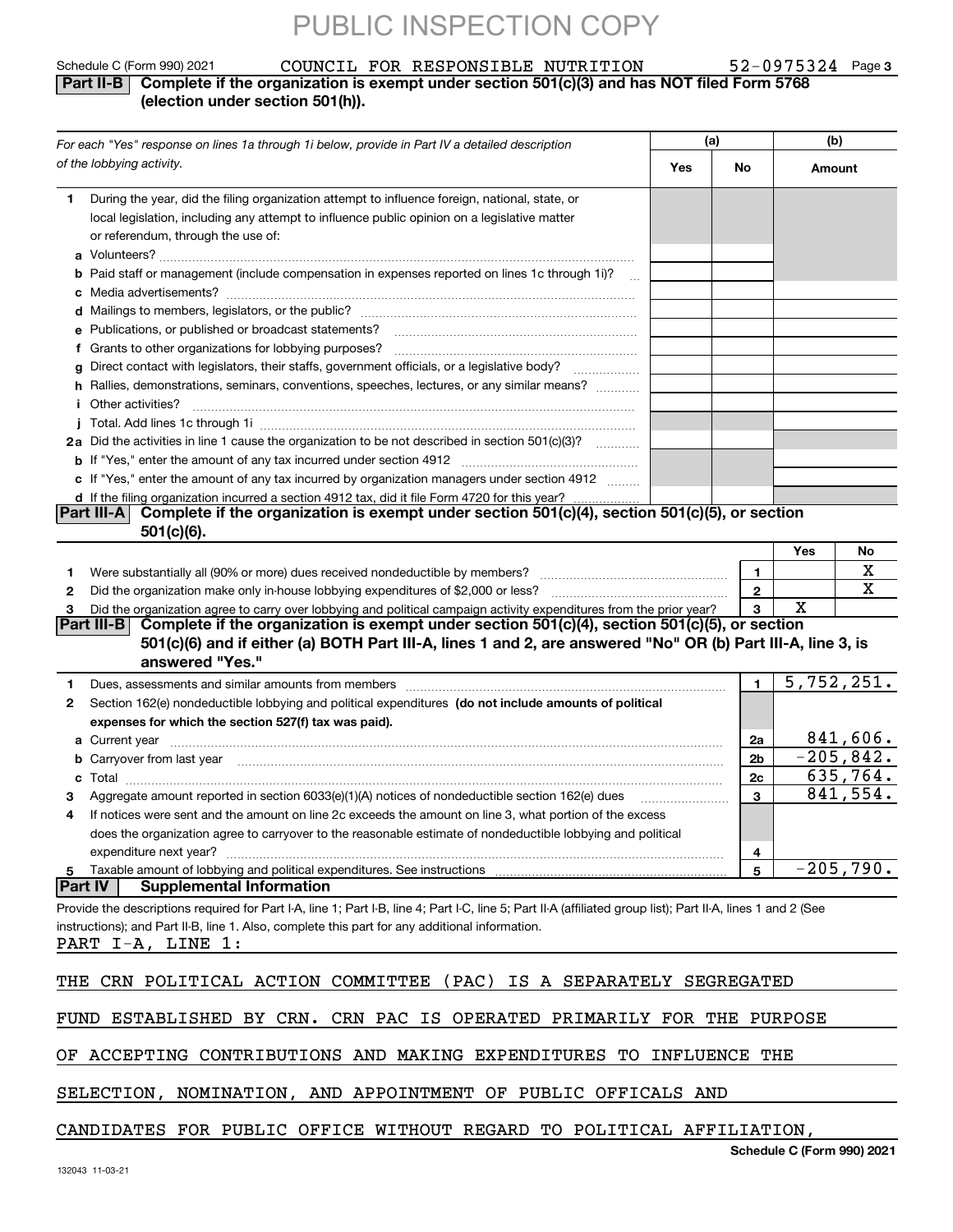*(continued)* **Part IV Supplemental Information**  Schedule C (Form 990) 2021 COUNCIL FOR RESPONSIBLE NUTRITION 52-0975324 Page

**4**

WHO SUPPORT THE GOALS AND OBJECTIVE OF CRN.

PART I-C CONTINUATION FOR INCOMPLETE NAME/ADDRESS INFORMATION:

CRN PAC

1828 L STREET NW, SUITE 810 WASHINGTON, DC 20036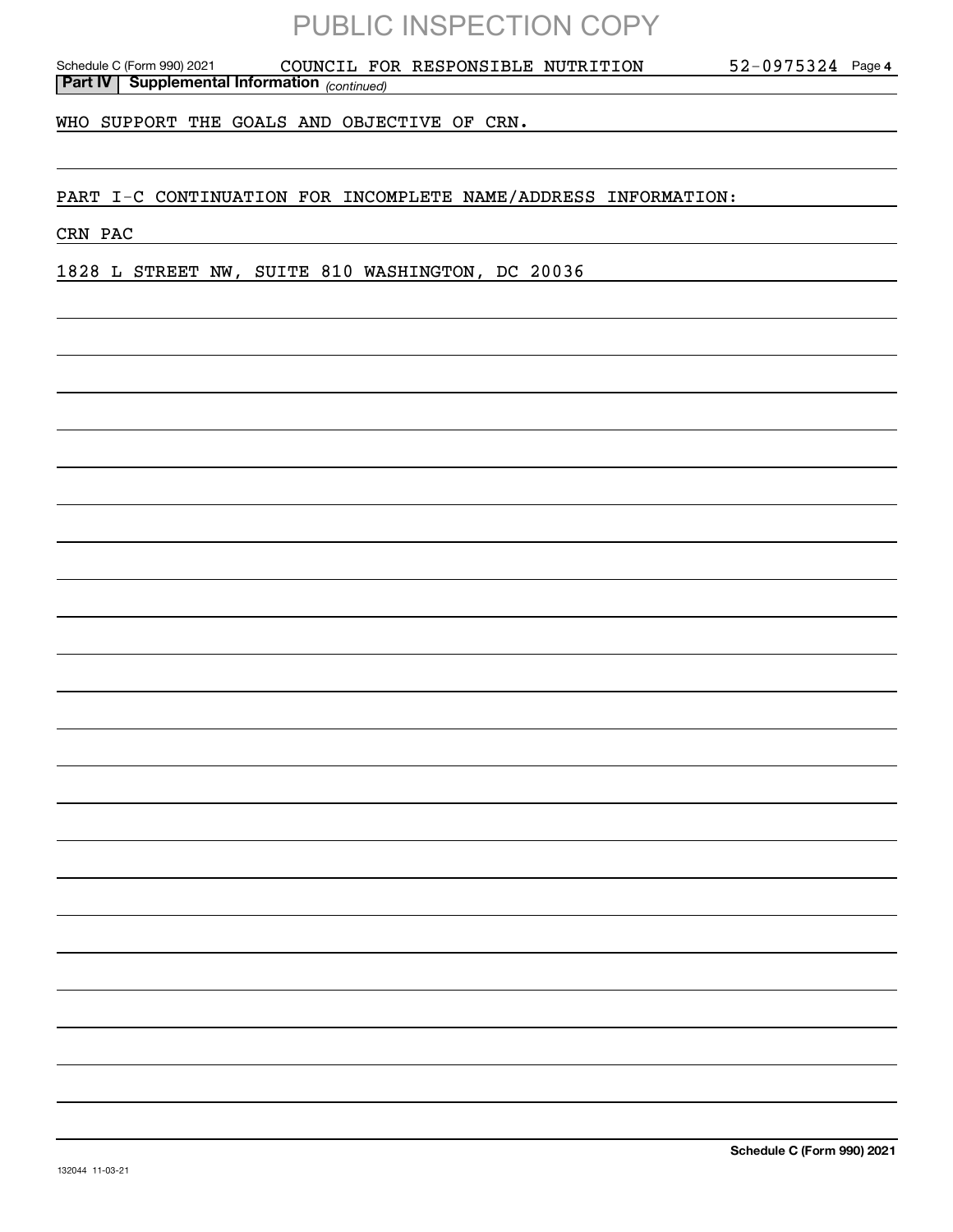|         |                                                               |                                                                                                        | PUBLIC INSPECTION COPY                                                                                                                                                                                                                                                            |                                                                                                                                                                                                                                                                                                                     |
|---------|---------------------------------------------------------------|--------------------------------------------------------------------------------------------------------|-----------------------------------------------------------------------------------------------------------------------------------------------------------------------------------------------------------------------------------------------------------------------------------|---------------------------------------------------------------------------------------------------------------------------------------------------------------------------------------------------------------------------------------------------------------------------------------------------------------------|
|         | <b>SCHEDULE D</b><br>(Form 990)<br>Department of the Treasury |                                                                                                        | <b>Supplemental Financial Statements</b><br>Complete if the organization answered "Yes" on Form 990,<br>Part IV, line 6, 7, 8, 9, 10, 11a, 11b, 11c, 11d, 11e, 11f, 12a, or 12b.<br>Attach to Form 990.<br>Go to www.irs.gov/Form990 for instructions and the latest information. | OMB No. 1545-0047<br><b>Open to Public</b>                                                                                                                                                                                                                                                                          |
|         | Internal Revenue Service                                      | <b>Inspection</b>                                                                                      |                                                                                                                                                                                                                                                                                   |                                                                                                                                                                                                                                                                                                                     |
|         | Name of the organization                                      |                                                                                                        |                                                                                                                                                                                                                                                                                   | <b>Employer identification number</b><br>52-0975324                                                                                                                                                                                                                                                                 |
| Part I  |                                                               | COUNCIL FOR RESPONSIBLE NUTRITION                                                                      | Organizations Maintaining Donor Advised Funds or Other Similar Funds or Accounts. Complete if the                                                                                                                                                                                 |                                                                                                                                                                                                                                                                                                                     |
|         |                                                               | organization answered "Yes" on Form 990, Part IV, line 6.                                              |                                                                                                                                                                                                                                                                                   |                                                                                                                                                                                                                                                                                                                     |
|         |                                                               |                                                                                                        | (a) Donor advised funds                                                                                                                                                                                                                                                           | (b) Funds and other accounts                                                                                                                                                                                                                                                                                        |
| 1       |                                                               |                                                                                                        |                                                                                                                                                                                                                                                                                   |                                                                                                                                                                                                                                                                                                                     |
| 2       |                                                               | Aggregate value of contributions to (during year)                                                      |                                                                                                                                                                                                                                                                                   |                                                                                                                                                                                                                                                                                                                     |
| З       |                                                               | Aggregate value of grants from (during year)                                                           |                                                                                                                                                                                                                                                                                   |                                                                                                                                                                                                                                                                                                                     |
| 4       |                                                               |                                                                                                        |                                                                                                                                                                                                                                                                                   |                                                                                                                                                                                                                                                                                                                     |
| 5       |                                                               |                                                                                                        | Did the organization inform all donors and donor advisors in writing that the assets held in donor advised funds                                                                                                                                                                  |                                                                                                                                                                                                                                                                                                                     |
|         |                                                               |                                                                                                        |                                                                                                                                                                                                                                                                                   | Yes<br>No                                                                                                                                                                                                                                                                                                           |
| 6       |                                                               |                                                                                                        | Did the organization inform all grantees, donors, and donor advisors in writing that grant funds can be used only                                                                                                                                                                 |                                                                                                                                                                                                                                                                                                                     |
|         |                                                               |                                                                                                        | for charitable purposes and not for the benefit of the donor or donor advisor, or for any other purpose conferring                                                                                                                                                                |                                                                                                                                                                                                                                                                                                                     |
| Part II | impermissible private benefit?                                |                                                                                                        | Conservation Easements. Complete if the organization answered "Yes" on Form 990, Part IV, line 7.                                                                                                                                                                                 | Yes<br>No.                                                                                                                                                                                                                                                                                                          |
| 1       |                                                               | Purpose(s) of conservation easements held by the organization (check all that apply).                  |                                                                                                                                                                                                                                                                                   |                                                                                                                                                                                                                                                                                                                     |
|         |                                                               | Preservation of land for public use (for example, recreation or education)                             |                                                                                                                                                                                                                                                                                   | Preservation of a historically important land area                                                                                                                                                                                                                                                                  |
|         |                                                               | Protection of natural habitat                                                                          | Preservation of a certified historic structure                                                                                                                                                                                                                                    |                                                                                                                                                                                                                                                                                                                     |
|         |                                                               | Preservation of open space                                                                             |                                                                                                                                                                                                                                                                                   |                                                                                                                                                                                                                                                                                                                     |
| 2       |                                                               |                                                                                                        | Complete lines 2a through 2d if the organization held a qualified conservation contribution in the form of a conservation easement on the last                                                                                                                                    |                                                                                                                                                                                                                                                                                                                     |
|         | day of the tax year.                                          |                                                                                                        |                                                                                                                                                                                                                                                                                   | Held at the End of the Tax Year                                                                                                                                                                                                                                                                                     |
| a       |                                                               | Total number of conservation easements                                                                 |                                                                                                                                                                                                                                                                                   | 2a                                                                                                                                                                                                                                                                                                                  |
| b       |                                                               | Total acreage restricted by conservation easements                                                     |                                                                                                                                                                                                                                                                                   | 2 <sub>b</sub>                                                                                                                                                                                                                                                                                                      |
|         |                                                               |                                                                                                        |                                                                                                                                                                                                                                                                                   | 2c                                                                                                                                                                                                                                                                                                                  |
| d       |                                                               |                                                                                                        | Number of conservation easements included in (c) acquired after 7/25/06, and not on a historic structure                                                                                                                                                                          |                                                                                                                                                                                                                                                                                                                     |
|         |                                                               |                                                                                                        | listed in the National Register [111] Marshall Register [11] Marshall Register [11] Marshall Register [11] Marshall Register [11] Marshall Register [11] Marshall Register [11] Marshall Register [11] Marshall Register [11]                                                     | 2d                                                                                                                                                                                                                                                                                                                  |
| З.      | year                                                          |                                                                                                        | Number of conservation easements modified, transferred, released, extinguished, or terminated by the organization during the tax                                                                                                                                                  |                                                                                                                                                                                                                                                                                                                     |
| 4       |                                                               | Number of states where property subject to conservation easement is located                            |                                                                                                                                                                                                                                                                                   |                                                                                                                                                                                                                                                                                                                     |
| 5       |                                                               | Does the organization have a written policy regarding the periodic monitoring, inspection, handling of |                                                                                                                                                                                                                                                                                   |                                                                                                                                                                                                                                                                                                                     |
|         |                                                               | violations, and enforcement of the conservation easements it holds?                                    |                                                                                                                                                                                                                                                                                   | Yes<br>No                                                                                                                                                                                                                                                                                                           |
| 6       |                                                               |                                                                                                        | Staff and volunteer hours devoted to monitoring, inspecting, handling of violations, and enforcing conservation easements during the year                                                                                                                                         |                                                                                                                                                                                                                                                                                                                     |
|         |                                                               |                                                                                                        |                                                                                                                                                                                                                                                                                   |                                                                                                                                                                                                                                                                                                                     |
| 7       |                                                               |                                                                                                        | Amount of expenses incurred in monitoring, inspecting, handling of violations, and enforcing conservation easements during the year                                                                                                                                               |                                                                                                                                                                                                                                                                                                                     |
|         | $\blacktriangleright$ \$                                      |                                                                                                        |                                                                                                                                                                                                                                                                                   |                                                                                                                                                                                                                                                                                                                     |
| 8       |                                                               |                                                                                                        | Does each conservation easement reported on line 2(d) above satisfy the requirements of section 170(h)(4)(B)(i)                                                                                                                                                                   |                                                                                                                                                                                                                                                                                                                     |
|         |                                                               |                                                                                                        |                                                                                                                                                                                                                                                                                   | Yes<br>No                                                                                                                                                                                                                                                                                                           |
| 9       |                                                               |                                                                                                        | In Part XIII, describe how the organization reports conservation easements in its revenue and expense statement and                                                                                                                                                               |                                                                                                                                                                                                                                                                                                                     |
|         |                                                               |                                                                                                        | balance sheet, and include, if applicable, the text of the footnote to the organization's financial statements that describes the                                                                                                                                                 |                                                                                                                                                                                                                                                                                                                     |
|         | Part III                                                      | organization's accounting for conservation easements.                                                  | Organizations Maintaining Collections of Art, Historical Treasures, or Other Similar Assets.                                                                                                                                                                                      |                                                                                                                                                                                                                                                                                                                     |
|         |                                                               | Complete if the organization answered "Yes" on Form 990, Part IV, line 8.                              |                                                                                                                                                                                                                                                                                   |                                                                                                                                                                                                                                                                                                                     |
|         |                                                               |                                                                                                        | 1a If the organization elected, as permitted under FASB ASC 958, not to report in its revenue statement and balance sheet works                                                                                                                                                   |                                                                                                                                                                                                                                                                                                                     |
|         |                                                               |                                                                                                        | of art, historical treasures, or other similar assets held for public exhibition, education, or research in furtherance of public                                                                                                                                                 |                                                                                                                                                                                                                                                                                                                     |
|         |                                                               |                                                                                                        | service, provide in Part XIII the text of the footnote to its financial statements that describes these items.                                                                                                                                                                    |                                                                                                                                                                                                                                                                                                                     |
| b       |                                                               |                                                                                                        | If the organization elected, as permitted under FASB ASC 958, to report in its revenue statement and balance sheet works of                                                                                                                                                       |                                                                                                                                                                                                                                                                                                                     |
|         |                                                               |                                                                                                        | art, historical treasures, or other similar assets held for public exhibition, education, or research in furtherance of public service,                                                                                                                                           |                                                                                                                                                                                                                                                                                                                     |
|         |                                                               | provide the following amounts relating to these items:                                                 |                                                                                                                                                                                                                                                                                   |                                                                                                                                                                                                                                                                                                                     |
|         | (i)                                                           |                                                                                                        |                                                                                                                                                                                                                                                                                   | $\frac{1}{2}$ $\frac{1}{2}$ $\frac{1}{2}$ $\frac{1}{2}$ $\frac{1}{2}$ $\frac{1}{2}$ $\frac{1}{2}$ $\frac{1}{2}$ $\frac{1}{2}$ $\frac{1}{2}$ $\frac{1}{2}$ $\frac{1}{2}$ $\frac{1}{2}$ $\frac{1}{2}$ $\frac{1}{2}$ $\frac{1}{2}$ $\frac{1}{2}$ $\frac{1}{2}$ $\frac{1}{2}$ $\frac{1}{2}$ $\frac{1}{2}$ $\frac{1}{2}$ |
|         |                                                               | (ii) Assets included in Form 990, Part X                                                               |                                                                                                                                                                                                                                                                                   | $\triangleright$ \$                                                                                                                                                                                                                                                                                                 |
| 2       |                                                               |                                                                                                        | If the organization received or held works of art, historical treasures, or other similar assets for financial gain, provide                                                                                                                                                      |                                                                                                                                                                                                                                                                                                                     |
|         |                                                               | the following amounts required to be reported under FASB ASC 958 relating to these items:              |                                                                                                                                                                                                                                                                                   |                                                                                                                                                                                                                                                                                                                     |
|         |                                                               | a Revenue included on Form 990, Part VIII, line 1                                                      |                                                                                                                                                                                                                                                                                   | $\blacktriangleright$ \$                                                                                                                                                                                                                                                                                            |

| <b>b</b> Assets included in Form 990. Part X |                                                                            |
|----------------------------------------------|----------------------------------------------------------------------------|
|                                              | LHA For Paperwork Reduction Act Notice, see the Instructions for Form 990. |

**a**Revenue included on Form 990, Part VIII, line 1 ~~~~~~~~~~~~~~~~~~~~~~~~~~~~~~

 $\blacktriangleright$  \$

132051 10-28-21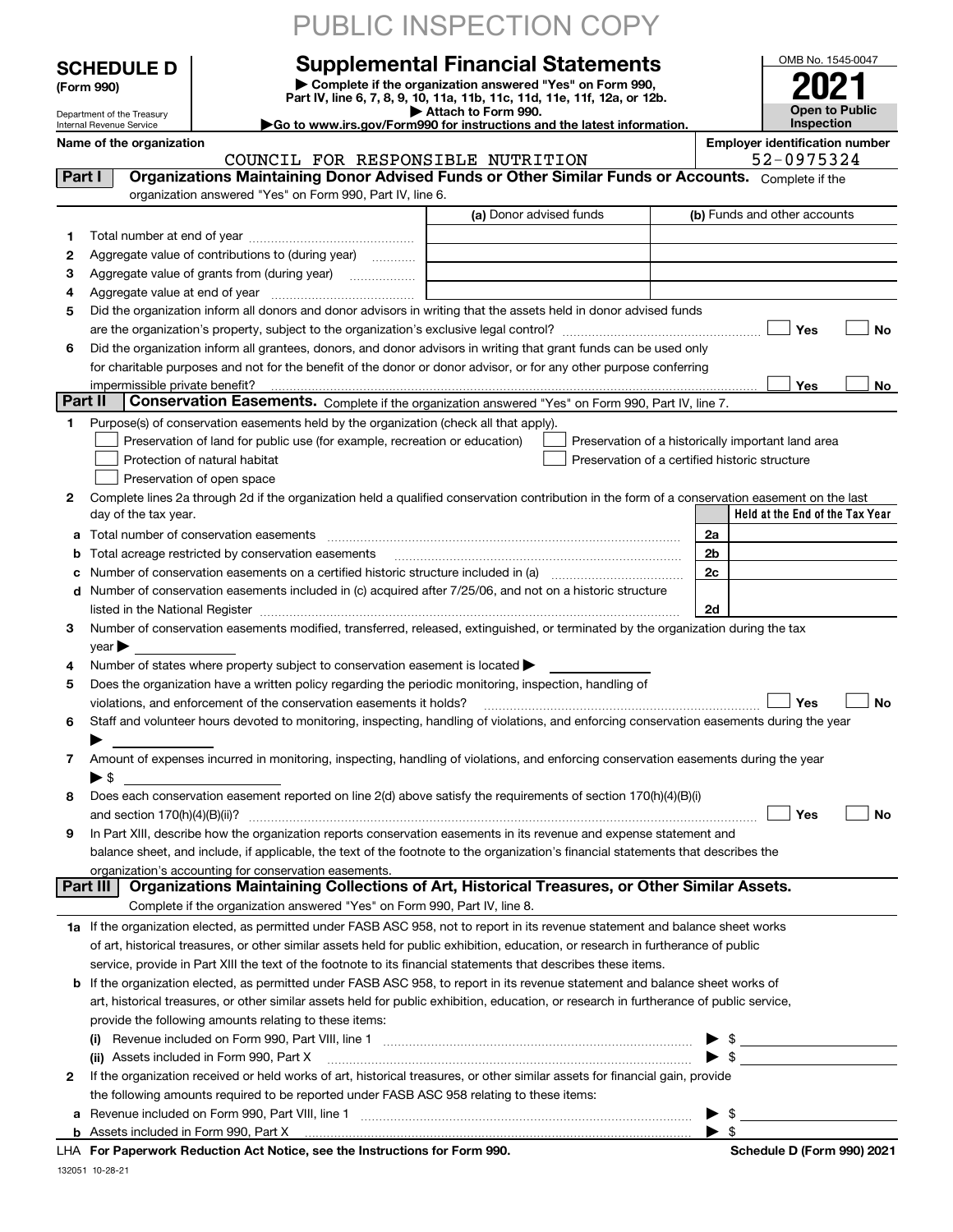|               | Schedule D (Form 990) 2021                                                                                                                                                                                                          | COUNCIL FOR RESPONSIBLE NUTRITION |   |                |                                                      |                     |                      | 52-0975324 Page 2   |              |
|---------------|-------------------------------------------------------------------------------------------------------------------------------------------------------------------------------------------------------------------------------------|-----------------------------------|---|----------------|------------------------------------------------------|---------------------|----------------------|---------------------|--------------|
|               | Organizations Maintaining Collections of Art, Historical Treasures, or Other Similar Assets (continued)<br>Part III                                                                                                                 |                                   |   |                |                                                      |                     |                      |                     |              |
| З.            | Using the organization's acquisition, accession, and other records, check any of the following that make significant use of its                                                                                                     |                                   |   |                |                                                      |                     |                      |                     |              |
|               | collection items (check all that apply):                                                                                                                                                                                            |                                   |   |                |                                                      |                     |                      |                     |              |
| a             | Public exhibition                                                                                                                                                                                                                   | d                                 |   |                | Loan or exchange program                             |                     |                      |                     |              |
| b             | Scholarly research                                                                                                                                                                                                                  | е                                 |   |                | Other <b>Committee Committee Committee Committee</b> |                     |                      |                     |              |
| c             | Preservation for future generations                                                                                                                                                                                                 |                                   |   |                |                                                      |                     |                      |                     |              |
| 4             | Provide a description of the organization's collections and explain how they further the organization's exempt purpose in Part XIII.                                                                                                |                                   |   |                |                                                      |                     |                      |                     |              |
| 5             | During the year, did the organization solicit or receive donations of art, historical treasures, or other similar assets                                                                                                            |                                   |   |                |                                                      |                     |                      | Yes                 |              |
|               | Part IV<br>Escrow and Custodial Arrangements. Complete if the organization answered "Yes" on Form 990, Part IV, line 9, or                                                                                                          |                                   |   |                |                                                      |                     |                      |                     | No           |
|               | reported an amount on Form 990, Part X, line 21.                                                                                                                                                                                    |                                   |   |                |                                                      |                     |                      |                     |              |
|               | 1a Is the organization an agent, trustee, custodian or other intermediary for contributions or other assets not included                                                                                                            |                                   |   |                |                                                      |                     |                      |                     |              |
|               |                                                                                                                                                                                                                                     |                                   |   |                |                                                      |                     |                      | Yes                 | <b>No</b>    |
|               | b If "Yes," explain the arrangement in Part XIII and complete the following table:                                                                                                                                                  |                                   |   |                |                                                      |                     |                      |                     |              |
|               |                                                                                                                                                                                                                                     |                                   |   |                |                                                      |                     |                      | Amount              |              |
|               | c Beginning balance measurements and the contract of the contract of the contract of the contract of the contract of the contract of the contract of the contract of the contract of the contract of the contract of the contr      |                                   |   |                |                                                      | 1c                  |                      |                     |              |
|               |                                                                                                                                                                                                                                     |                                   |   |                |                                                      | 1d                  |                      |                     |              |
| е             | Distributions during the year measurements are all the set of the set of the set of the set of the set of the set of the set of the set of the set of the set of the set of the set of the set of the set of the set of the se      |                                   |   |                |                                                      | 1e                  |                      |                     |              |
| f             |                                                                                                                                                                                                                                     |                                   |   |                |                                                      | 1f                  |                      |                     |              |
|               | 2a Did the organization include an amount on Form 990, Part X, line 21, for escrow or custodial account liability?                                                                                                                  |                                   |   |                |                                                      |                     |                      | Yes                 | No           |
|               | b If "Yes," explain the arrangement in Part XIII. Check here if the explanation has been provided on Part XIII                                                                                                                      |                                   |   |                |                                                      |                     |                      |                     |              |
| <b>Part V</b> | Endowment Funds. Complete if the organization answered "Yes" on Form 990, Part IV, line 10.                                                                                                                                         |                                   |   |                |                                                      |                     |                      |                     |              |
|               |                                                                                                                                                                                                                                     | (a) Current year                  |   | (b) Prior year | (c) Two years back                                   |                     | (d) Three years back | (e) Four years back |              |
|               | 1a Beginning of year balance                                                                                                                                                                                                        |                                   |   |                |                                                      |                     |                      |                     |              |
| b             |                                                                                                                                                                                                                                     |                                   |   |                |                                                      |                     |                      |                     |              |
| с             | Net investment earnings, gains, and losses                                                                                                                                                                                          |                                   |   |                |                                                      |                     |                      |                     |              |
| d             | Grants or scholarships                                                                                                                                                                                                              |                                   |   |                |                                                      |                     |                      |                     |              |
| е             | Other expenditures for facilities                                                                                                                                                                                                   |                                   |   |                |                                                      |                     |                      |                     |              |
|               | and programs                                                                                                                                                                                                                        |                                   |   |                |                                                      |                     |                      |                     |              |
| f             |                                                                                                                                                                                                                                     |                                   |   |                |                                                      |                     |                      |                     |              |
| g             |                                                                                                                                                                                                                                     |                                   |   |                |                                                      |                     |                      |                     |              |
| 2             | Provide the estimated percentage of the current year end balance (line 1g, column (a)) held as:                                                                                                                                     |                                   |   |                |                                                      |                     |                      |                     |              |
| a             | Board designated or quasi-endowment                                                                                                                                                                                                 |                                   | % |                |                                                      |                     |                      |                     |              |
| b             | Permanent endowment<br>$\mathcal{L}^{\text{max}}$ , where $\mathcal{L}^{\text{max}}$                                                                                                                                                | %                                 |   |                |                                                      |                     |                      |                     |              |
| c             | Term endowment $\blacktriangleright$<br><u> Liston de la componenta</u>                                                                                                                                                             | %                                 |   |                |                                                      |                     |                      |                     |              |
|               | The percentages on lines 2a, 2b, and 2c should equal 100%.                                                                                                                                                                          |                                   |   |                |                                                      |                     |                      |                     |              |
|               | 3a Are there endowment funds not in the possession of the organization that are held and administered for the organization                                                                                                          |                                   |   |                |                                                      |                     |                      |                     |              |
|               | by:                                                                                                                                                                                                                                 |                                   |   |                |                                                      |                     |                      |                     | Yes<br>No    |
|               | (i)                                                                                                                                                                                                                                 |                                   |   |                |                                                      |                     |                      | 3a(i)               |              |
|               | (ii) Related organizations <b>communications</b> and continuum contract and continuum contract and continuum contract and continuum contract and continuum contract and continuum contract and continuum contract and continuum con |                                   |   |                |                                                      |                     |                      | 3a(ii)              |              |
|               |                                                                                                                                                                                                                                     |                                   |   |                |                                                      |                     |                      | 3b                  |              |
| 4             | Describe in Part XIII the intended uses of the organization's endowment funds.                                                                                                                                                      |                                   |   |                |                                                      |                     |                      |                     |              |
|               | Land, Buildings, and Equipment.<br><b>Part VI</b>                                                                                                                                                                                   |                                   |   |                |                                                      |                     |                      |                     |              |
|               | Complete if the organization answered "Yes" on Form 990, Part IV, line 11a. See Form 990, Part X, line 10.                                                                                                                          |                                   |   |                |                                                      |                     |                      |                     |              |
|               | Description of property                                                                                                                                                                                                             | (a) Cost or other                 |   |                | (b) Cost or other                                    | (c) Accumulated     |                      | (d) Book value      |              |
|               |                                                                                                                                                                                                                                     | basis (investment)                |   | basis (other)  |                                                      | depreciation        |                      |                     |              |
|               |                                                                                                                                                                                                                                     |                                   |   |                |                                                      |                     |                      |                     |              |
|               |                                                                                                                                                                                                                                     |                                   |   |                |                                                      |                     |                      |                     |              |
|               | Leasehold improvements                                                                                                                                                                                                              |                                   |   |                | 435,461.                                             | 148,056.            |                      |                     | 287,405.     |
| d             |                                                                                                                                                                                                                                     |                                   |   |                | 36,172.<br>159,500.                                  | 30,827.<br>159,500. |                      |                     | 5,345.<br>0. |
|               | e Other                                                                                                                                                                                                                             |                                   |   |                |                                                      |                     |                      |                     | 292,750.     |
|               |                                                                                                                                                                                                                                     |                                   |   |                |                                                      |                     |                      |                     |              |

**Schedule D (Form 990) 2021**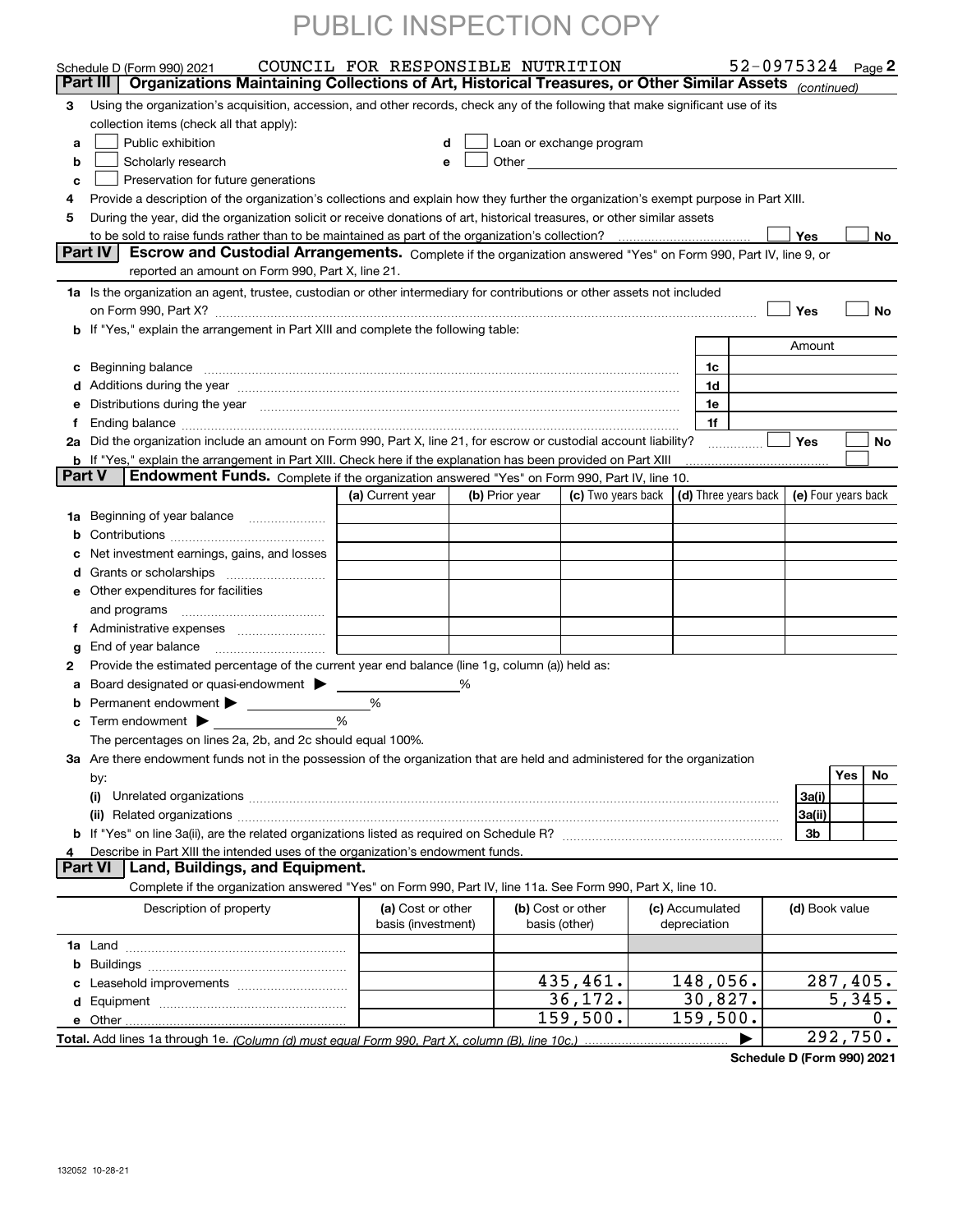| 52-0975324<br>Page $3$ |
|------------------------|
|------------------------|

| Schedule D (Form 990) 2021                                                                                                                           | COUNCIL FOR RESPONSIBLE NUTRITION |                                                           | 52-0975324<br>Page $3$ |
|------------------------------------------------------------------------------------------------------------------------------------------------------|-----------------------------------|-----------------------------------------------------------|------------------------|
| <b>Investments - Other Securities.</b><br><b>Part VII</b>                                                                                            |                                   |                                                           |                        |
| Complete if the organization answered "Yes" on Form 990, Part IV, line 11b. See Form 990, Part X, line 12.                                           |                                   |                                                           |                        |
| (a) Description of security or category (including name of security)                                                                                 | (b) Book value                    | (c) Method of valuation: Cost or end-of-year market value |                        |
|                                                                                                                                                      |                                   |                                                           |                        |
| (2) Closely held equity interests                                                                                                                    |                                   |                                                           |                        |
| (3) Other                                                                                                                                            |                                   |                                                           |                        |
| (A)                                                                                                                                                  |                                   |                                                           |                        |
| (B)                                                                                                                                                  |                                   |                                                           |                        |
| (C)                                                                                                                                                  |                                   |                                                           |                        |
| (D)                                                                                                                                                  |                                   |                                                           |                        |
| (E)                                                                                                                                                  |                                   |                                                           |                        |
| (F)                                                                                                                                                  |                                   |                                                           |                        |
| (G)<br>(H)                                                                                                                                           |                                   |                                                           |                        |
| Total. (Col. (b) must equal Form 990, Part X, col. (B) line 12.)                                                                                     |                                   |                                                           |                        |
| Part VIII Investments - Program Related.                                                                                                             |                                   |                                                           |                        |
| Complete if the organization answered "Yes" on Form 990, Part IV, line 11c. See Form 990, Part X, line 13.                                           |                                   |                                                           |                        |
| (a) Description of investment                                                                                                                        | (b) Book value                    | (c) Method of valuation: Cost or end-of-year market value |                        |
| (1)                                                                                                                                                  |                                   |                                                           |                        |
| (2)                                                                                                                                                  |                                   |                                                           |                        |
| (3)                                                                                                                                                  |                                   |                                                           |                        |
| (4)                                                                                                                                                  |                                   |                                                           |                        |
| (5)                                                                                                                                                  |                                   |                                                           |                        |
| (6)                                                                                                                                                  |                                   |                                                           |                        |
| (7)                                                                                                                                                  |                                   |                                                           |                        |
| (8)                                                                                                                                                  |                                   |                                                           |                        |
| (9)                                                                                                                                                  |                                   |                                                           |                        |
| <b>Total.</b> (Col. (b) must equal Form 990, Part X, col. (B) line 13.)                                                                              |                                   |                                                           |                        |
| <b>Part IX</b><br><b>Other Assets.</b>                                                                                                               |                                   |                                                           |                        |
| Complete if the organization answered "Yes" on Form 990, Part IV, line 11d. See Form 990, Part X, line 15.                                           |                                   |                                                           |                        |
|                                                                                                                                                      | (a) Description                   |                                                           | (b) Book value         |
| SECURITY DEPOSITS<br>(1)                                                                                                                             |                                   |                                                           | 111,241.               |
| <b>DEFERRED</b><br>COMPENSATION PLAN<br>(2)                                                                                                          |                                   |                                                           | 66,669.                |
| (3)                                                                                                                                                  |                                   |                                                           |                        |
| (4)                                                                                                                                                  |                                   |                                                           |                        |
| (5)                                                                                                                                                  |                                   |                                                           |                        |
| (6)                                                                                                                                                  |                                   |                                                           |                        |
| (7)                                                                                                                                                  |                                   |                                                           |                        |
| (8)<br>(9)                                                                                                                                           |                                   |                                                           |                        |
|                                                                                                                                                      |                                   |                                                           | 177,910.               |
| <b>Other Liabilities.</b><br><b>Part X</b>                                                                                                           |                                   |                                                           |                        |
| Complete if the organization answered "Yes" on Form 990, Part IV, line 11e or 11f. See Form 990, Part X, line 25.                                    |                                   |                                                           |                        |
| (a) Description of liability<br>1.                                                                                                                   |                                   |                                                           | (b) Book value         |
| Federal income taxes<br>(1)                                                                                                                          |                                   |                                                           |                        |
| DEFERRED RENTS PAYABLE<br>(2)                                                                                                                        |                                   |                                                           | 725, 158.              |
| CAPITAL LEASE OBLIGATION<br>(3)                                                                                                                      |                                   |                                                           | 3,302.                 |
| DEFERRED COMPENSATION PLAN<br>(4)                                                                                                                    |                                   |                                                           | 66,670.                |
| (5)                                                                                                                                                  |                                   |                                                           |                        |
| (6)                                                                                                                                                  |                                   |                                                           |                        |
| (7)                                                                                                                                                  |                                   |                                                           |                        |
| (8)                                                                                                                                                  |                                   |                                                           |                        |
| (9)                                                                                                                                                  |                                   |                                                           |                        |
| Total. (Column (b) must equal Form 990. Part X, col. (B) line 25.)                                                                                   |                                   |                                                           | 795, 130.              |
| 2. Liability for uncertain tax positions. In Part XIII, provide the text of the footnote to the organization's financial statements that reports the |                                   |                                                           |                        |

organization's liability for uncertain tax positions under FASB ASC 740. Check here if the text of the footnote has been provided in Part XIII  $\boxed{\text{X}}$ 

**Schedule D (Form 990) 2021**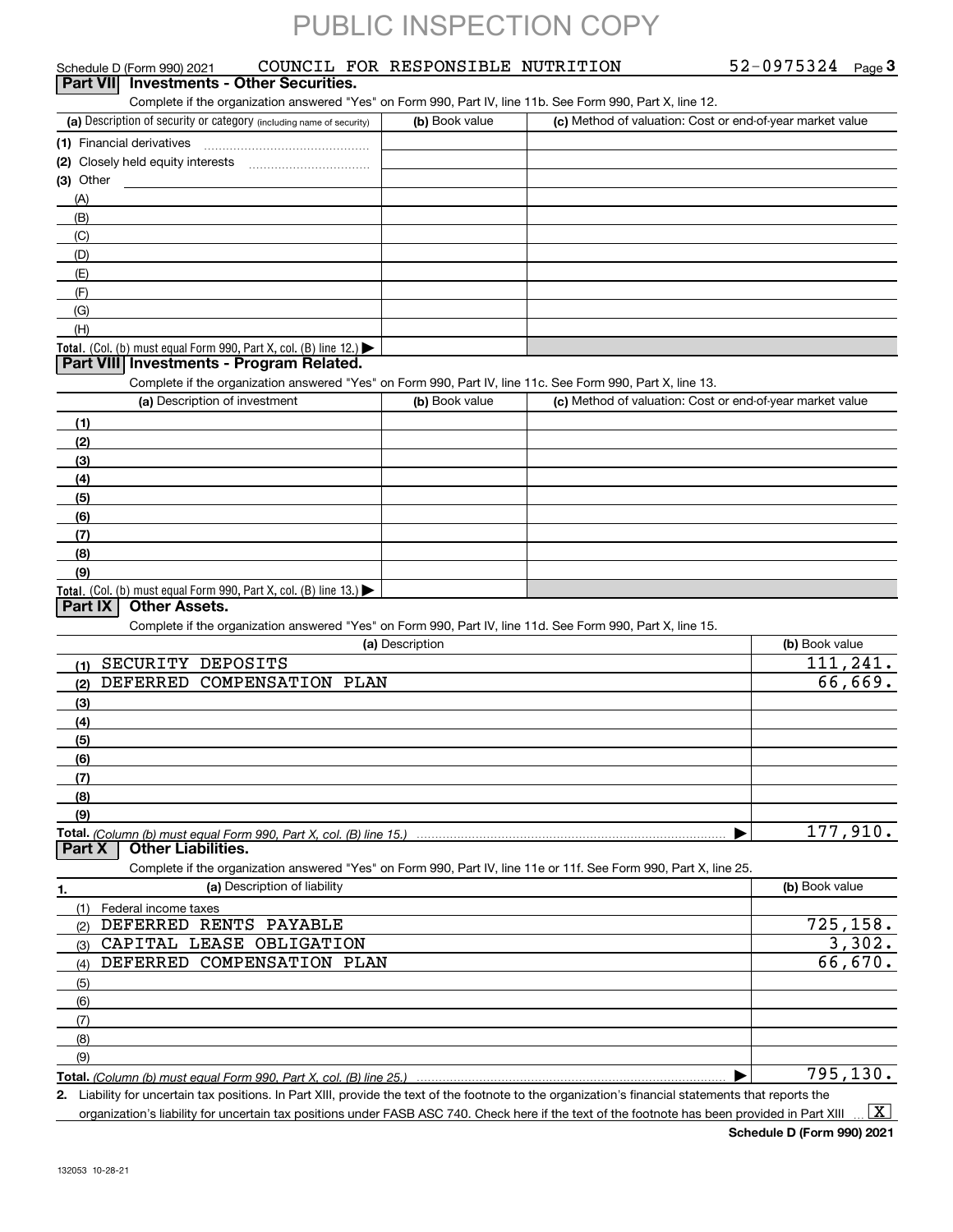|    | COUNCIL FOR RESPONSIBLE NUTRITION<br>Schedule D (Form 990) 2021                                                                                                                                                                     |                |          |                | $52 - 0975324$ Page 4       |
|----|-------------------------------------------------------------------------------------------------------------------------------------------------------------------------------------------------------------------------------------|----------------|----------|----------------|-----------------------------|
|    | Reconciliation of Revenue per Audited Financial Statements With Revenue per Return.<br><b>Part XI</b>                                                                                                                               |                |          |                |                             |
|    | Complete if the organization answered "Yes" on Form 990, Part IV, line 12a.                                                                                                                                                         |                |          |                |                             |
| 1. | Total revenue, gains, and other support per audited financial statements                                                                                                                                                            |                |          | $\blacksquare$ | 7,044,539.                  |
| 2  | Amounts included on line 1 but not on Form 990, Part VIII, line 12:                                                                                                                                                                 |                |          |                |                             |
| a  |                                                                                                                                                                                                                                     | 2a             |          |                |                             |
| b  |                                                                                                                                                                                                                                     | 2 <sub>b</sub> |          |                |                             |
| c  |                                                                                                                                                                                                                                     | 2c             |          |                |                             |
| d  | Other (Describe in Part XIII.)                                                                                                                                                                                                      | $\vert$ 2d     | 186,978. |                |                             |
| е  | Add lines 2a through 2d                                                                                                                                                                                                             |                |          | 2e             | 186, 978.                   |
| 3  |                                                                                                                                                                                                                                     |                |          | 3              | 6,857,561.                  |
| 4  | Amounts included on Form 990, Part VIII, line 12, but not on line 1:                                                                                                                                                                |                |          |                |                             |
| a  | Investment expenses not included on Form 990, Part VIII, line 7b [11, 111, 111, 111]                                                                                                                                                | 4а             |          |                |                             |
| b  | Other (Describe in Part XIII.) <b>Construction Contract Construction</b> Construction Construction Construction Construction Construction Construction Construction Construction Construction Construction Construction Constructio | 4 <sub>b</sub> |          |                |                             |
| c. | Add lines 4a and 4b                                                                                                                                                                                                                 |                |          | 4с             |                             |
|    |                                                                                                                                                                                                                                     |                |          | 5              | 6,857,561.                  |
|    | Part XII   Reconciliation of Expenses per Audited Financial Statements With Expenses per Return.                                                                                                                                    |                |          |                |                             |
|    | Complete if the organization answered "Yes" on Form 990, Part IV, line 12a.                                                                                                                                                         |                |          |                |                             |
| 1  |                                                                                                                                                                                                                                     |                |          | $\mathbf{1}$   | 6, 555, 685.                |
| 2  | Amounts included on line 1 but not on Form 990, Part IX, line 25:                                                                                                                                                                   |                |          |                |                             |
| a  |                                                                                                                                                                                                                                     | 2a             |          |                |                             |
| b  |                                                                                                                                                                                                                                     | 2 <sub>b</sub> |          |                |                             |
| c  | Other losses                                                                                                                                                                                                                        | 2c             |          |                |                             |
| d  |                                                                                                                                                                                                                                     | $\vert$ 2d     | 2,003.   |                |                             |
| e  | Add lines 2a through 2d                                                                                                                                                                                                             |                |          | 2e             | $\frac{2,003.}{6,553,682.}$ |
| 3  |                                                                                                                                                                                                                                     |                |          | 3              |                             |
| 4  | Amounts included on Form 990, Part IX, line 25, but not on line 1:                                                                                                                                                                  |                |          |                |                             |
|    |                                                                                                                                                                                                                                     |                |          |                |                             |
| a  |                                                                                                                                                                                                                                     | 4a             |          |                |                             |
|    | Other (Describe in Part XIII.) <b>Construction Contract Construction</b> Construction Construction Construction Constr                                                                                                              | 4 <sub>h</sub> |          |                |                             |
|    | c Add lines 4a and 4b                                                                                                                                                                                                               |                |          | 4c             | 0.                          |
| 5  |                                                                                                                                                                                                                                     |                |          | 5              | 6, 553, 682.                |
|    | Part XIII Supplemental Information.                                                                                                                                                                                                 |                |          |                |                             |

lines 2d and 4b; and Part XII, lines 2d and 4b. Also complete this part to provide any additional information.

### PART X, LINE 2:

MANAGEMENT HAS EVALUATED THE ORGANIZATION'S TAX POSITIONS AND HAS

DETERMINED THAT THE ORGANIZATION HAS TAKEN NO UNCERTAIN TAX POSITIONS THAT

REQUIRE EITHER RECOGNITION OR DISCLOSURE IN THE ACCOMPANYING CONSOLIDATED

FINANCIAL STATEMENTS.

| PART XI, LINE 2D - OTHER ADJUSTMENTS:        |          |  |  |  |  |  |
|----------------------------------------------|----------|--|--|--|--|--|
| 10, 245.<br>PAC INCOME                       |          |  |  |  |  |  |
| TRANSFER OF ASSETS FROM DISSOLVING AFFILIATE | 176,733. |  |  |  |  |  |
| TOTAL TO SCHEDULE D, PART XI, LINE 2D        | 186,978. |  |  |  |  |  |

### PART XII, LINE 2D - OTHER ADJUSTMENTS: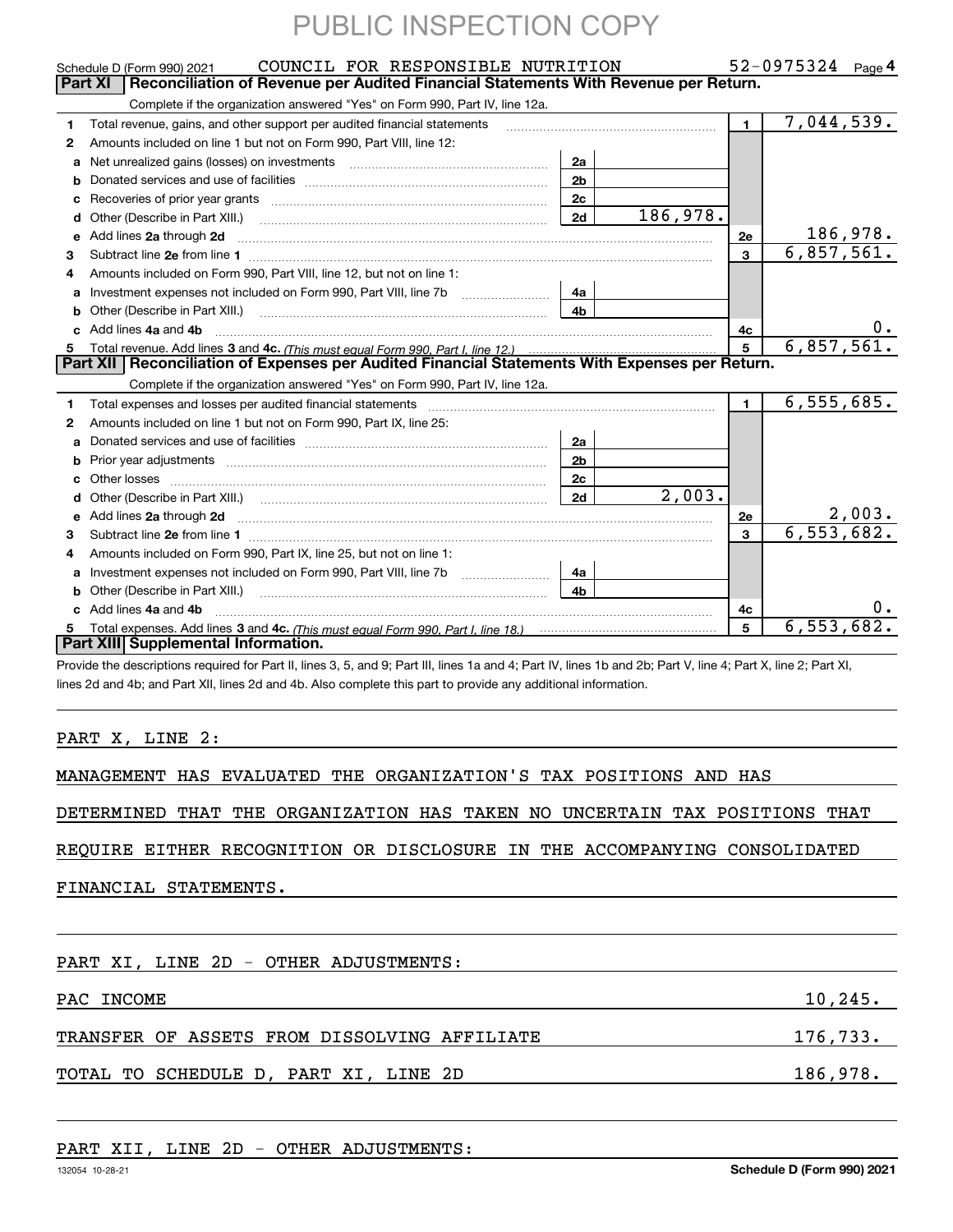| Schedule D (Form 990) 2021 COUNCIL FOI<br>the control of the control of the control of the control of the control of the control of<br>2,003.<br>PAC EXPENSES |  |  | COUNCIL FOR RESPONSIBLE NUTRITION |  | 52-0975324 Page 5 |  |
|---------------------------------------------------------------------------------------------------------------------------------------------------------------|--|--|-----------------------------------|--|-------------------|--|
|                                                                                                                                                               |  |  |                                   |  |                   |  |
|                                                                                                                                                               |  |  |                                   |  |                   |  |
|                                                                                                                                                               |  |  |                                   |  |                   |  |
|                                                                                                                                                               |  |  |                                   |  |                   |  |
|                                                                                                                                                               |  |  |                                   |  |                   |  |
|                                                                                                                                                               |  |  |                                   |  |                   |  |
|                                                                                                                                                               |  |  |                                   |  |                   |  |
|                                                                                                                                                               |  |  |                                   |  |                   |  |
|                                                                                                                                                               |  |  |                                   |  |                   |  |
|                                                                                                                                                               |  |  |                                   |  |                   |  |
|                                                                                                                                                               |  |  |                                   |  |                   |  |
|                                                                                                                                                               |  |  |                                   |  |                   |  |
|                                                                                                                                                               |  |  |                                   |  |                   |  |
|                                                                                                                                                               |  |  |                                   |  |                   |  |
|                                                                                                                                                               |  |  |                                   |  |                   |  |
|                                                                                                                                                               |  |  |                                   |  |                   |  |
|                                                                                                                                                               |  |  |                                   |  |                   |  |
|                                                                                                                                                               |  |  |                                   |  |                   |  |
|                                                                                                                                                               |  |  |                                   |  |                   |  |
|                                                                                                                                                               |  |  |                                   |  |                   |  |
|                                                                                                                                                               |  |  |                                   |  |                   |  |
|                                                                                                                                                               |  |  |                                   |  |                   |  |
|                                                                                                                                                               |  |  |                                   |  |                   |  |
|                                                                                                                                                               |  |  |                                   |  |                   |  |
|                                                                                                                                                               |  |  |                                   |  |                   |  |
|                                                                                                                                                               |  |  |                                   |  |                   |  |
|                                                                                                                                                               |  |  |                                   |  |                   |  |
|                                                                                                                                                               |  |  |                                   |  |                   |  |
|                                                                                                                                                               |  |  |                                   |  |                   |  |
|                                                                                                                                                               |  |  |                                   |  |                   |  |
|                                                                                                                                                               |  |  |                                   |  |                   |  |
|                                                                                                                                                               |  |  |                                   |  |                   |  |
|                                                                                                                                                               |  |  |                                   |  |                   |  |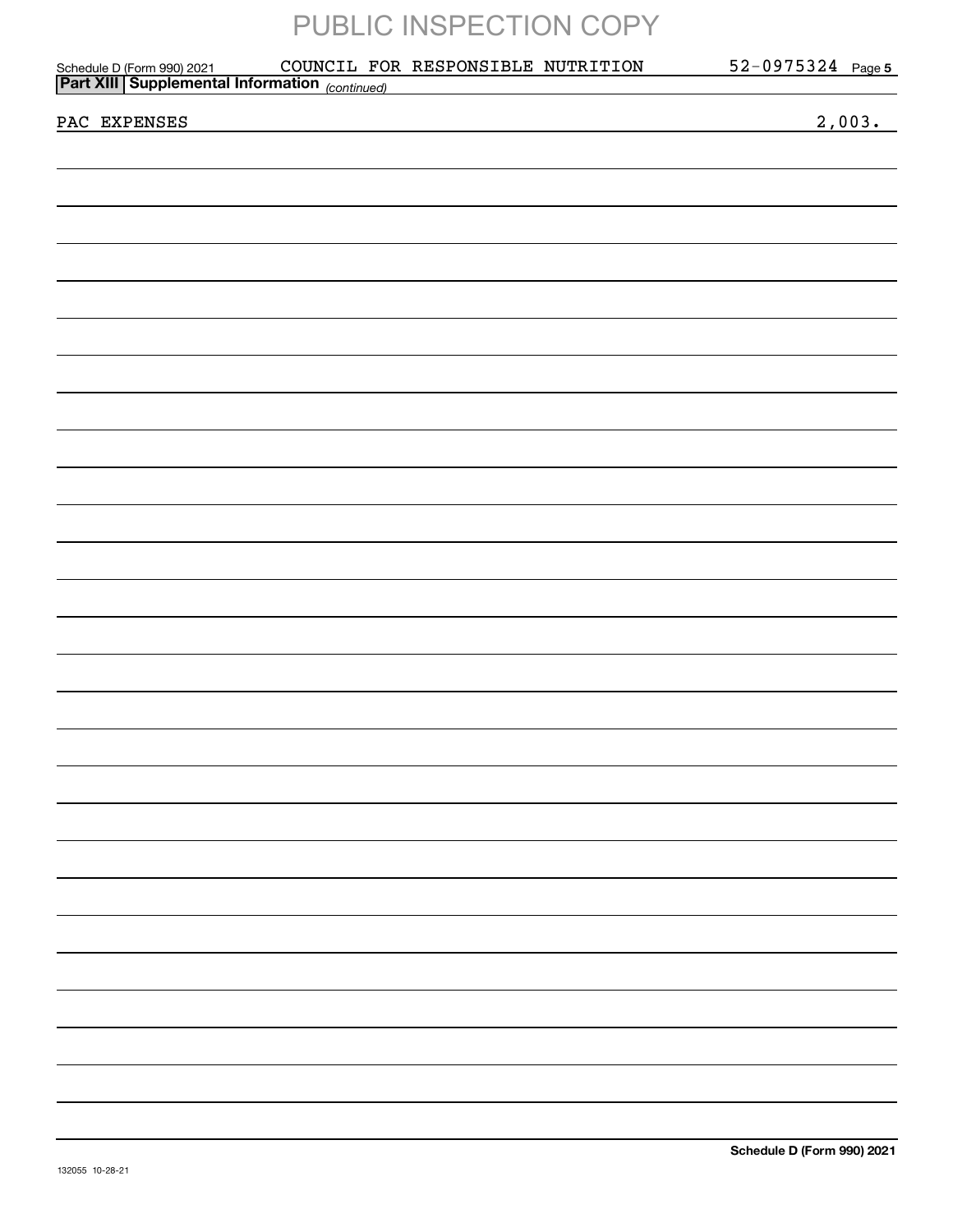|              | Department of the Treasury<br>Internal Revenue Service                                |                                           |                                                                                           | Go to www.irs.gov/Form990 for instructions and the latest information.                                                                                        |                                                                                                                 | Inspection                                                           |
|--------------|---------------------------------------------------------------------------------------|-------------------------------------------|-------------------------------------------------------------------------------------------|---------------------------------------------------------------------------------------------------------------------------------------------------------------|-----------------------------------------------------------------------------------------------------------------|----------------------------------------------------------------------|
|              | Name of the organization                                                              |                                           |                                                                                           |                                                                                                                                                               |                                                                                                                 | <b>Employer identification number</b>                                |
|              | COUNCIL FOR RESPONSIBLE NUTRITION                                                     |                                           |                                                                                           |                                                                                                                                                               | 52-0975324                                                                                                      |                                                                      |
| Part I       |                                                                                       |                                           |                                                                                           | General Information on Activities Outside the United States. Complete if the organization answered "Yes" on                                                   |                                                                                                                 |                                                                      |
|              | Form 990, Part IV, line 14b.                                                          |                                           |                                                                                           |                                                                                                                                                               |                                                                                                                 |                                                                      |
| 1            |                                                                                       |                                           |                                                                                           | For grantmakers. Does the organization maintain records to substantiate the amount of its grants and other assistance,                                        |                                                                                                                 |                                                                      |
|              |                                                                                       |                                           |                                                                                           | the grantees' eligibility for the grants or assistance, and the selection criteria used to award the grants or assistance?                                    |                                                                                                                 | Yes<br>No                                                            |
| $\mathbf{2}$ | United States.                                                                        |                                           |                                                                                           | For grantmakers. Describe in Part V the organization's procedures for monitoring the use of its grants and other assistance outside the                       |                                                                                                                 |                                                                      |
| З            |                                                                                       |                                           |                                                                                           | Activities per Region. (The following Part I, line 3 table can be duplicated if additional space is needed.)                                                  |                                                                                                                 |                                                                      |
|              | (a) Region                                                                            | (b) Number of<br>offices<br>in the region | (c) Number of<br>employees,<br>agents, and<br>independent<br>contractors<br>in the region | (d) Activities conducted in the region<br>(by type) (such as, fundraising, pro-<br>gram services, investments, grants to<br>recipients located in the region) | (e) If activity listed in (d)<br>is a program service,<br>describe specific type<br>of service(s) in the region | (f) Total<br>expenditures<br>for and<br>investments<br>in the region |
|              |                                                                                       |                                           |                                                                                           |                                                                                                                                                               |                                                                                                                 |                                                                      |
|              |                                                                                       |                                           |                                                                                           |                                                                                                                                                               |                                                                                                                 |                                                                      |
|              |                                                                                       |                                           |                                                                                           |                                                                                                                                                               |                                                                                                                 |                                                                      |
|              |                                                                                       |                                           |                                                                                           |                                                                                                                                                               |                                                                                                                 |                                                                      |
|              |                                                                                       |                                           |                                                                                           |                                                                                                                                                               |                                                                                                                 |                                                                      |
|              |                                                                                       |                                           |                                                                                           |                                                                                                                                                               |                                                                                                                 |                                                                      |
|              |                                                                                       |                                           |                                                                                           |                                                                                                                                                               |                                                                                                                 |                                                                      |
|              |                                                                                       |                                           |                                                                                           |                                                                                                                                                               |                                                                                                                 |                                                                      |
|              |                                                                                       |                                           |                                                                                           |                                                                                                                                                               |                                                                                                                 |                                                                      |
|              |                                                                                       |                                           |                                                                                           |                                                                                                                                                               |                                                                                                                 |                                                                      |
| b            | 3 a Subtotal<br>.<br>Total from continuation                                          | $\mathbf{0}$                              | 0                                                                                         |                                                                                                                                                               |                                                                                                                 | 0.                                                                   |
|              | sheets to Part I<br>c Totals (add lines 3a                                            | 0<br>$\mathbf{0}$                         | 0<br>0                                                                                    |                                                                                                                                                               |                                                                                                                 | 0.<br>0.                                                             |
|              | and 3b)<br>LHA For Paperwork Reduction Act Notice, see the Instructions for Form 990. |                                           |                                                                                           |                                                                                                                                                               |                                                                                                                 | Schedule F (Form 990) 2021                                           |

OMB No. 1545-0047

**2021**

**Open to Public** 

Department of the Treasury

**(Form 990)**

## PUBLIC INSPECTION COPY

**| Complete if the organization answered "Yes" on Form 990, Part IV, line 14b, 15, or 16. | Attach to Form 990.**

**Statement of Activities Outside the United States**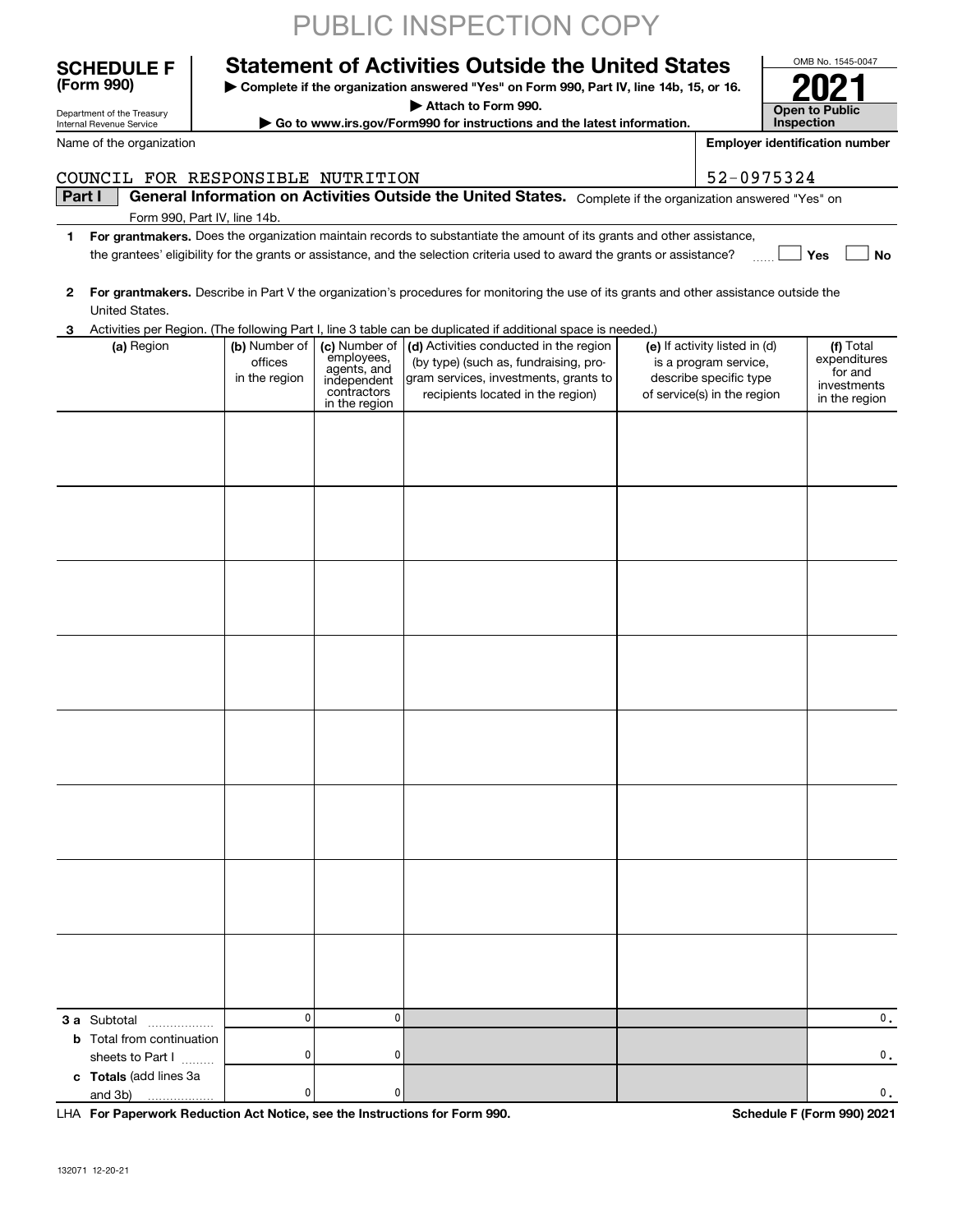#### Schedule F (Form 990) 2021 COUNCIL FOR RESPONSIBLE NUTRITION 52-0 9 7 5 3 2 4 Page

**2**

**Part II** Grants and Other Assistance to Organizations or Entities Outside the United States. Complete if the organization answered "Yes" on Form 990, Part IV, line 15, for any<br>recisiont who received more than \$5,000. Part recipient who received more than \$5,000. Part II can be duplicated if additional space is needed.

| 1<br>(a) Name of organization                              | (b) IRS code section<br>and EIN (if applicable) | (c) Region        | (d) Purpose of<br>grant                                                                                                                 | (e) Amount<br>of cash grant | (f) Manner of<br>cash disbursement | (g) Amount of<br>noncash<br>assistance | (h) Description<br>of noncash<br>assistance | (i) Method of<br>valuation (book, FMV,<br>appraisal, other) |
|------------------------------------------------------------|-------------------------------------------------|-------------------|-----------------------------------------------------------------------------------------------------------------------------------------|-----------------------------|------------------------------------|----------------------------------------|---------------------------------------------|-------------------------------------------------------------|
|                                                            |                                                 | EUROPE (INCLUDING |                                                                                                                                         |                             |                                    |                                        |                                             |                                                             |
|                                                            |                                                 | ICELAND &         | MIND THE GAP                                                                                                                            |                             |                                    |                                        |                                             |                                                             |
|                                                            |                                                 | GREENLAND) -      | COMMUNICATION PROGRAM                                                                                                                   |                             |                                    |                                        |                                             |                                                             |
|                                                            |                                                 | ALBANIA, ANDORRA, | <b>SUPPORT</b>                                                                                                                          | 10,000.                     |                                    | $\mathfrak o$ .                        |                                             |                                                             |
|                                                            |                                                 |                   |                                                                                                                                         |                             |                                    |                                        |                                             |                                                             |
|                                                            |                                                 |                   |                                                                                                                                         |                             |                                    |                                        |                                             |                                                             |
|                                                            |                                                 |                   |                                                                                                                                         |                             |                                    |                                        |                                             |                                                             |
|                                                            |                                                 |                   |                                                                                                                                         |                             |                                    |                                        |                                             |                                                             |
|                                                            |                                                 |                   |                                                                                                                                         |                             |                                    |                                        |                                             |                                                             |
|                                                            |                                                 |                   |                                                                                                                                         |                             |                                    |                                        |                                             |                                                             |
|                                                            |                                                 |                   |                                                                                                                                         |                             |                                    |                                        |                                             |                                                             |
|                                                            |                                                 |                   |                                                                                                                                         |                             |                                    |                                        |                                             |                                                             |
|                                                            |                                                 |                   |                                                                                                                                         |                             |                                    |                                        |                                             |                                                             |
|                                                            |                                                 |                   |                                                                                                                                         |                             |                                    |                                        |                                             |                                                             |
|                                                            |                                                 |                   |                                                                                                                                         |                             |                                    |                                        |                                             |                                                             |
|                                                            |                                                 |                   |                                                                                                                                         |                             |                                    |                                        |                                             |                                                             |
|                                                            |                                                 |                   |                                                                                                                                         |                             |                                    |                                        |                                             |                                                             |
|                                                            |                                                 |                   |                                                                                                                                         |                             |                                    |                                        |                                             |                                                             |
|                                                            |                                                 |                   |                                                                                                                                         |                             |                                    |                                        |                                             |                                                             |
|                                                            |                                                 |                   |                                                                                                                                         |                             |                                    |                                        |                                             |                                                             |
|                                                            |                                                 |                   |                                                                                                                                         |                             |                                    |                                        |                                             |                                                             |
|                                                            |                                                 |                   |                                                                                                                                         |                             |                                    |                                        |                                             |                                                             |
|                                                            |                                                 |                   |                                                                                                                                         |                             |                                    |                                        |                                             |                                                             |
|                                                            |                                                 |                   |                                                                                                                                         |                             |                                    |                                        |                                             |                                                             |
|                                                            |                                                 |                   |                                                                                                                                         |                             |                                    |                                        |                                             |                                                             |
|                                                            |                                                 |                   |                                                                                                                                         |                             |                                    |                                        |                                             |                                                             |
|                                                            |                                                 |                   |                                                                                                                                         |                             |                                    |                                        |                                             |                                                             |
|                                                            |                                                 |                   |                                                                                                                                         |                             |                                    |                                        |                                             |                                                             |
| $\mathbf{2}$                                               |                                                 |                   | Enter total number of recipient organizations listed above that are recognized as charities by the foreign country, recognized as a tax |                             |                                    |                                        |                                             |                                                             |
|                                                            |                                                 |                   | exempt 501(c)(3) organization by the IRS, or for which the grantee or counsel has provided a section 501(c)(3) equivalency letter       |                             |                                    |                                        |                                             | $\overline{0}$                                              |
| Enter total number of other organizations or entities<br>3 |                                                 |                   |                                                                                                                                         |                             |                                    |                                        |                                             | $\overline{1}$                                              |
|                                                            |                                                 |                   |                                                                                                                                         |                             |                                    |                                        |                                             | Cahadula E (Fauna 000) 0004                                 |

**Schedule F (Form 990) 2021**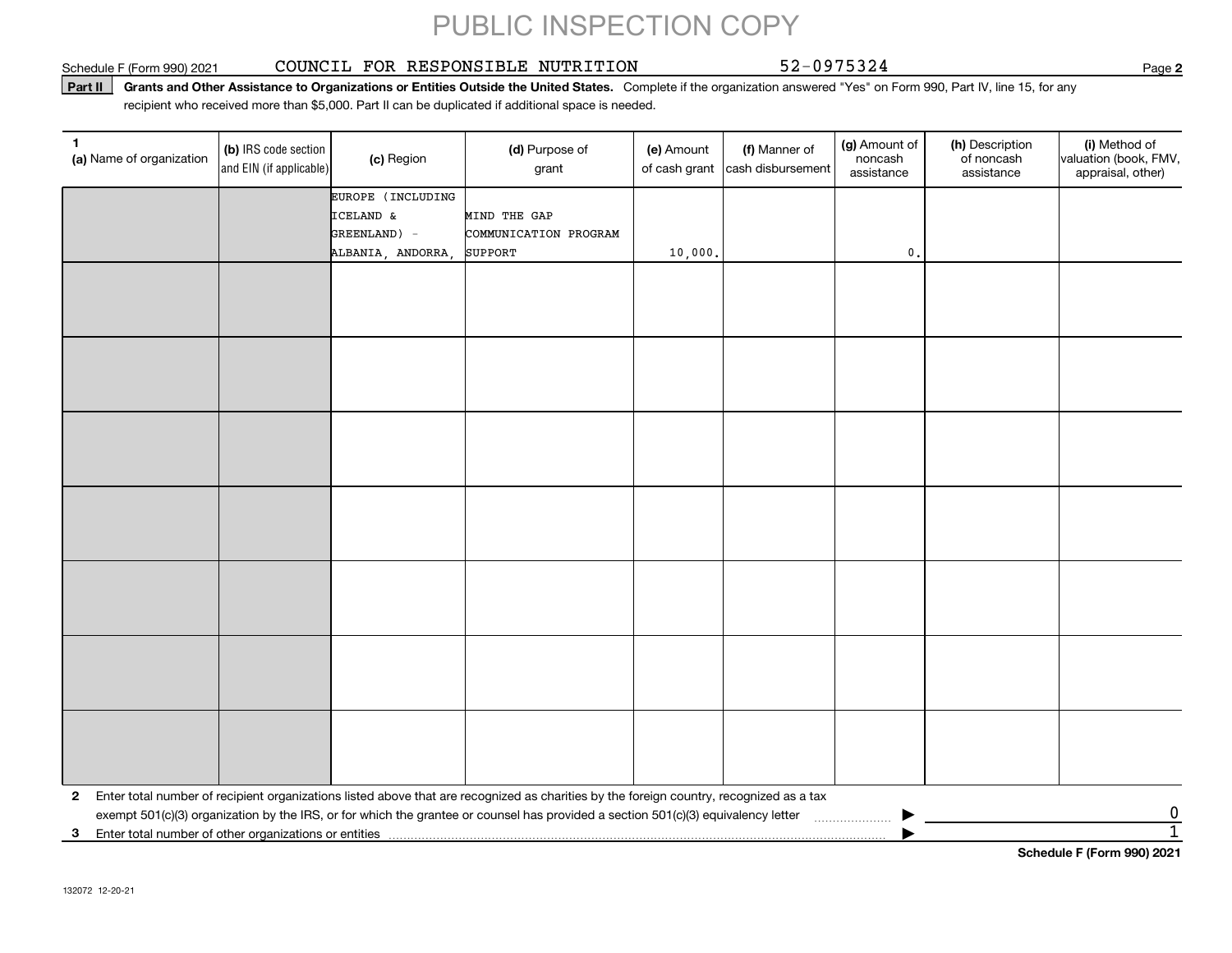#### Schedule F (Form 990) 2021 COUNCIL FOR RESPONSIBLE NUTRITION 52-0 9 7 5 3 2 4 Page

#### **Part III Grants and Other Assistance to Individuals Outside the United States.**  Complete if the organization answered "Yes" on Form 990, Part IV, line 16. Part III can be duplicated if additional space is needed.

| Part in can be duplicated if additional space is needed.<br>(a) Type of grant or assistance | (b) Region | (c) Number of<br>recipients | (d) Amount of<br>cash grant | (e) Manner of<br>cash disbursement | (f) Amount of<br>noncash<br>assistance | (g) Description of<br>noncash assistance | (h) Method of<br>valuation<br>(book, FMV,<br>appraisal, other) |
|---------------------------------------------------------------------------------------------|------------|-----------------------------|-----------------------------|------------------------------------|----------------------------------------|------------------------------------------|----------------------------------------------------------------|
|                                                                                             |            |                             |                             |                                    |                                        |                                          |                                                                |
|                                                                                             |            |                             |                             |                                    |                                        |                                          |                                                                |
|                                                                                             |            |                             |                             |                                    |                                        |                                          |                                                                |
|                                                                                             |            |                             |                             |                                    |                                        |                                          |                                                                |
|                                                                                             |            |                             |                             |                                    |                                        |                                          |                                                                |
|                                                                                             |            |                             |                             |                                    |                                        |                                          |                                                                |
|                                                                                             |            |                             |                             |                                    |                                        |                                          |                                                                |
|                                                                                             |            |                             |                             |                                    |                                        |                                          |                                                                |
|                                                                                             |            |                             |                             |                                    |                                        |                                          |                                                                |
|                                                                                             |            |                             |                             |                                    |                                        |                                          |                                                                |

**Schedule F (Form 990) 2021**

Page 3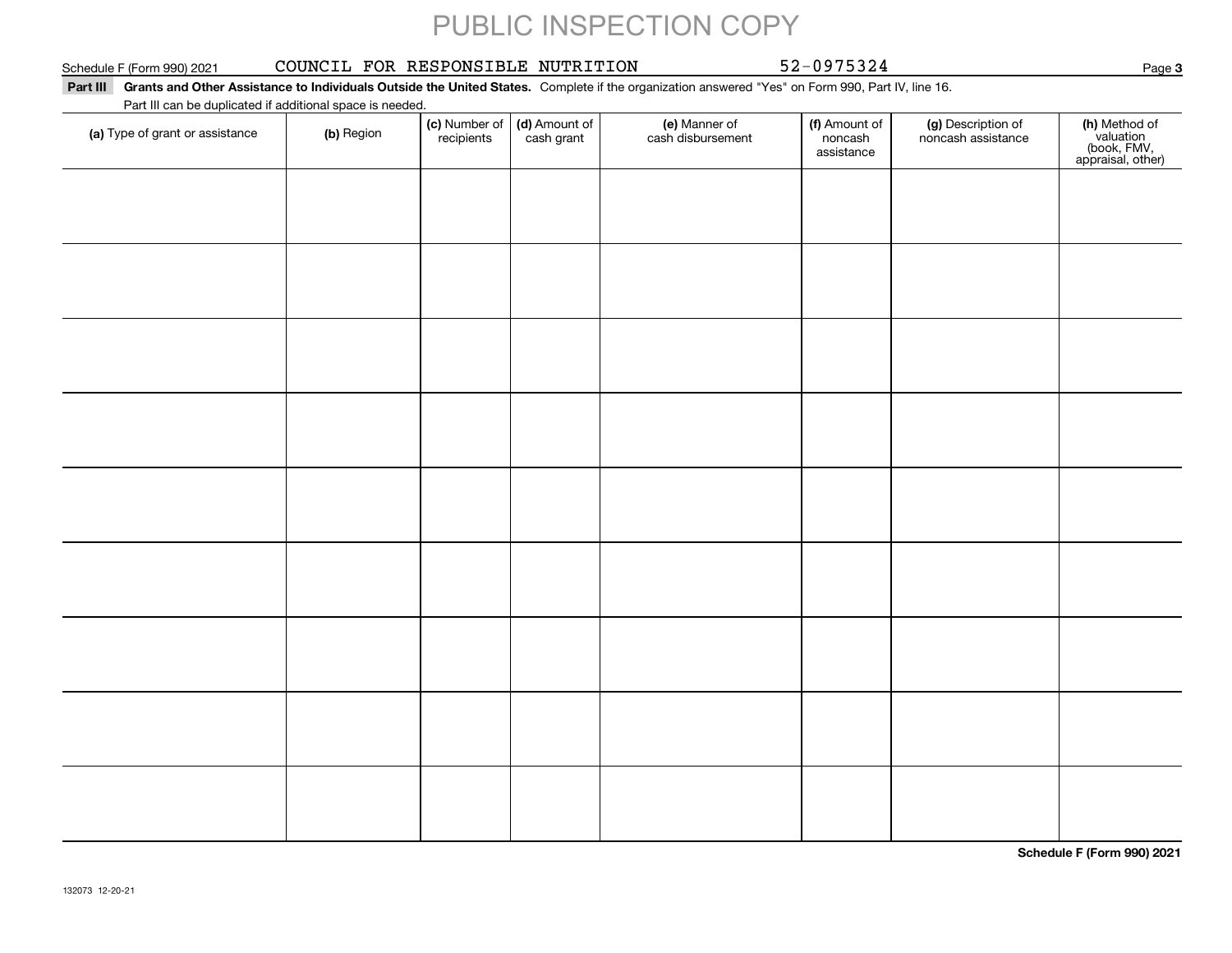| 52-0975324<br>COUNCIL FOR RESPONSIBLE NUTRITION<br>Schedule F (Form 990) 2021<br>Page 4 |                                                                                                                |     |                      |  |  |  |  |  |
|-----------------------------------------------------------------------------------------|----------------------------------------------------------------------------------------------------------------|-----|----------------------|--|--|--|--|--|
| <b>Part IV</b>                                                                          | <b>Foreign Forms</b>                                                                                           |     |                      |  |  |  |  |  |
|                                                                                         |                                                                                                                |     |                      |  |  |  |  |  |
| 1                                                                                       | Was the organization a U.S. transferor of property to a foreign corporation during the tax year? If "Yes."     |     |                      |  |  |  |  |  |
|                                                                                         | the organization may be required to file Form 926, Return by a U.S. Transferor of Property to a Foreign        |     |                      |  |  |  |  |  |
|                                                                                         |                                                                                                                | Yes | $\vert$ X $\vert$ No |  |  |  |  |  |
| $\mathbf{2}$                                                                            | Did the organization have an interest in a foreign trust during the tax year? If "Yes," the organization may   |     |                      |  |  |  |  |  |
|                                                                                         | be required to separately file Form 3520, Annual Return To Report Transactions With Foreign Trusts and         |     |                      |  |  |  |  |  |
|                                                                                         | Receipt of Certain Foreign Gifts, and/or Form 3520-A, Annual Information Return of Foreign Trust With a        |     |                      |  |  |  |  |  |
|                                                                                         |                                                                                                                | Yes | ∣X∣No                |  |  |  |  |  |
| 3                                                                                       | Did the organization have an ownership interest in a foreign corporation during the tax year? If "Yes."        |     |                      |  |  |  |  |  |
|                                                                                         | the organization may be required to file Form 5471, Information Return of U.S. Persons With Respect to         |     |                      |  |  |  |  |  |
|                                                                                         |                                                                                                                | Yes | ∣X∣no                |  |  |  |  |  |
| 4                                                                                       | Was the organization a direct or indirect shareholder of a passive foreign investment company or a             |     |                      |  |  |  |  |  |
|                                                                                         | qualified electing fund during the tax year? If "Yes," the organization may be required to file Form 8621,     |     |                      |  |  |  |  |  |
|                                                                                         | Information Return by a Shareholder of a Passive Foreign Investment Company or Qualified Electing              |     |                      |  |  |  |  |  |
|                                                                                         | Fund (see Instructions for Form 8621) manufactured control to the control of the control of the control of the | Yes | $\overline{X}$   No  |  |  |  |  |  |
| 5                                                                                       | Did the organization have an ownership interest in a foreign partnership during the tax year? If "Yes."        |     |                      |  |  |  |  |  |
|                                                                                         | the organization may be required to file Form 8865, Return of U.S. Persons With Respect to Certain             |     |                      |  |  |  |  |  |
|                                                                                         | Foreign Partnerships (see Instructions for Form 8865) manufactured content content content for the content of  | Yes | ∣X∣ No               |  |  |  |  |  |
| 6                                                                                       | Did the organization have any operations in or related to any boycotting countries during the tax year? If     |     |                      |  |  |  |  |  |
|                                                                                         | "Yes," the organization may be reguired to separately file Form 5713, International Boycott Report (see        |     |                      |  |  |  |  |  |
|                                                                                         |                                                                                                                | Yes |                      |  |  |  |  |  |
|                                                                                         |                                                                                                                |     |                      |  |  |  |  |  |

**Schedule F (Form 990) 2021**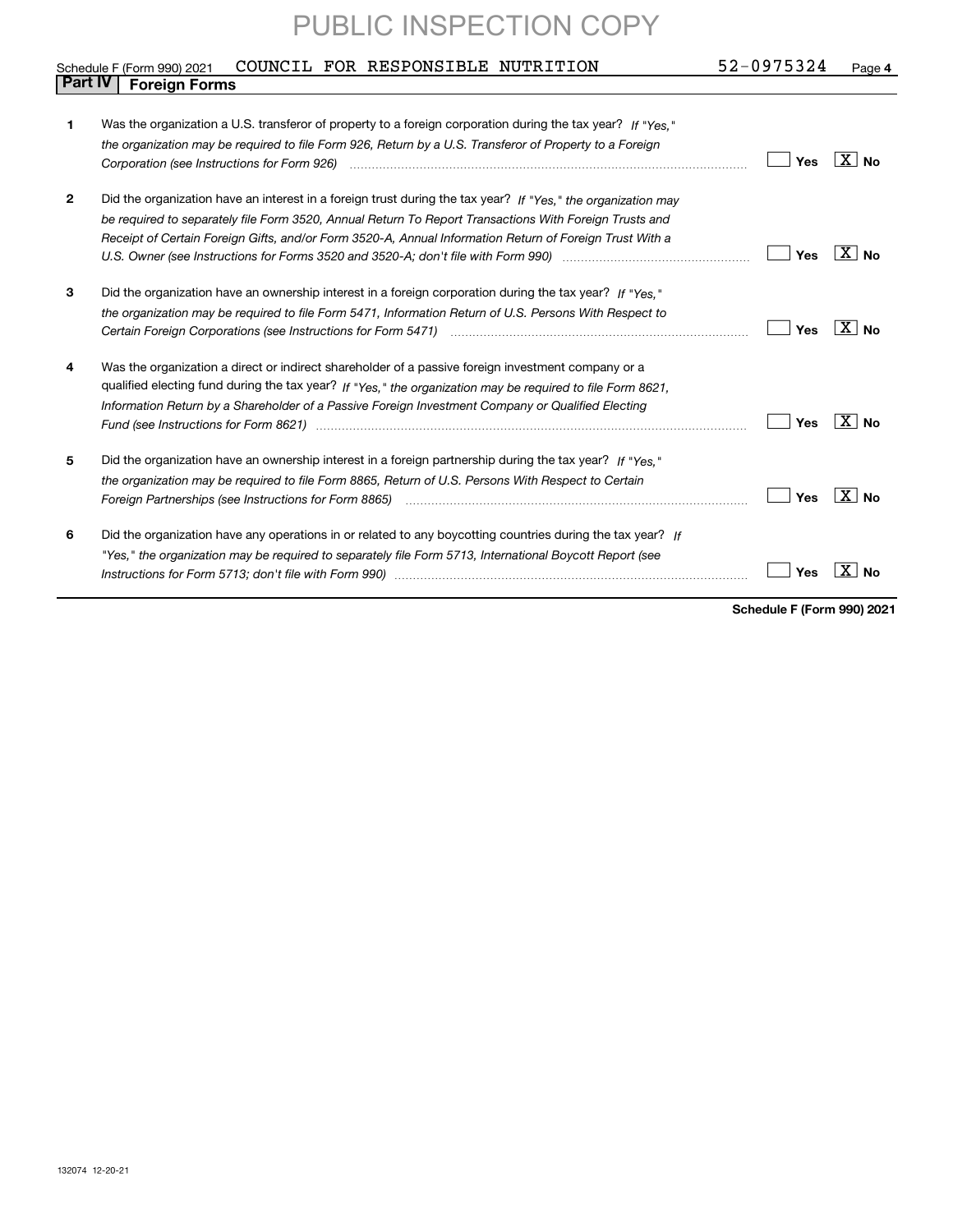### Provide the information required by Part I, line 2 (monitoring of funds); Part I, line 3, column (f) (accounting method; amounts of investments vs. expenditures per region); Part II, line 1 (accounting method); Part III (accounting method); and Part III, column (c) (estimated number of recipients), as applicable. Also complete this part to provide any additional information. See instructions. **Part V Supplemental Information**

PART I, LINE 2:

### MONITORING COMMUNICATIONS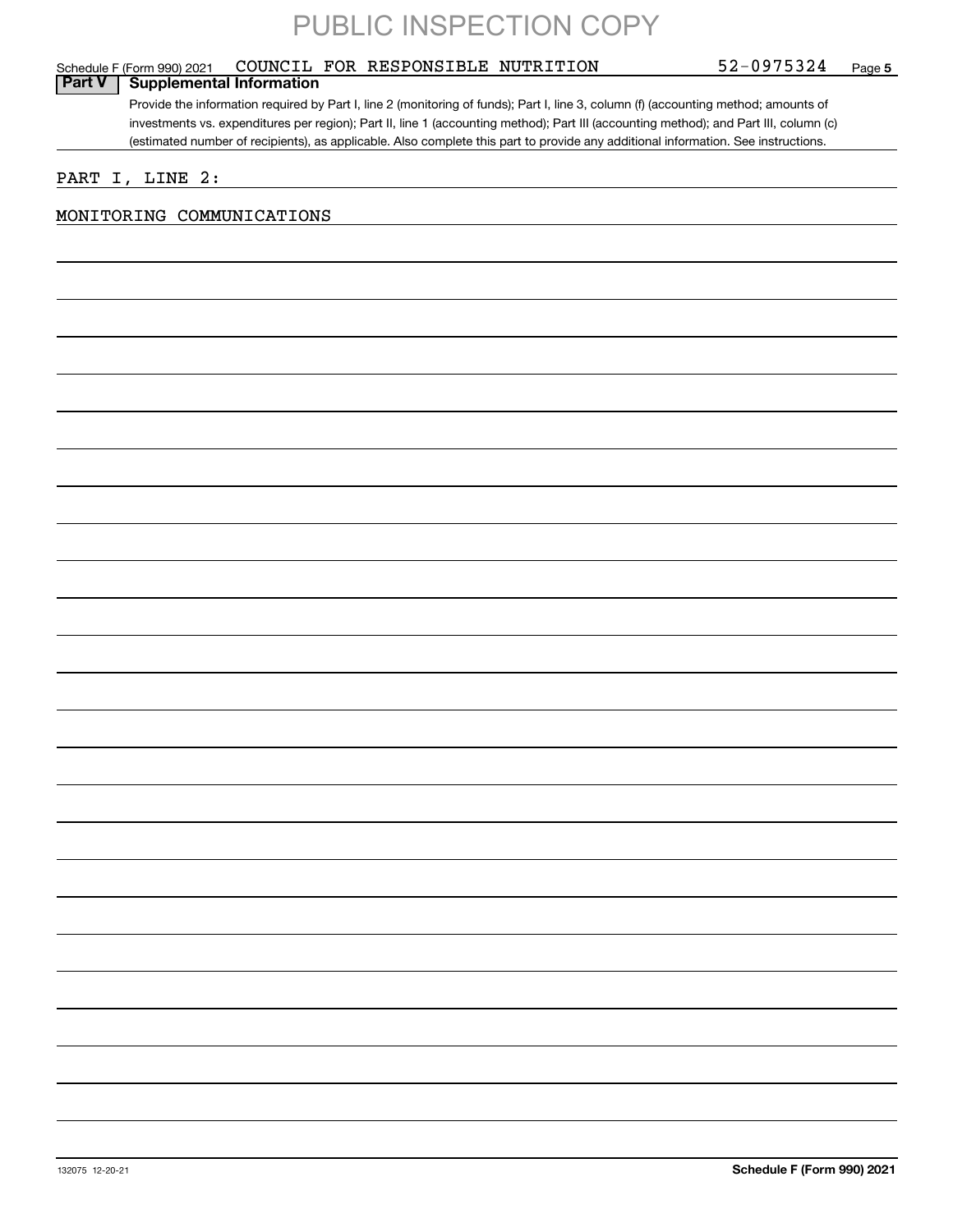|   |                                                                          | PUBLIC INSPECTION COPY                                                                                                           |                                       |                            |     |                         |  |
|---|--------------------------------------------------------------------------|----------------------------------------------------------------------------------------------------------------------------------|---------------------------------------|----------------------------|-----|-------------------------|--|
|   | <b>SCHEDULE J</b>                                                        | <b>Compensation Information</b>                                                                                                  |                                       | OMB No. 1545-0047          |     |                         |  |
|   | (Form 990)                                                               | For certain Officers, Directors, Trustees, Key Employees, and Highest                                                            |                                       |                            |     |                         |  |
|   |                                                                          | <b>Compensated Employees</b>                                                                                                     |                                       |                            |     |                         |  |
|   |                                                                          | Complete if the organization answered "Yes" on Form 990, Part IV, line 23.<br>Attach to Form 990.                                |                                       | <b>Open to Public</b>      |     |                         |  |
|   | Department of the Treasury<br>Internal Revenue Service                   | Go to www.irs.gov/Form990 for instructions and the latest information.                                                           |                                       | Inspection                 |     |                         |  |
|   | Name of the organization                                                 |                                                                                                                                  | <b>Employer identification number</b> |                            |     |                         |  |
|   |                                                                          | COUNCIL FOR RESPONSIBLE NUTRITION                                                                                                |                                       | 52-0975324                 |     |                         |  |
|   | Part I                                                                   | <b>Questions Regarding Compensation</b>                                                                                          |                                       |                            |     |                         |  |
|   |                                                                          |                                                                                                                                  |                                       |                            | Yes | No                      |  |
|   |                                                                          | <b>1a</b> Check the appropriate box(es) if the organization provided any of the following to or for a person listed on Form 990, |                                       |                            |     |                         |  |
|   |                                                                          | Part VII, Section A, line 1a. Complete Part III to provide any relevant information regarding these items.                       |                                       |                            |     |                         |  |
|   | First-class or charter travel                                            | Housing allowance or residence for personal use                                                                                  |                                       |                            |     |                         |  |
|   | Travel for companions<br>Payments for business use of personal residence |                                                                                                                                  |                                       |                            |     |                         |  |
|   |                                                                          | Tax indemnification and gross-up payments<br>Health or social club dues or initiation fees                                       |                                       |                            |     |                         |  |
|   |                                                                          | Discretionary spending account<br>Personal services (such as maid, chauffeur, chef)                                              |                                       |                            |     |                         |  |
|   |                                                                          |                                                                                                                                  |                                       |                            |     |                         |  |
|   |                                                                          | <b>b</b> If any of the boxes on line 1a are checked, did the organization follow a written policy regarding payment or           |                                       |                            |     |                         |  |
|   |                                                                          | reimbursement or provision of all of the expenses described above? If "No," complete Part III to explain                         |                                       | 1b                         |     |                         |  |
| 2 |                                                                          | Did the organization require substantiation prior to reimbursing or allowing expenses incurred by all directors,                 |                                       |                            |     |                         |  |
|   |                                                                          | trustees, and officers, including the CEO/Executive Director, regarding the items checked on line 1a?                            |                                       | $\mathbf{2}$               |     |                         |  |
|   |                                                                          |                                                                                                                                  |                                       |                            |     |                         |  |
| з |                                                                          | Indicate which, if any, of the following the organization used to establish the compensation of the organization's               |                                       |                            |     |                         |  |
|   |                                                                          | CEO/Executive Director. Check all that apply. Do not check any boxes for methods used by a related organization to               |                                       |                            |     |                         |  |
|   |                                                                          | establish compensation of the CEO/Executive Director, but explain in Part III.                                                   |                                       |                            |     |                         |  |
|   | $ \mathbf{X} $ Compensation committee                                    | $\lfloor x \rfloor$ Written employment contract                                                                                  |                                       |                            |     |                         |  |
|   |                                                                          | $\lfloor \underline{X} \rfloor$ Compensation survey or study<br>Independent compensation consultant                              |                                       |                            |     |                         |  |
|   | $\boxed{\textbf{X}}$ Form 990 of other organizations                     | $X$ Approval by the board or compensation committee                                                                              |                                       |                            |     |                         |  |
| 4 |                                                                          | During the year, did any person listed on Form 990, Part VII, Section A, line 1a, with respect to the filing                     |                                       |                            |     |                         |  |
|   | organization or a related organization:                                  |                                                                                                                                  |                                       |                            |     |                         |  |
|   |                                                                          | Receive a severance payment or change-of-control payment?                                                                        |                                       | 4a                         |     | х                       |  |
| b |                                                                          | Participate in or receive payment from a supplemental nonqualified retirement plan?                                              |                                       | 4b                         |     | $\overline{\textbf{X}}$ |  |
| c |                                                                          | Participate in or receive payment from an equity-based compensation arrangement?                                                 |                                       | 4c                         |     | $\mathbf x$             |  |
|   |                                                                          | If "Yes" to any of lines 4a-c, list the persons and provide the applicable amounts for each item in Part III.                    |                                       |                            |     |                         |  |
|   |                                                                          |                                                                                                                                  |                                       |                            |     |                         |  |
|   |                                                                          | Only section 501(c)(3), 501(c)(4), and 501(c)(29) organizations must complete lines 5-9.                                         |                                       |                            |     |                         |  |
| 5 |                                                                          | For persons listed on Form 990, Part VII, Section A, line 1a, did the organization pay or accrue any compensation                |                                       |                            |     |                         |  |
|   | contingent on the revenues of:                                           |                                                                                                                                  |                                       |                            |     |                         |  |
| a |                                                                          | The organization? <b>With the organization? With the organization?</b>                                                           |                                       | 5a                         |     |                         |  |
| b |                                                                          |                                                                                                                                  |                                       | 5b                         |     |                         |  |
|   |                                                                          | If "Yes" on line 5a or 5b, describe in Part III.                                                                                 |                                       |                            |     |                         |  |
| 6 |                                                                          | For persons listed on Form 990, Part VII, Section A, line 1a, did the organization pay or accrue any compensation                |                                       |                            |     |                         |  |
|   | contingent on the net earnings of:                                       |                                                                                                                                  |                                       |                            |     |                         |  |
| a |                                                                          |                                                                                                                                  |                                       |                            |     |                         |  |
|   |                                                                          |                                                                                                                                  |                                       |                            |     |                         |  |
|   | If "Yes" on line 6a or 6b, describe in Part III.                         |                                                                                                                                  |                                       |                            |     |                         |  |
|   |                                                                          | 7 For persons listed on Form 990, Part VII, Section A, line 1a, did the organization provide any nonfixed payments               |                                       |                            |     |                         |  |
|   |                                                                          |                                                                                                                                  |                                       | 7                          |     |                         |  |
| 8 |                                                                          | Were any amounts reported on Form 990, Part VII, paid or accrued pursuant to a contract that was subject to the                  |                                       |                            |     |                         |  |
|   |                                                                          | initial contract exception described in Regulations section 53.4958-4(a)(3)? If "Yes," describe in Part III                      |                                       | 8                          |     |                         |  |
| 9 |                                                                          | If "Yes" on line 8, did the organization also follow the rebuttable presumption procedure described in                           |                                       |                            |     |                         |  |
|   |                                                                          |                                                                                                                                  |                                       | 9                          |     |                         |  |
|   |                                                                          | LHA For Paperwork Reduction Act Notice, see the Instructions for Form 990.                                                       |                                       | Schedule J (Form 990) 2021 |     |                         |  |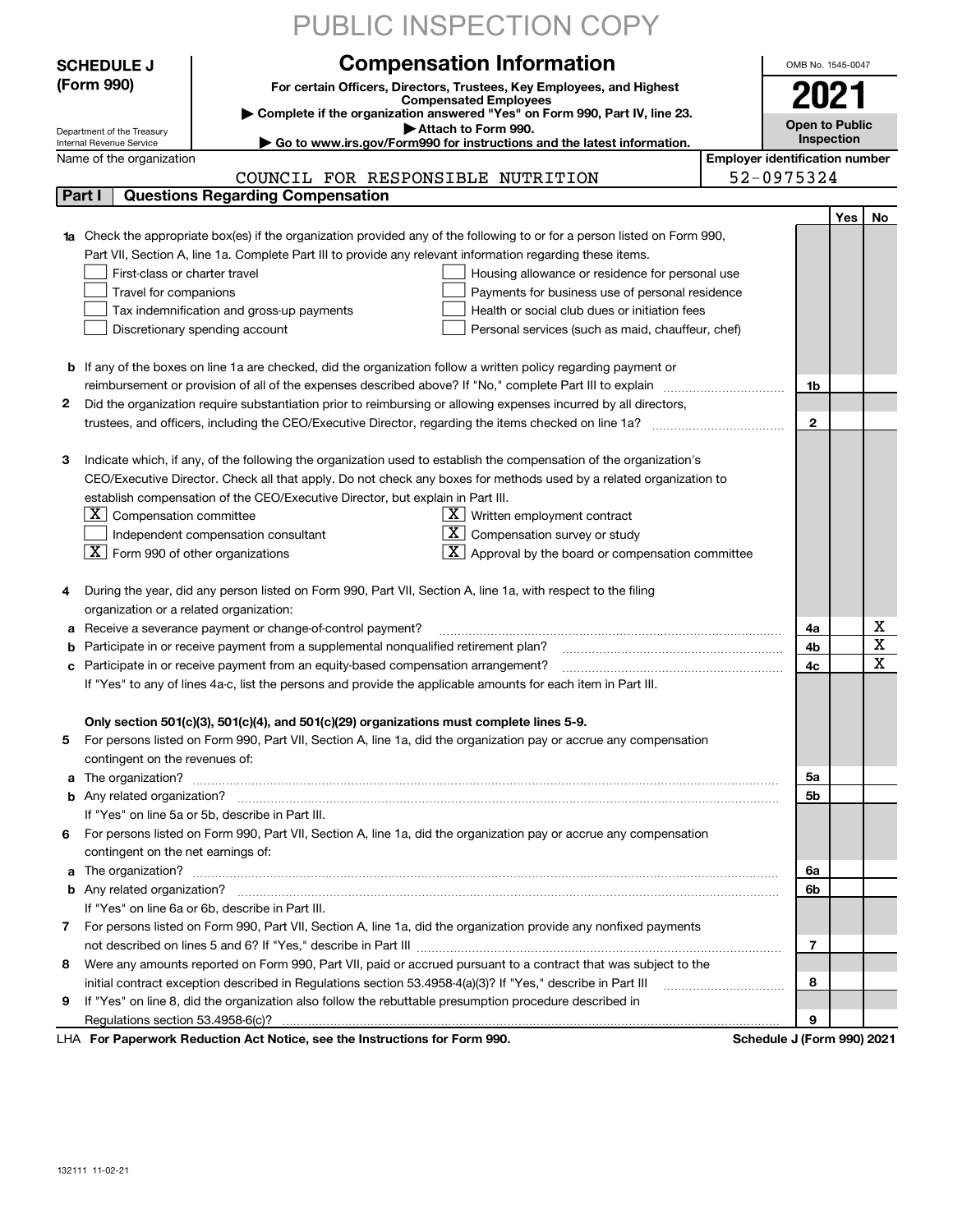### COUNCIL FOR RESPONSIBLE NUTRITION

52-0975324

**2**

### Schedule J (Form 990) 2021 COUNCILI FOR RESPONSIBLE NUTRITION Page<br>Part II │Officers, Directors, Trustees, Key Employees, and Highest Compensated Employees. Use duplicate copies if additio

For each individual whose compensation must be reported on Schedule J, report compensation from the organization on row (i) and from related organizations, described in the instructions, on row (ii). Do not list any individuals that aren't listed on Form 990, Part VII.

**Note:**  The sum of columns (B)(i)-(iii) for each listed individual must equal the total amount of Form 990, Part VII, Section A, line 1a, applicable column (D) and (E) amounts for that individual.

|                               |      |                          | (B) Breakdown of W-2 and/or 1099-MISC and/or 1099-NEC<br>compensation |                                           | (C) Retirement and<br>other deferred | (D) Nontaxable<br>benefits | (E) Total of columns<br>$(B)(i)-(D)$ | (F) Compensation<br>in column (B)         |
|-------------------------------|------|--------------------------|-----------------------------------------------------------------------|-------------------------------------------|--------------------------------------|----------------------------|--------------------------------------|-------------------------------------------|
| (A) Name and Title            |      | (i) Base<br>compensation | (ii) Bonus &<br>incentive<br>compensation                             | (iii) Other<br>reportable<br>compensation | compensation                         |                            |                                      | reported as deferred<br>on prior Form 990 |
| STEVEN MISTER<br>(1)          | (i)  | 499,770.                 | 25,000.                                                               | 0.                                        | 48,000.                              | 47,294.                    | 620,064.                             | 0.                                        |
| PRESIDENT & CEO               | (ii) | $\mathbf{0}$ .           | 0.                                                                    | 0.                                        | $\mathbf{0}$ .                       | 0.                         | $\Omega$ .                           | 0.                                        |
| JOEL BRIAN WOMMACK<br>(2)     | (i)  | 220,889.                 | 7,000.                                                                | 0.                                        | 23, 260.                             | 43,938.                    | 295,087.                             | 0.                                        |
| SR VP COMMUNICATIONS          | (ii) | $\mathbf{0}$ .           | 0.                                                                    | 0.                                        | 0.                                   | 0.                         | 0.                                   | 0.                                        |
| <b>JAMES GRIFFITHS</b><br>(3) | (i)  | 229, 113.                | 7,000.                                                                | 0.                                        | 23,910.                              | 33, 230.                   | 293, 253.                            | 0.                                        |
| SR VP SCIENCE & INTERNATIO    | (ii) | $\mathbf 0$ .            | 0.                                                                    | 0.                                        | 0.                                   | 0.                         | 0.                                   | 0.                                        |
| ANDREA WONG<br>(4)            | (i)  | 202,575.                 | 7,000.                                                                | 0.                                        | 22,210.                              | 35,417.                    | 267,202.                             | 0.                                        |
| SR VP SCIENCE & REGULATORY    | (ii) | $\mathbf{0}$ .           | 0.                                                                    | 0.                                        | $\mathbf{0}$ .                       | 0.                         | $\mathbf 0$ .                        | 0.                                        |
| LUKE HUBER<br>(5)             | (i)  | 194,793.                 | 7,000.                                                                | $\overline{0}$ .                          | 20, 210.                             | 33,252.                    | 255, 255.                            | 0.                                        |
| VP SCIENCE & REGULATORY       | (i)  | $\mathbf 0$ .            | 0.                                                                    | 0.                                        | $\mathbf{0}$ .                       | 0.                         | 0.                                   | 0.                                        |
| <b>JULIA GUSTAFSON</b><br>(6) | (i)  | 194,021.                 | 6,500.                                                                | 0.                                        | 20, 260.                             | 27,335.                    | 248,116.                             | 0.                                        |
| VP GOVERNMENT RELATIONS       | (i)  | 0.                       | 0.                                                                    | 0.                                        | 0.                                   | 0.                         | 0.                                   | 0.                                        |
| MEGAN OLSEN<br>(7)            | (i)  | 169,738.                 | 7,000.                                                                | 0.                                        | 19,010.                              | 16, 209.                   | 211,957.                             | 0.                                        |
| VP & ASSOCIATE GENERAL COU    | (i)  | 0.                       | $\mathbf 0$ .                                                         | 0.                                        | $\mathbf 0$ .                        | 0.                         | 0.                                   | 0.                                        |
| SANDRA KHOURI<br>(8)          | (i)  | 142,670.                 | 5,000.                                                                | $\overline{0}$ .                          | 15, 110.                             | 38,683.                    | 201,463                              | $\overline{0}$ .                          |
| SR VP FINANCE & ADMINISTRA    | (ii) | $\mathbf 0$ .            | $\mathbf 0$ .                                                         | 0.                                        | 0.                                   | 0.                         | $\mathbf 0$ .                        | $\overline{0}$ .                          |
| CARL HYLAND<br>(9)            | (i)  | 89,256.                  | 35, 148.                                                              | 0.                                        | 13,224.                              | 39,847.                    | 177,475.                             | 0.                                        |
| VP MEMBERSHIP                 | (ii) | 0.                       | 0.                                                                    | 0.                                        | 0.                                   | 0.                         | $\mathbf 0$ .                        | 0.                                        |
|                               | (i)  |                          |                                                                       |                                           |                                      |                            |                                      |                                           |
|                               | (i)  |                          |                                                                       |                                           |                                      |                            |                                      |                                           |
|                               | (i)  |                          |                                                                       |                                           |                                      |                            |                                      |                                           |
|                               | (i)  |                          |                                                                       |                                           |                                      |                            |                                      |                                           |
|                               | (i)  |                          |                                                                       |                                           |                                      |                            |                                      |                                           |
|                               | (i)  |                          |                                                                       |                                           |                                      |                            |                                      |                                           |
|                               | (i)  |                          |                                                                       |                                           |                                      |                            |                                      |                                           |
|                               | (ii) |                          |                                                                       |                                           |                                      |                            |                                      |                                           |
|                               | (i)  |                          |                                                                       |                                           |                                      |                            |                                      |                                           |
|                               | (ii) |                          |                                                                       |                                           |                                      |                            |                                      |                                           |
|                               | (i)  |                          |                                                                       |                                           |                                      |                            |                                      |                                           |
|                               | (i)  |                          |                                                                       |                                           |                                      |                            |                                      |                                           |
|                               | (i)  |                          |                                                                       |                                           |                                      |                            |                                      |                                           |
|                               | (ii) |                          |                                                                       |                                           |                                      |                            |                                      |                                           |

**Schedule J (Form 990) 2021**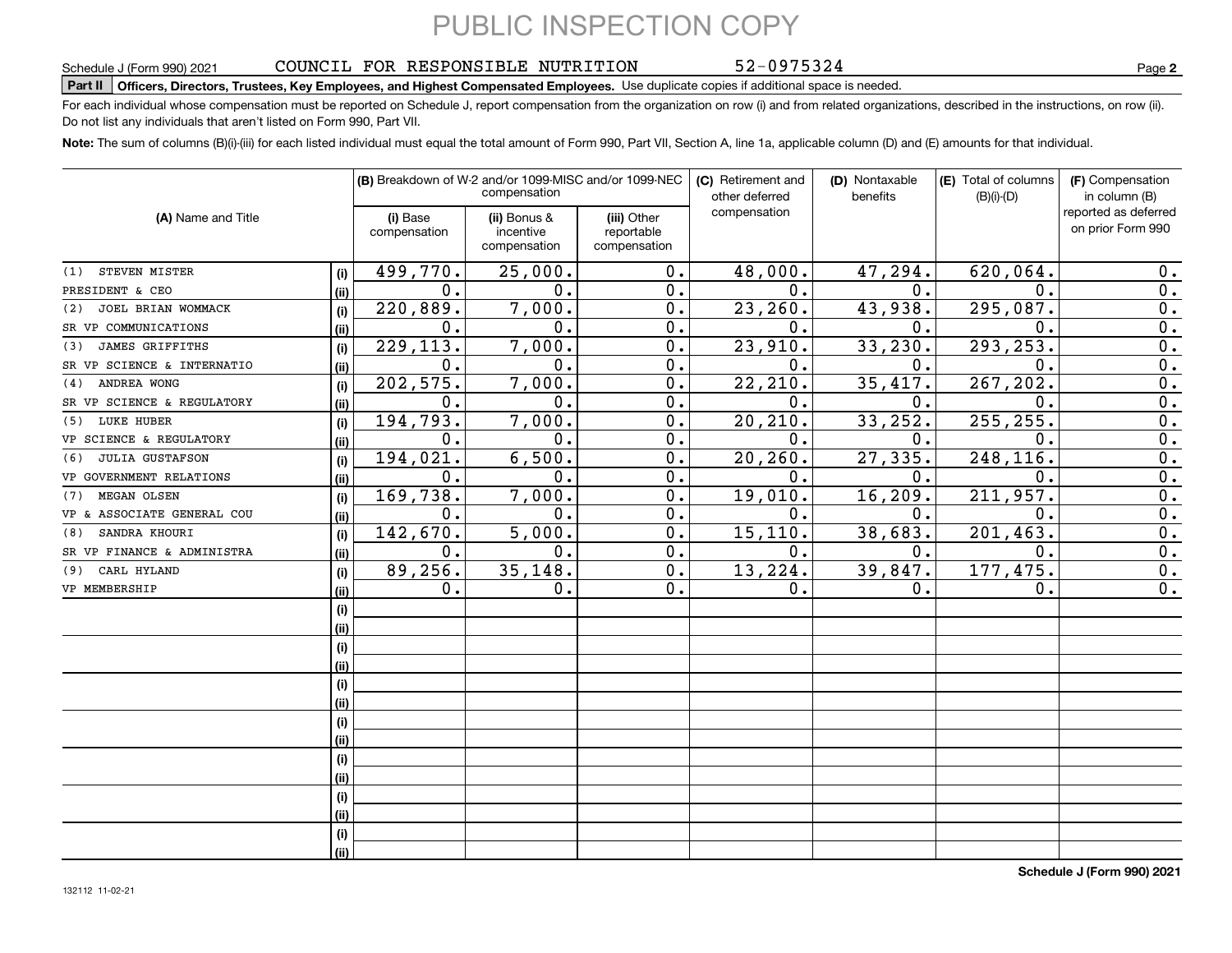COUNCIL FOR RESPONSIBLE NUTRITION

Page 3

### **Part III Supplemental Information**

Schedule J (Form 990) 2021 COUNCIL FOR RESPONSIBLE NUTRITION 52-0975324<br>Part III Supplemental Information<br>Provide the information, explanation, or descriptions required for Part I, lines 1a, 1b, 3, 4a, 4b, 4c, 5a, 5b, 6a,

**Schedule J (Form 990) 2021**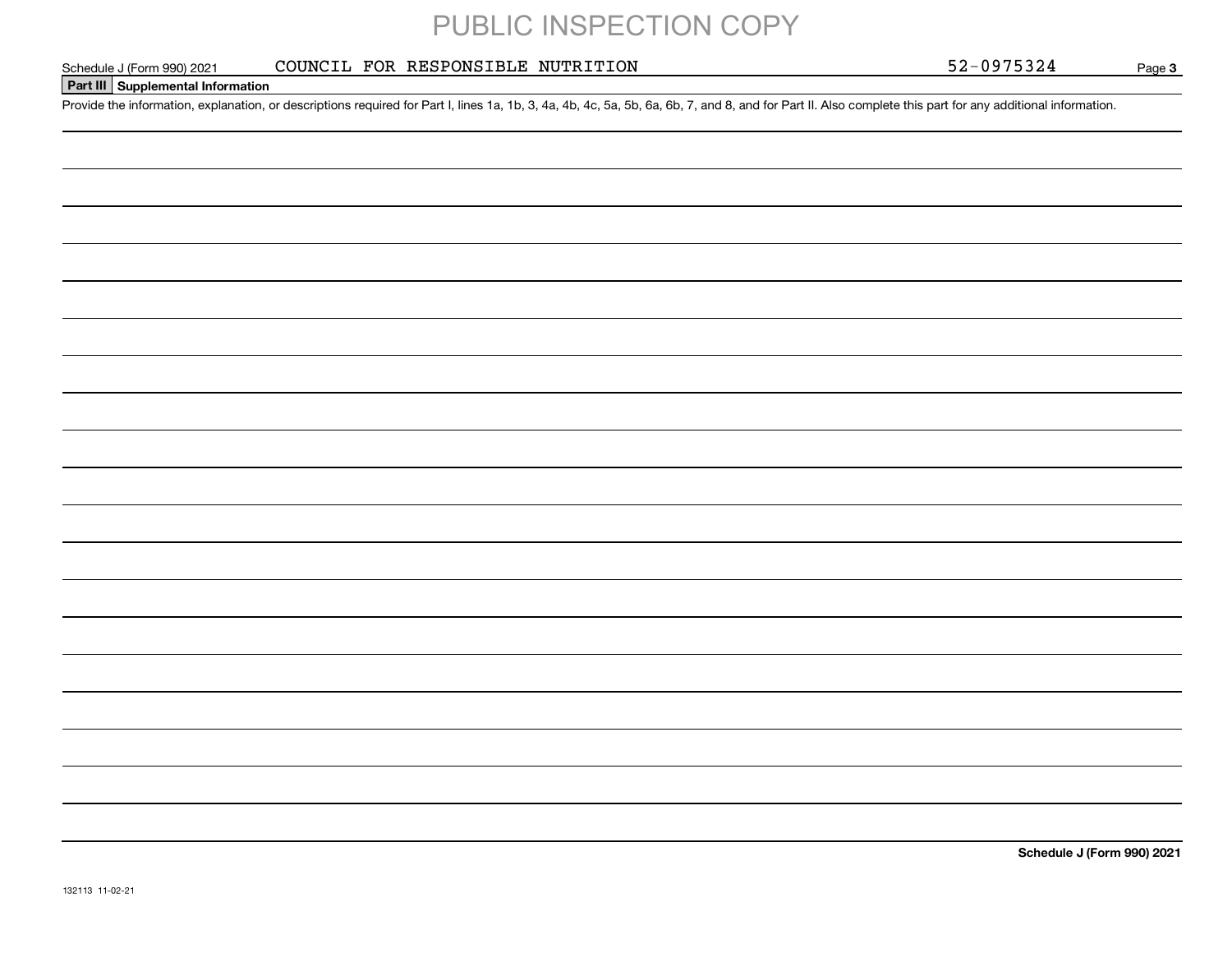**(Form 990)**

Department of the Treasury Internal Revenue Service Name of the organization

## PUBLIC INSPECTION COPY

#### **Complete to provide information for responses to specific questions on Form 990 or 990-EZ or to provide any additional information. | Attach to Form 990 or Form 990-EZ. | Go to www.irs.gov/Form990 for the latest information. SCHEDULE O Supplemental Information to Form 990 or 990-EZ**



COUNCIL FOR RESPONSIBLE NUTRITION 52-0975324

### FORM 990, ITEM C, DOING BUSINESS AS:

CRN

FORM 990, PART I, LINE 1, DESCRIPTION OF ORGANIZATION MISSION:

TO SUSTAIN AND ENHANCE A CLIMATE FOR OUR MEMBERS TO RESPONSIBLY

DEVELOP, MANUFACTURE AND MARKET DIETARY SUPPLEMENTS, FUNCTIONAL FOOD

AND THEIR NUTRITIONAL INGREDIENTS.

FORM 990, PART VI:

FORM 990 IS REVIEWED BY THE PRESIDENT & CEO AND VP, FINANCE &

ADMINISTRATION. COPIES OF THE RETURN ARE SENT TO THE BOARD PRIOR TO FILING.

FORM 990, PART VI, SECTION A, LINE 1A:

THE EXECUTIVE COMMITTEE OF THE BOARD OF DIRECTORS SHALL HAVE AND EXERCISE THE POWERS OF THE BOARD OF DIRECTORS WITH RESPECT TO OPERATING ISSUES BETWEEN MEETINGS OF THE BOARD OF DIRECTORS AND THE POWERS SPECIFICALLY PROVIDED IN THE BYLAWS. THE EXECUTIVE COMMITTEE SHALL NOT HAVE AUTHORITY TO ACT FOR THE BOARD REGARDING ELECTION OF OFFICERS, DUES AND ASSESSMENTS, OR AMENDMENTS TO THE BYLAWS. THE EXECUTIVE COMMITTEE SHALL NOT TAKE ANY ACTION THAT WOULD CONTRAVENE OR NEGATE PREVIOUS ACTIONS OF THE BOARD OF DIRECTORS. THE EXECUTIVE COMMITTEE SHALL MEET UPON THE CALL OF THE CHAIR OR ANY TWO OTHER MEMBERS OF THE EXECUTIVE COMMITTEE. THE PRESENCE OF A MAJORITY OF THE EXECUTIVE COMMITTEE SHALL CONSTITUTE A QUORUM FOR THE TRANSACTION OF BUSINESS. THE EXECUTIVE COMMITTEE MAY DISCUSS MATTERS, BUT NOT TAKE ACTION, IN THE ABSENCE OF A QUORUM.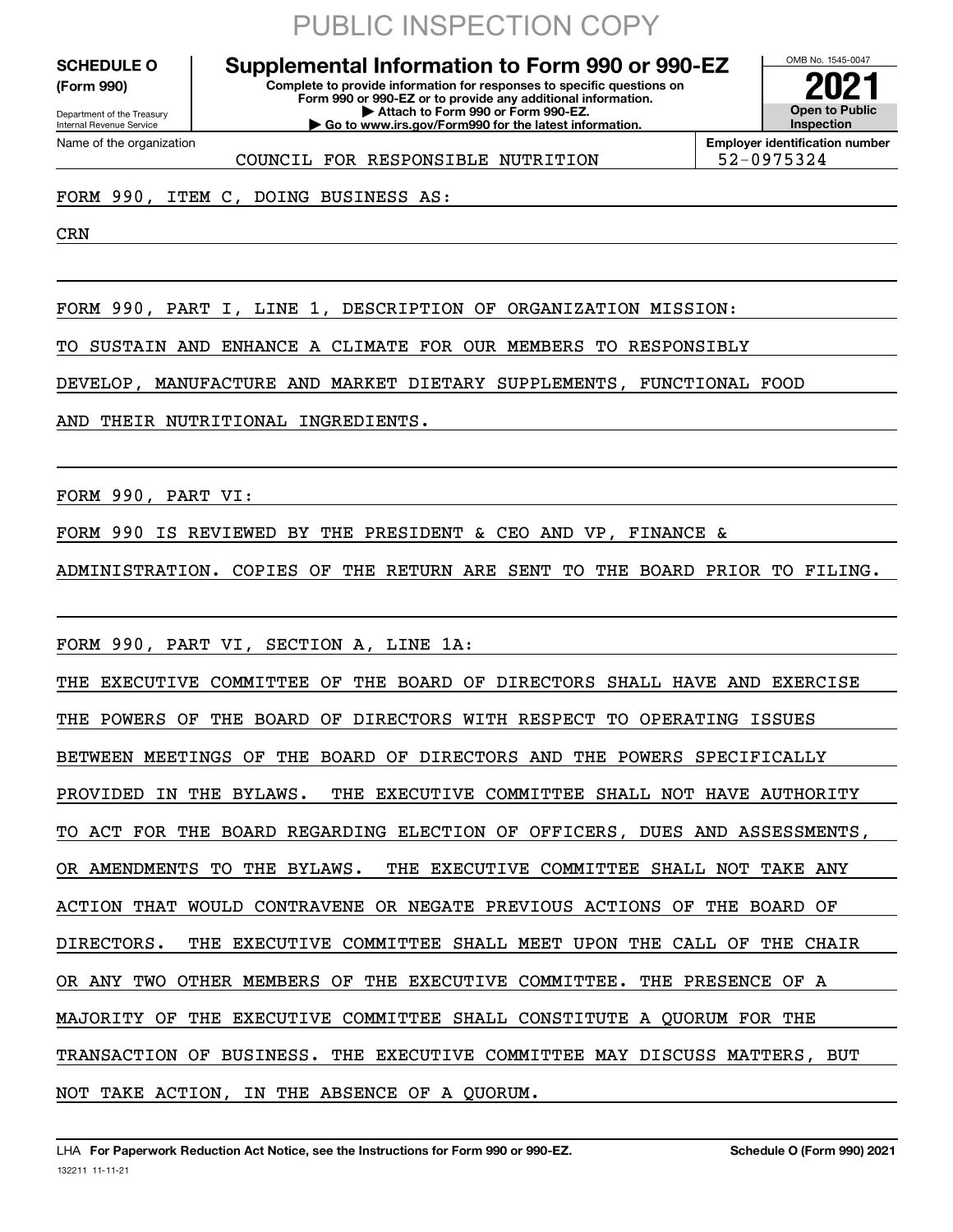COUNCIL FOR RESPONSIBLE NUTRITION 52-0975324

FORM 990, PART VI, SECTION A, LINE 4:

THE MEMBER DISCIPLINARY ACTION SECTION WAS EXPANDED IN THE JUNE 2021

VERSION OF THE BYLAWS.

FORM 990, PART VI, SECTION A, LINE 6:

CRN OFFERS THREE CLASSES OF MEMBERSHIP:

VOTING MEMBERSHIP FOR ANY COMPANY OR PERSON WHO MANUFACTURES A DIETARY SUPPLEMENT, A FUNCTIONAL FOOD OR AN INGREDIENT INTENDED FOR ONE OF THESE PRODUCTS, OR WHO MARKETS OR DISTRIBUTES A DIETARY SUPPLEMENT OR FUNCTIONAL FOOD UNDER ITS OWN BRAND OR LABEL, OR WHO FACILITATES THE SALE OF THESE PRODUCTS, SHALL BE ELIGIBLE FOR MEMBERSHIP IN THE COUNCIL AS A VOTING MEMBER. VOTING MEMBERS SHALL BE DIVIDED INTO TWO CATEGORIES: FINISHED PRODUCT MEMBERS AND INGREDIENT MEMBERS.

ASSOCIATE MEMBERSHIP FOR ANY COMPANY OR PERSON WHO IS ELIGIBLE FOR MEMBERSHIP IN THE COUNCIL AND IS NOT ACTIVELY ENGAGED IN THE MANUFACTURE OF AN INGREDIENT, A DIETARY SUPPLEMENT OR A FUNCTIONAL FOOD BUT WHO PROVIDES PRODUCTS, SERVICES, OR OTHER SUPPORT TO VOTING MEMBERS, OR WHO SUPPORTS THE PURPOSE OF THE COUNCIL

INTERNATIONAL MEMBERSHIP FOR ANY COMPANY OR PERSON WHO IS OTHERWISE ELIGIBLE FOR MEMBERSHIP IN THE COUNCIL BUT DOES BUSINESS EXCLUSIVELY OUTSIDE THE UNITED STATES SHALL BE ELIGIBLE TO JOIN THE COUNCIL AS AN INTERNATIONAL MEMBER. A FOREIGN AFFILIATE OF A COMPANY OR PERSON ELIGIBLE TO BE A VOTING MEMBER SHALL BE ELIGIBLE FOR INTERNATIONAL MEMBERSHIP ONLY IF THE COMPANY/PERSON ELIGIBLE FOR VOTING MEMBERSHIP IS IN FACT A VOTING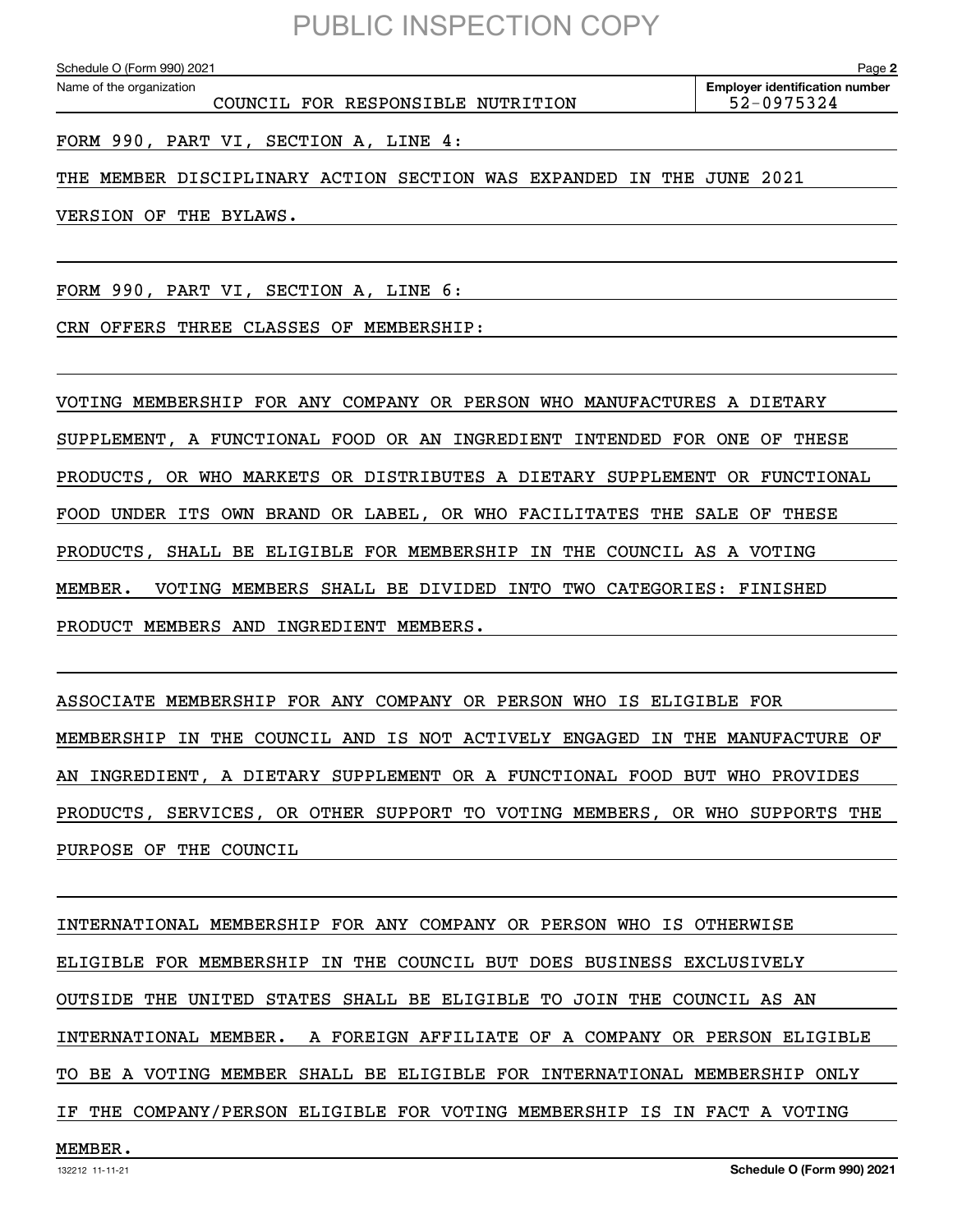COUNCIL FOR RESPONSIBLE NUTRITION 52-0975324

FORM 990, PART VI, SECTION A, LINE 7A:

WITH DUE CONSIDERATION TO THE QUALIFICATIONS OF THE CANDIDATES, THE

NOMINATING COMMITTEE OF THE ORGANIZATION SHALL COMPOSE A SLATE OF

CANDIDATES EQUAL TO THE NUMBER OF AVAILABLE BOARD POSITIONS FOR SMALL

VOTING MEMBERS OF EACH CATEGORY WHICH SHALL BE PRESENTED TO THE MEMBERSHIP

OF THE COUNCIL FOR RATIFICATION. ONLY SMALL VOTING MEMBERS OF THE COUNCIL

SHALL BE ELIGIBLE TO VOTE. SMALL VOTING MEMBERS WHO PAY DUES IN BOTH THE

FINISHED PRODUCT AND THE INGREDIENT CATEGORIES SHALL BE PERMITTED TO VOTE

IN BOTH CATEGORIES. THE MEMBERS SHALL VOTE WHETHER TO RATIFY THE SLATE OF

NOMINEES FOR THE DIRECTORS.

FORM 990, PART VI, SECTION B, LINE 11B:

FORM 990 IS REVIEWED BY THE PRESIDENT & CEO AND VP, FINANCE &

ADMINISTRATION. COPIES OF THE RETURN ARE SENT TO THE BOARD PRIOR TO FILING.

FORM 990, PART VI, SECTION B, LINE 12C:

CRN BOARD MEMBERS ARE ASKED TO SIGN A CONFLICT OF INTEREST POLICY AND ARE ALSO GIVEN ETHICAL PRINCIPLES, WHISTLEBLOWER AND SOCIAL MEDIA POLICIES IN THEIR ANNUAL MANUAL.

FORM 990, PART VI, SECTION B, LINE 15:

THE COMPENSATION COMMITTEE MEETS AT THE END OF EACH YEAR TO DETERMINE THE

ADEQUACY OF OFFICERS AND KEY EMPLOYEE COMPENSATION. THE COMMITTEE USES

COMPENSATION SURVEYS AND STUDIES IN MAKING THIS DETERMINATION.

FORM 990, PART VI, SECTION C, LINE 19:

AVAILABLE UPON WRITTEN REQUEST.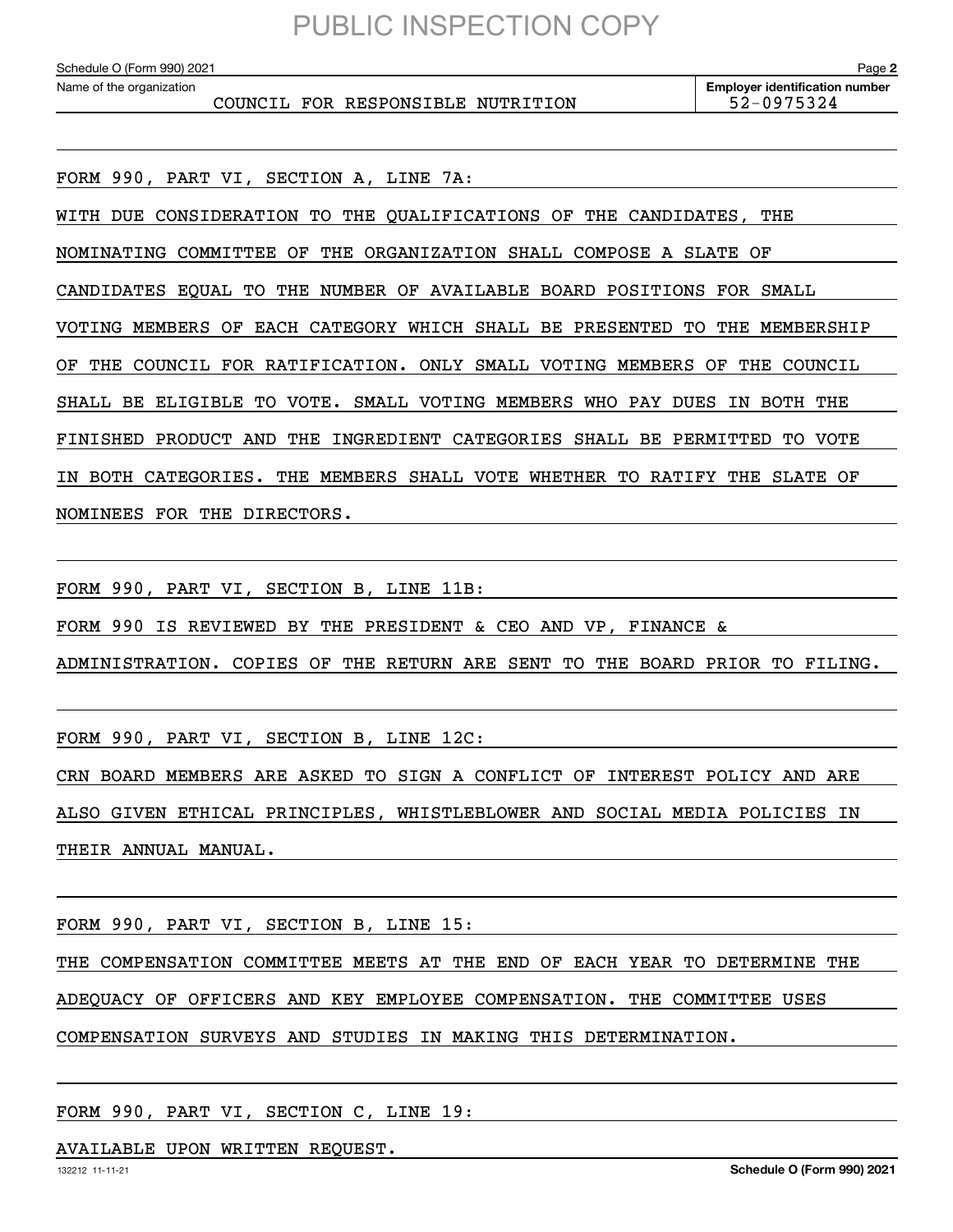COUNCIL FOR RESPONSIBLE NUTRITION 52-0975324

**2 Employer identification number** Schedule O (Form 990) 2021 Page Name of the organization

FORM 990, PART XI, LINE 9, CHANGES IN NET ASSETS:

TRANSFER OF ASSETS FROM DISSOLVING AFFILIATE 176,733.

FORM 990, PART XII, LINE 2C:

THE AUDIT OVERSIGHT PROCESS HAS REMAINED UNCHANGED FROM THE PREVIOUS

YEAR.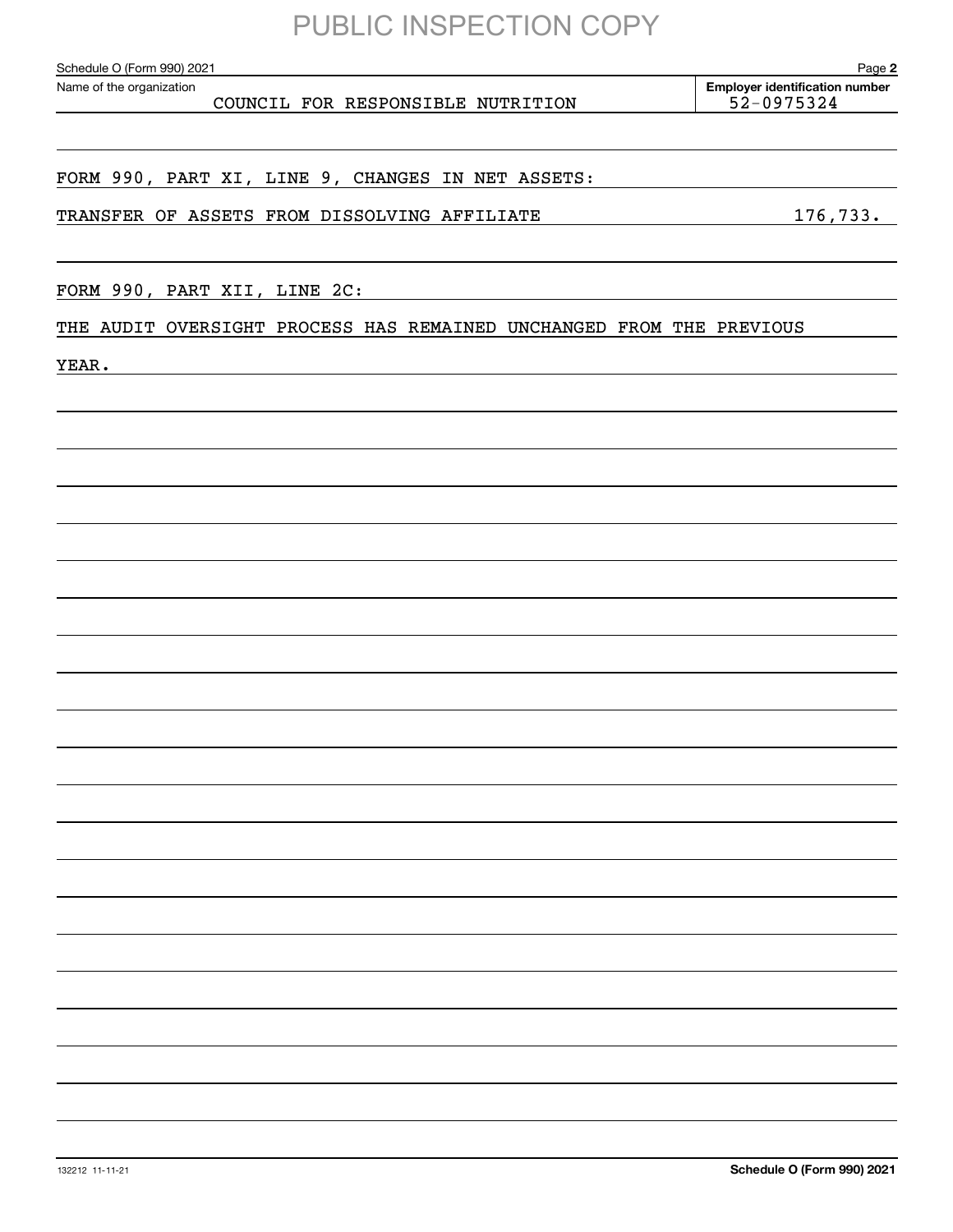#### **SCHEDULE R (Form 990)**

### **Related Organizations and Unrelated Partnerships**

**Complete if the organization answered "Yes" on Form 990, Part IV, line 33, 34, 35b, 36, or 37.** |

**Attach to Form 990.**  |

OMB No. 1545-0047 **2021**

**Open to Public | Go to www.irs.gov/Form990 for instructions and the latest information. Inspection**

**Employer identification number**

52-0975324

Department of the Treasury Internal Revenue Service Name of the organization

### COUNCIL FOR RESPONSIBLE NUTRITION

**Part I Identification of Disregarded Entities.**  Complete if the organization answered "Yes" on Form 990, Part IV, line 33.

| (a)<br>Name, address, and EIN (if applicable)<br>of disregarded entity | (b)<br>Primary activity | (c)<br>Legal domicile (state or<br>foreign country) | (d)<br>Total income | (e)<br>End-of-year assets | (f)<br>Direct controlling<br>entity |
|------------------------------------------------------------------------|-------------------------|-----------------------------------------------------|---------------------|---------------------------|-------------------------------------|
|                                                                        |                         |                                                     |                     |                           |                                     |
|                                                                        |                         |                                                     |                     |                           |                                     |
|                                                                        |                         |                                                     |                     |                           |                                     |
|                                                                        |                         |                                                     |                     |                           |                                     |

#### **Identification of Related Tax-Exempt Organizations.** Complete if the organization answered "Yes" on Form 990, Part IV, line 34, because it had one or more related tax-exempt **Part II** organizations during the tax year.

| (a)<br>Name, address, and EIN<br>of related organization | (b)<br>Primary activity | (c)<br>Legal domicile (state or<br>foreign country) | (d)<br><b>Exempt Code</b><br>section | (e)<br>Public charity<br>status (if section | (f)<br>Direct controlling<br>entity |     | $(g)$<br>Section 512(b)(13)<br>controlled<br>entity? |
|----------------------------------------------------------|-------------------------|-----------------------------------------------------|--------------------------------------|---------------------------------------------|-------------------------------------|-----|------------------------------------------------------|
|                                                          |                         |                                                     |                                      | 501(c)(3))                                  |                                     | Yes | No                                                   |
| THE CRN FOUNDATION - 26-4677478                          | EDUCATIONAL AWARENESS   |                                                     |                                      |                                             |                                     |     |                                                      |
| 1828 L STREET, NO. 810, NW                               | ABOUT THE BENEFITS AND  |                                                     |                                      |                                             |                                     |     |                                                      |
| WASHINGTON, DC 20036                                     | SAFETY OF DIETARY       | DISTRICT OF COLUMBIA $501(C)(3)$                    |                                      | LINE 7                                      |                                     |     | x                                                    |
| CRN POLITICAL ACTION COMMITTEE                           |                         |                                                     |                                      |                                             |                                     |     |                                                      |
| 1828 L STREET, NO. 810, NW                               |                         |                                                     |                                      |                                             |                                     |     |                                                      |
| WASHINGTON, DC 20036                                     | POLITICAL ACTION        | DISTRICT OF COLUMBIA 527                            |                                      |                                             |                                     |     | х                                                    |
|                                                          |                         |                                                     |                                      |                                             |                                     |     |                                                      |
|                                                          |                         |                                                     |                                      |                                             |                                     |     |                                                      |
|                                                          |                         |                                                     |                                      |                                             |                                     |     |                                                      |
|                                                          |                         |                                                     |                                      |                                             |                                     |     |                                                      |

**For Paperwork Reduction Act Notice, see the Instructions for Form 990. Schedule R (Form 990) 2021**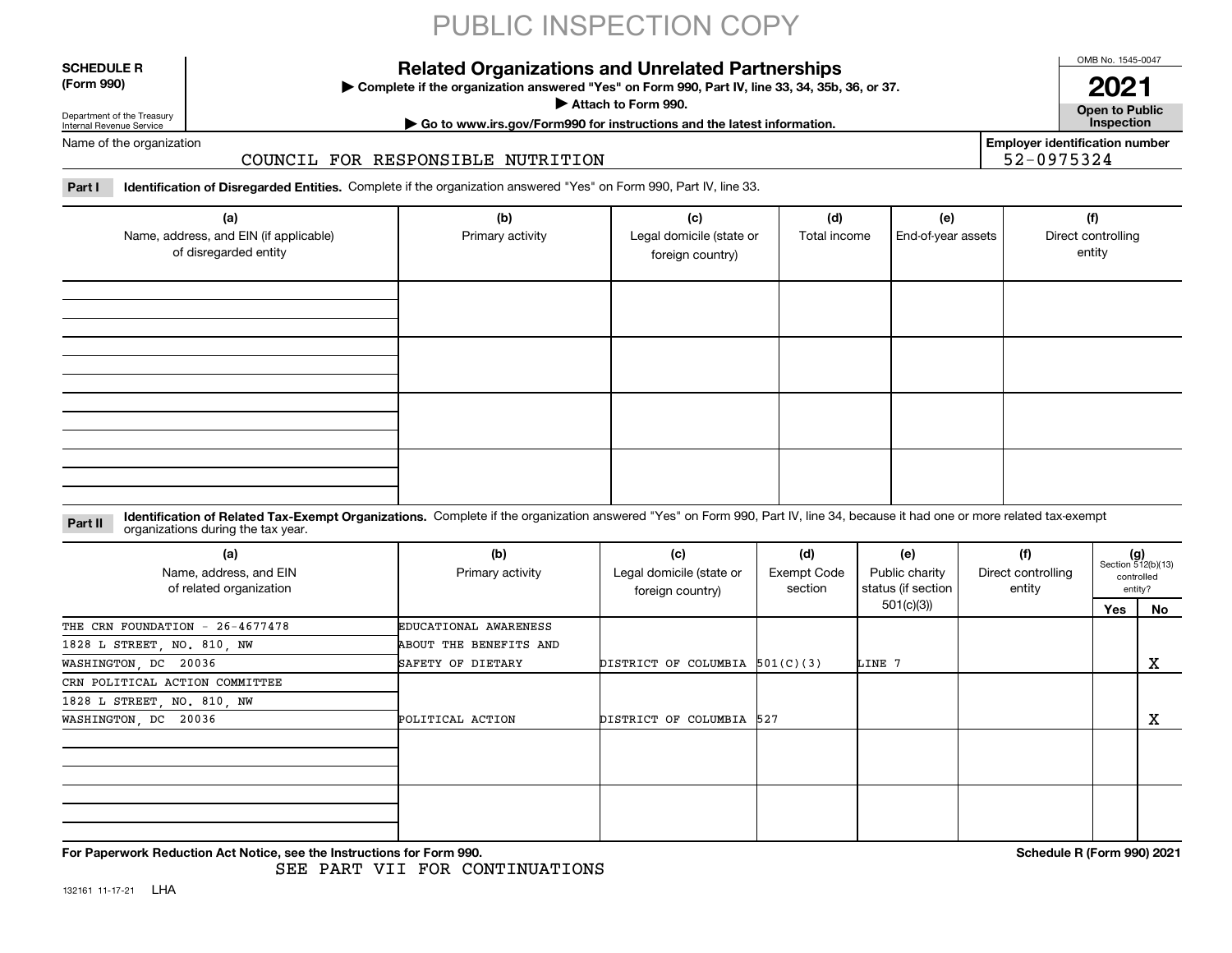### Schedule R (Form 990) 2021 COUNCIL FOR RESPONSIBLE NUTRITION 52-0975324 <sub>Page</sub>

**2**

**Identification of Related Organizations Taxable as a Partnership.** Complete if the organization answered "Yes" on Form 990, Part IV, line 34, because it had one or more related **Part III** organizations treated as a partnership during the tax year.

| (a)                                               | (b)              | (c)                  | (d)                          | (e)                                                                 | (f)                      | (g)                     |  | (h)              | (i)                                                       | (j) | (k)                                                     |
|---------------------------------------------------|------------------|----------------------|------------------------------|---------------------------------------------------------------------|--------------------------|-------------------------|--|------------------|-----------------------------------------------------------|-----|---------------------------------------------------------|
| Name, address, and EIN<br>of related organization | Primary activity | Legal<br>domicile    | Direct controlling<br>entity | Predominant income                                                  | Share of total<br>income | Share of<br>end-of-year |  | Disproportionate | Code V-UBI                                                |     | General or Percentage<br>managing ownership<br>partner? |
|                                                   |                  | (state or<br>foreign |                              |                                                                     |                          | assets                  |  | allocations?     |                                                           |     |                                                         |
|                                                   |                  | country)             |                              | related, unrelated,<br>excluded from tax under<br>sections 512-514) |                          |                         |  | Yes   No         | amount in box<br>20 of Schedule<br>K-1 (Form 1065) Yes No |     |                                                         |
|                                                   |                  |                      |                              |                                                                     |                          |                         |  |                  |                                                           |     |                                                         |
|                                                   |                  |                      |                              |                                                                     |                          |                         |  |                  |                                                           |     |                                                         |
|                                                   |                  |                      |                              |                                                                     |                          |                         |  |                  |                                                           |     |                                                         |
|                                                   |                  |                      |                              |                                                                     |                          |                         |  |                  |                                                           |     |                                                         |
|                                                   |                  |                      |                              |                                                                     |                          |                         |  |                  |                                                           |     |                                                         |
|                                                   |                  |                      |                              |                                                                     |                          |                         |  |                  |                                                           |     |                                                         |
|                                                   |                  |                      |                              |                                                                     |                          |                         |  |                  |                                                           |     |                                                         |
|                                                   |                  |                      |                              |                                                                     |                          |                         |  |                  |                                                           |     |                                                         |
|                                                   |                  |                      |                              |                                                                     |                          |                         |  |                  |                                                           |     |                                                         |
|                                                   |                  |                      |                              |                                                                     |                          |                         |  |                  |                                                           |     |                                                         |
|                                                   |                  |                      |                              |                                                                     |                          |                         |  |                  |                                                           |     |                                                         |
|                                                   |                  |                      |                              |                                                                     |                          |                         |  |                  |                                                           |     |                                                         |
|                                                   |                  |                      |                              |                                                                     |                          |                         |  |                  |                                                           |     |                                                         |
|                                                   |                  |                      |                              |                                                                     |                          |                         |  |                  |                                                           |     |                                                         |
|                                                   |                  |                      |                              |                                                                     |                          |                         |  |                  |                                                           |     |                                                         |
|                                                   |                  |                      |                              |                                                                     |                          |                         |  |                  |                                                           |     |                                                         |
|                                                   |                  |                      |                              |                                                                     |                          |                         |  |                  |                                                           |     |                                                         |

**Identification of Related Organizations Taxable as a Corporation or Trust.** Complete if the organization answered "Yes" on Form 990, Part IV, line 34, because it had one or more related **Part IV** organizations treated as a corporation or trust during the tax year.

| (a)<br>Name, address, and EIN<br>of related organization | (b)<br>Primary activity | (c)<br>Legal domicile<br>(state or<br>foreign | (d)<br>Direct controlling<br>entity | (e)<br>Type of entity<br>(C corp, S corp,<br>or trust) | (f)<br>Share of total<br>income | (g)<br>Share of<br>end-of-year<br>assets | (h)<br>Percentage<br>ownership | (i)<br>Section<br>$512(b)(13)$<br>controlled | entity? |
|----------------------------------------------------------|-------------------------|-----------------------------------------------|-------------------------------------|--------------------------------------------------------|---------------------------------|------------------------------------------|--------------------------------|----------------------------------------------|---------|
|                                                          |                         | country)                                      |                                     |                                                        |                                 |                                          |                                |                                              | Yes No  |
|                                                          |                         |                                               |                                     |                                                        |                                 |                                          |                                |                                              |         |
|                                                          |                         |                                               |                                     |                                                        |                                 |                                          |                                |                                              |         |
|                                                          |                         |                                               |                                     |                                                        |                                 |                                          |                                |                                              |         |
|                                                          |                         |                                               |                                     |                                                        |                                 |                                          |                                |                                              |         |
|                                                          |                         |                                               |                                     |                                                        |                                 |                                          |                                |                                              |         |
|                                                          |                         |                                               |                                     |                                                        |                                 |                                          |                                |                                              |         |
|                                                          |                         |                                               |                                     |                                                        |                                 |                                          |                                |                                              |         |
|                                                          |                         |                                               |                                     |                                                        |                                 |                                          |                                |                                              |         |
|                                                          |                         |                                               |                                     |                                                        |                                 |                                          |                                |                                              |         |
|                                                          |                         |                                               |                                     |                                                        |                                 |                                          |                                |                                              |         |
|                                                          |                         |                                               |                                     |                                                        |                                 |                                          |                                |                                              |         |
|                                                          |                         |                                               |                                     |                                                        |                                 |                                          |                                |                                              |         |
|                                                          |                         |                                               |                                     |                                                        |                                 |                                          |                                |                                              |         |
|                                                          |                         |                                               |                                     |                                                        |                                 |                                          |                                |                                              |         |
|                                                          |                         |                                               |                                     |                                                        |                                 |                                          |                                |                                              |         |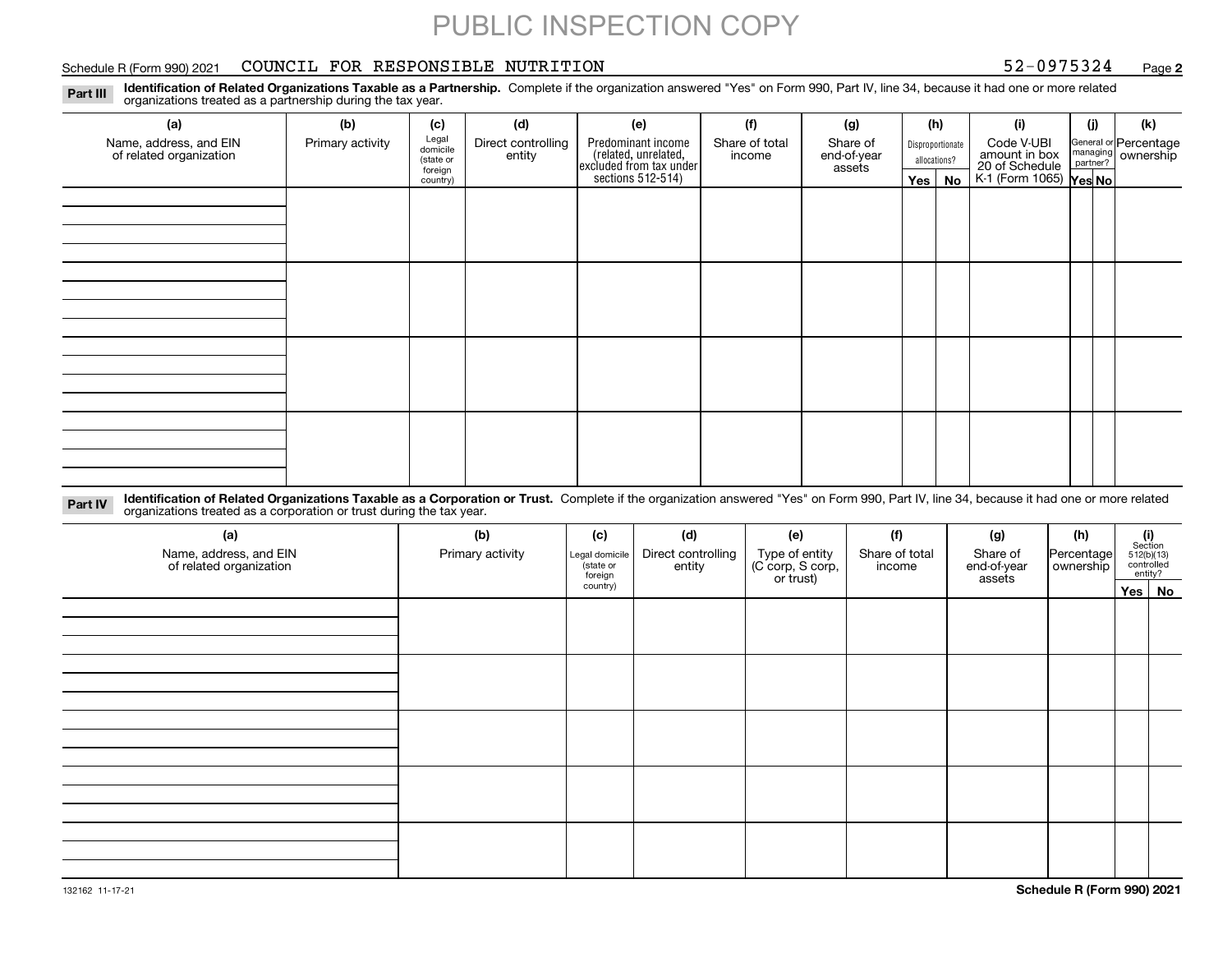### Schedule R (Form 990) 2021 COUNCIL FOR RESPONSIBLE NUTRITION 52-0975324 <sub>Page</sub>

### **3**

| Part V Transactions With Related Organizations. Complete if the organization answered "Yes" on Form 990, Part IV, line 34, 35b, or 36 |  |  |
|---------------------------------------------------------------------------------------------------------------------------------------|--|--|
|                                                                                                                                       |  |  |

| Note: Complete line 1 if any entity is listed in Parts II, III, or IV of this schedule.                                                                                                                                        |                 | <b>Yes</b> | No          |
|--------------------------------------------------------------------------------------------------------------------------------------------------------------------------------------------------------------------------------|-----------------|------------|-------------|
| 1 During the tax year, did the organization engage in any of the following transactions with one or more related organizations listed in Parts II-IV?                                                                          |                 |            |             |
|                                                                                                                                                                                                                                | 1a              |            | х           |
| b Gift, grant, or capital contribution to related organization(s) manufactured contains and contribution to related organization(s) manufactured contribution to related organization(s)                                       | 1b              |            | $\mathbf X$ |
|                                                                                                                                                                                                                                | 1c              |            | $\mathbf X$ |
|                                                                                                                                                                                                                                | 1d              |            | X           |
|                                                                                                                                                                                                                                | 1e              |            | X           |
|                                                                                                                                                                                                                                |                 |            |             |
| f Dividends from related organization(s) manufactured and contract the contract of the contract of the contract of the contract of the contract of the contract of the contract of the contract of the contract of the contrac | 1f              |            | х           |
|                                                                                                                                                                                                                                | 1g              |            | X           |
| h Purchase of assets from related organization(s) www.assettion.com/www.assettion.com/www.assettion.com/www.assettion.com/www.assettion.com/www.assettion.com/www.assettion.com/www.assettion.com/www.assettion.com/www.assett | 1h              |            | X           |
| Exchange of assets with related organization(s) www.assettion.com/www.assettion.com/www.assettion.com/www.assettion.com/www.assettion.com/www.assettion.com/www.assettion.com/www.assettion.com/www.assettion.com/www.assettio | 1i.             |            | X           |
|                                                                                                                                                                                                                                |                 |            | х           |
|                                                                                                                                                                                                                                |                 |            |             |
|                                                                                                                                                                                                                                | 1k              |            | х           |
| Performance of services or membership or fundraising solicitations for related organization(s)                                                                                                                                 | 11              |            | $\mathbf X$ |
| m Performance of services or membership or fundraising solicitations by related organization(s)                                                                                                                                | 1 <sub>m</sub>  |            | $\mathbf X$ |
|                                                                                                                                                                                                                                | 1n              | х          |             |
| <b>o</b> Sharing of paid employees with related organization(s)                                                                                                                                                                | 10 <sub>o</sub> |            |             |
|                                                                                                                                                                                                                                |                 |            |             |
|                                                                                                                                                                                                                                | 1p              |            | х           |
|                                                                                                                                                                                                                                | 1q              |            | х           |
|                                                                                                                                                                                                                                |                 |            |             |
| r Other transfer of cash or property to related organization(s)                                                                                                                                                                | 1r              |            | х           |
|                                                                                                                                                                                                                                | 1s              |            | X           |

**2**If the answer to any of the above is "Yes," see the instructions for information on who must complete this line, including covered relationships and transaction thresholds.

|     | (a)<br>Name of related organization | (b)<br>Transaction<br>type (a-s) | (c)<br>Amount involved | (d)<br>Method of determining amount involved |
|-----|-------------------------------------|----------------------------------|------------------------|----------------------------------------------|
| (1) |                                     |                                  |                        |                                              |
| (2) |                                     |                                  |                        |                                              |
| (3) |                                     |                                  |                        |                                              |
| (4) |                                     |                                  |                        |                                              |
| (5) |                                     |                                  |                        |                                              |
| (6) |                                     |                                  |                        |                                              |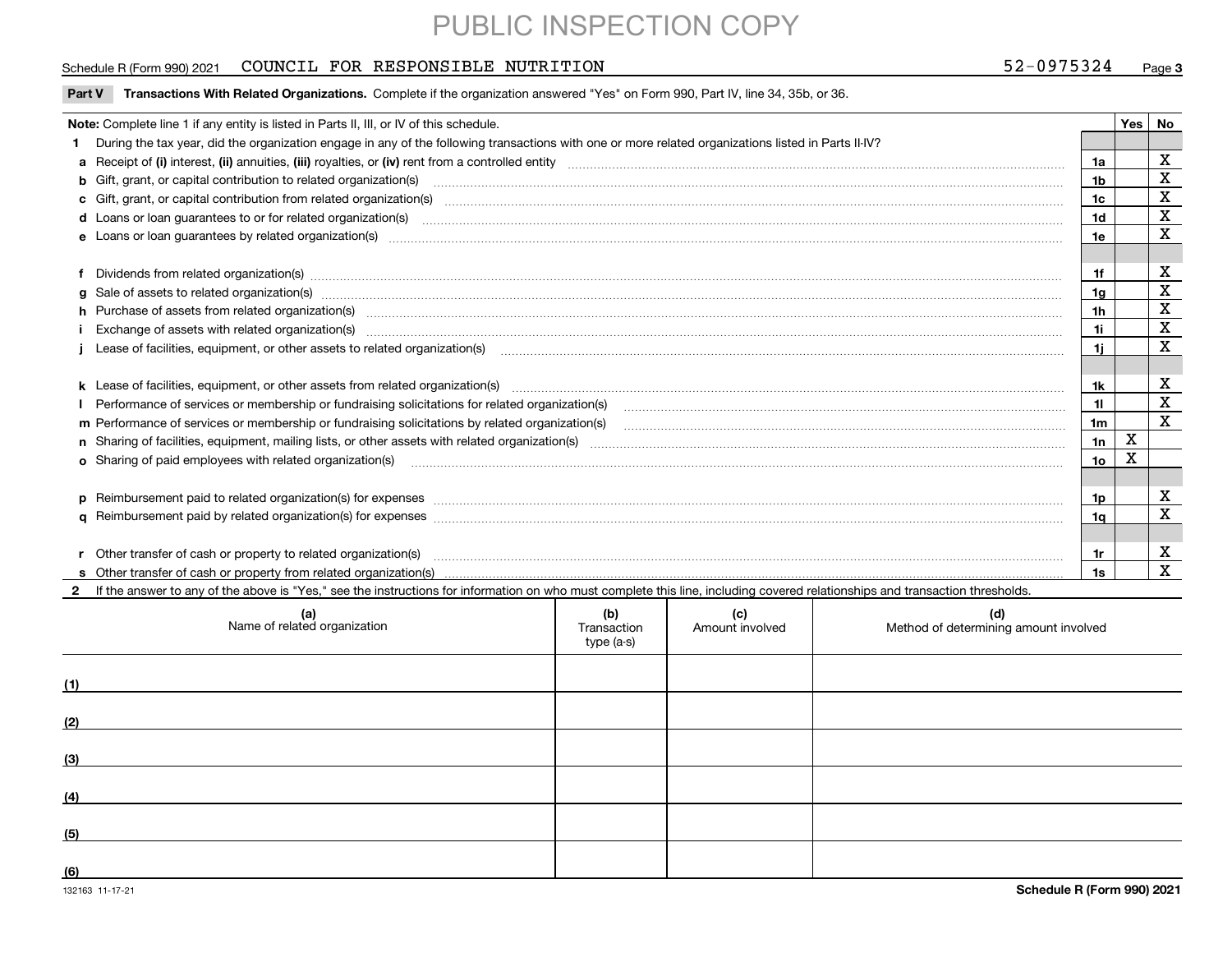#### Schedule R (Form 990) 2021 COUNCIL FOR RESPONSIBLE NUTRITION 52-0975324 <sub>Page</sub>

### **4**

**Part VI Unrelated Organizations Taxable as a Partnership.**  Complete if the organization answered "Yes" on Form 990, Part IV, line 37.

Provide the following information for each entity taxed as a partnership through which the organization conducted more than five percent of its activities (measured by total assets or gross revenue) that was not a related organization. See instructions regarding exclusion for certain investment partnerships.

| .                             | יי יישוטישייש טיי       |                       | .  . <b>. . .</b><br>                                                                      |                                                          |                 |                 |                       |                                                                                              |     | (k) |  |  |
|-------------------------------|-------------------------|-----------------------|--------------------------------------------------------------------------------------------|----------------------------------------------------------|-----------------|-----------------|-----------------------|----------------------------------------------------------------------------------------------|-----|-----|--|--|
| (a)<br>Name, address, and EIN | (b)<br>Primary activity | (c)<br>Legal domicile | (d)                                                                                        | (e)<br>Are all<br>partners sec.<br>$501(c)(3)$<br>orgs.? | (f)<br>Share of | (g)<br>Share of | (h)                   | (i)                                                                                          | (i) |     |  |  |
| of entity                     |                         | (state or foreign     | Predominant income<br>(related, unrelated,<br>excluded from tax under<br>sections 512-514) |                                                          | total           | end-of-year     | Dispropor-<br>tionate | Code V-UBI<br>amount in box 20 managing<br>of Schedule K-1 partner?<br>(Form 1065)<br>ves No |     |     |  |  |
|                               |                         | country)              |                                                                                            |                                                          | income          | assets          | allocations?          |                                                                                              |     |     |  |  |
|                               |                         |                       |                                                                                            | Yes No                                                   |                 |                 | Yes│No                |                                                                                              |     |     |  |  |
|                               |                         |                       |                                                                                            |                                                          |                 |                 |                       |                                                                                              |     |     |  |  |
|                               |                         |                       |                                                                                            |                                                          |                 |                 |                       |                                                                                              |     |     |  |  |
|                               |                         |                       |                                                                                            |                                                          |                 |                 |                       |                                                                                              |     |     |  |  |
|                               |                         |                       |                                                                                            |                                                          |                 |                 |                       |                                                                                              |     |     |  |  |
|                               |                         |                       |                                                                                            |                                                          |                 |                 |                       |                                                                                              |     |     |  |  |
|                               |                         |                       |                                                                                            |                                                          |                 |                 |                       |                                                                                              |     |     |  |  |
|                               |                         |                       |                                                                                            |                                                          |                 |                 |                       |                                                                                              |     |     |  |  |
|                               |                         |                       |                                                                                            |                                                          |                 |                 |                       |                                                                                              |     |     |  |  |
|                               |                         |                       |                                                                                            |                                                          |                 |                 |                       |                                                                                              |     |     |  |  |
|                               |                         |                       |                                                                                            |                                                          |                 |                 |                       |                                                                                              |     |     |  |  |
|                               |                         |                       |                                                                                            |                                                          |                 |                 |                       |                                                                                              |     |     |  |  |
|                               |                         |                       |                                                                                            |                                                          |                 |                 |                       |                                                                                              |     |     |  |  |
|                               |                         |                       |                                                                                            |                                                          |                 |                 |                       |                                                                                              |     |     |  |  |
|                               |                         |                       |                                                                                            |                                                          |                 |                 |                       |                                                                                              |     |     |  |  |
|                               |                         |                       |                                                                                            |                                                          |                 |                 |                       |                                                                                              |     |     |  |  |
|                               |                         |                       |                                                                                            |                                                          |                 |                 |                       |                                                                                              |     |     |  |  |
|                               |                         |                       |                                                                                            |                                                          |                 |                 |                       |                                                                                              |     |     |  |  |
|                               |                         |                       |                                                                                            |                                                          |                 |                 |                       |                                                                                              |     |     |  |  |
|                               |                         |                       |                                                                                            |                                                          |                 |                 |                       |                                                                                              |     |     |  |  |
|                               |                         |                       |                                                                                            |                                                          |                 |                 |                       |                                                                                              |     |     |  |  |
|                               |                         |                       |                                                                                            |                                                          |                 |                 |                       |                                                                                              |     |     |  |  |
|                               |                         |                       |                                                                                            |                                                          |                 |                 |                       |                                                                                              |     |     |  |  |
|                               |                         |                       |                                                                                            |                                                          |                 |                 |                       |                                                                                              |     |     |  |  |
|                               |                         |                       |                                                                                            |                                                          |                 |                 |                       |                                                                                              |     |     |  |  |
|                               |                         |                       |                                                                                            |                                                          |                 |                 |                       |                                                                                              |     |     |  |  |
|                               |                         |                       |                                                                                            |                                                          |                 |                 |                       |                                                                                              |     |     |  |  |
|                               |                         |                       |                                                                                            |                                                          |                 |                 |                       |                                                                                              |     |     |  |  |
|                               |                         |                       |                                                                                            |                                                          |                 |                 |                       |                                                                                              |     |     |  |  |
|                               |                         |                       |                                                                                            |                                                          |                 |                 |                       |                                                                                              |     |     |  |  |
|                               |                         |                       |                                                                                            |                                                          |                 |                 |                       |                                                                                              |     |     |  |  |
|                               |                         |                       |                                                                                            |                                                          |                 |                 |                       |                                                                                              |     |     |  |  |
|                               |                         |                       |                                                                                            |                                                          |                 |                 |                       |                                                                                              |     |     |  |  |
|                               |                         |                       |                                                                                            |                                                          |                 |                 |                       |                                                                                              |     |     |  |  |
|                               |                         |                       |                                                                                            |                                                          |                 |                 |                       |                                                                                              |     |     |  |  |
|                               |                         |                       |                                                                                            |                                                          |                 |                 |                       |                                                                                              |     |     |  |  |
|                               |                         |                       |                                                                                            |                                                          |                 |                 |                       |                                                                                              |     |     |  |  |

**Schedule R (Form 990) 2021**